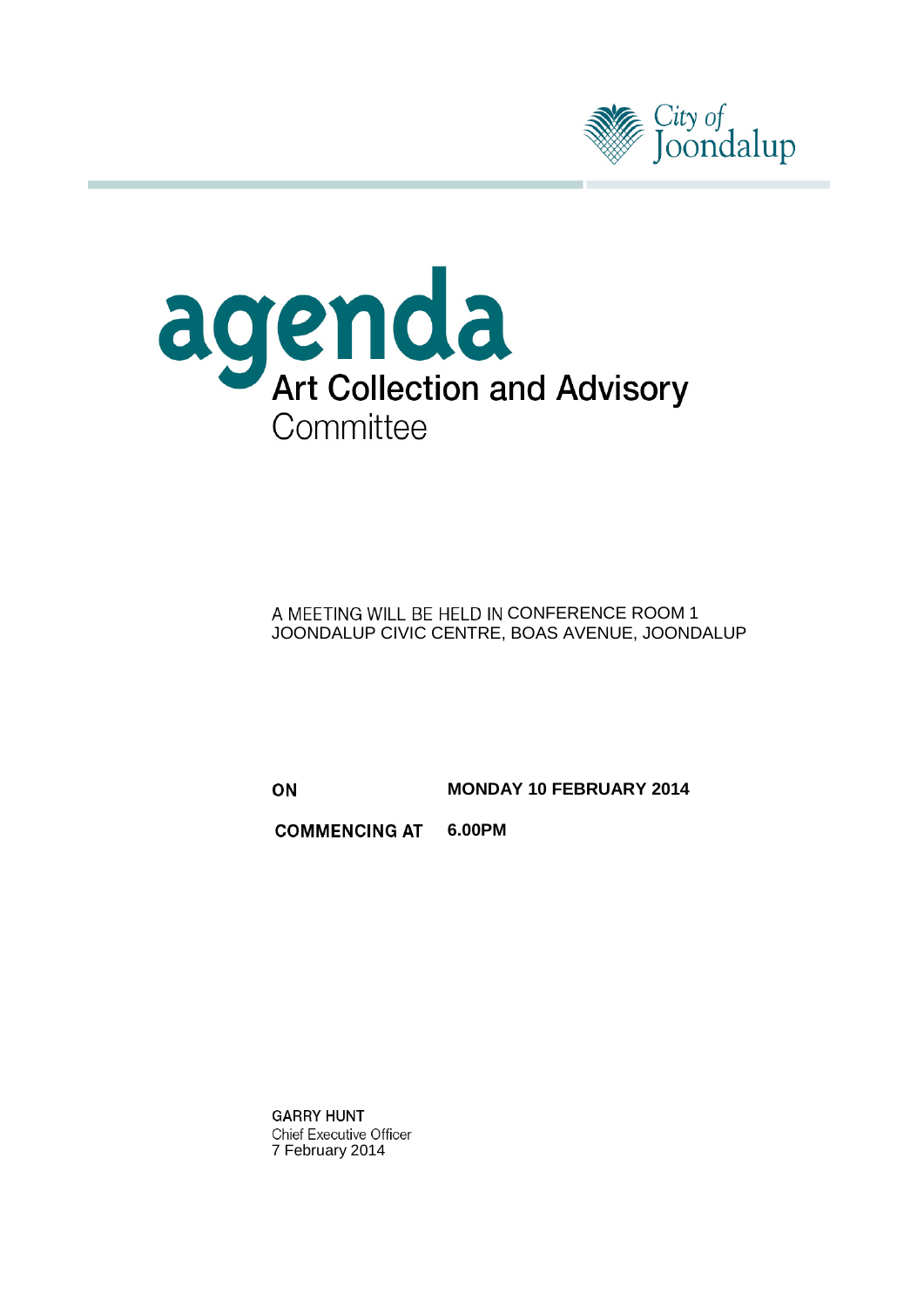## **PROCEDURES FOR PUBLIC QUESTION TIME**

The following procedures for the conduct of Public Question Time were adopted at the Council meeting held on 19 November 2013:

### **Questions asked verbally**

- 1 Members of the public are invited to ask questions at Committee Meetings.
- 2 Questions asked at an Ordinary Committee meeting must relate to a matter that affects the City of Joondalup. Questions asked at a Special meeting of the Committee must relate to the purpose for which the meeting has been called.
- 3 A register will be provided for those persons wanting to ask questions to enter their name. Persons will be requested to come forward in the order in which they are registered, and to give their name and full address.
- 4 Public question time will be limited to two minutes per member of the public, with a limit of two verbal questions per member of the public.
- 5 Statements are not to precede the asking of a question during public question time. Statements should be made during public statement time.
- 6 Members of the public are encouraged to keep their questions brief to enable everyone who desires to ask a question to have the opportunity to do so.
- 7 Public question time will be allocated a minimum of 15 minutes and may be extended in intervals of up to 10 minutes by resolution of the Committee, but the total time allocated for public questions to be asked and responses to be given is not to exceed 35 minutes in total. Public question time is declared closed following the expiration of the allocated time period, or earlier than such time where there are no further questions.
- 8 Questions are to be directed to the Presiding Member and shall be asked politely, in good faith, and are not to be framed in such a way as to reflect adversely or be defamatory on a particular Elected Member or City employee. The Presiding Member shall decide to:
	- accept or reject any question and his/her decision is final
	- nominate a member of the Committee and/or City employee to respond to the question or
	- take a question on notice. In this case a written response will be provided as soon as possible, and included in the agenda of the next Committee meeting.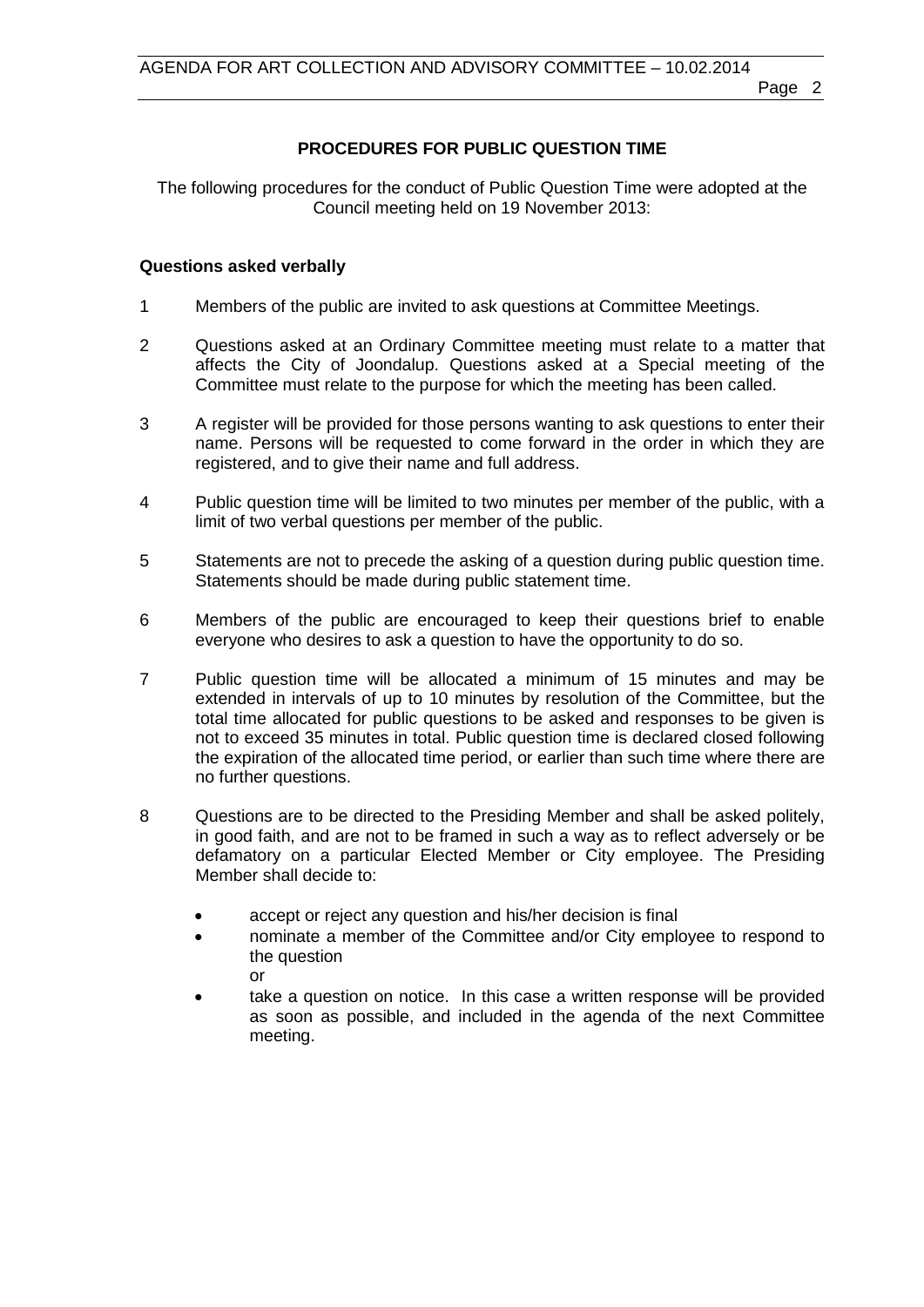- 9 Where an Elected Member is of the opinion that a member of the public is:
	- asking a question at a Committee meeting, that does not relate to a matter affecting the City or
	- making a statement during public question time,

they may bring it to the attention of the Presiding Member who will make a ruling.

- 10 Questions and any response will be summarised and included in the minutes of the Committee meeting.
- 11 It is not intended that question time should be used as a means to obtain information that would not be made available if it was sought from the City's records under Section 5.94 of the *Local Government Act 1995* or the *Freedom of Information Act 1992* (FOI Act 1992). Where the response to a question(s) would require a substantial commitment of the City's resources, the Chief Executive Officer (CEO) will determine that it is an unreasonable impost upon the City and refuse to provide it. The CEO will advise the member of the public that the information may be sought in accordance with the FOI Act 1992.

### **Questions in Writing – (Residents and/or ratepayers of the City of Joondalup only)**

- 1 Only City of Joondalup residents and/or ratepayers may submit questions to the City in writing.
- 2 Questions asked at an Ordinary Committee meeting must relate to a matter that affects the City of Joondalup. Questions asked at a Special meeting of the Committee must relate to the purpose for which the meeting has been called.
- 3 The City will accept a maximum of five written questions per City of Joondalup resident/ratepayer. To ensure equality and consistency, each part of a multi-part question will be treated as a question in its own right.
- 4 Questions lodged by 9.00am on the day immediately prior to the scheduled Committee meeting will be responded to, where possible, at the Committee meeting. These questions, and their responses, will be distributed to Elected Members and made available to the public in written form at the meeting.
- 5 The Presiding Member shall decide to accept or reject any written question and his/her decision is final. Where there is any concern about a question being offensive, defamatory or the like, the Presiding Member will make a determination in relation to the question. Questions determined as offensive, defamatory or the like will not be published. Where the Presiding Member rules questions to be out of order, an announcement to this effect will be made at the meeting, including the reason(s) for the decision.
- 6 The Presiding Member may rule questions out of order where they are substantially the same as questions previously submitted and responded to.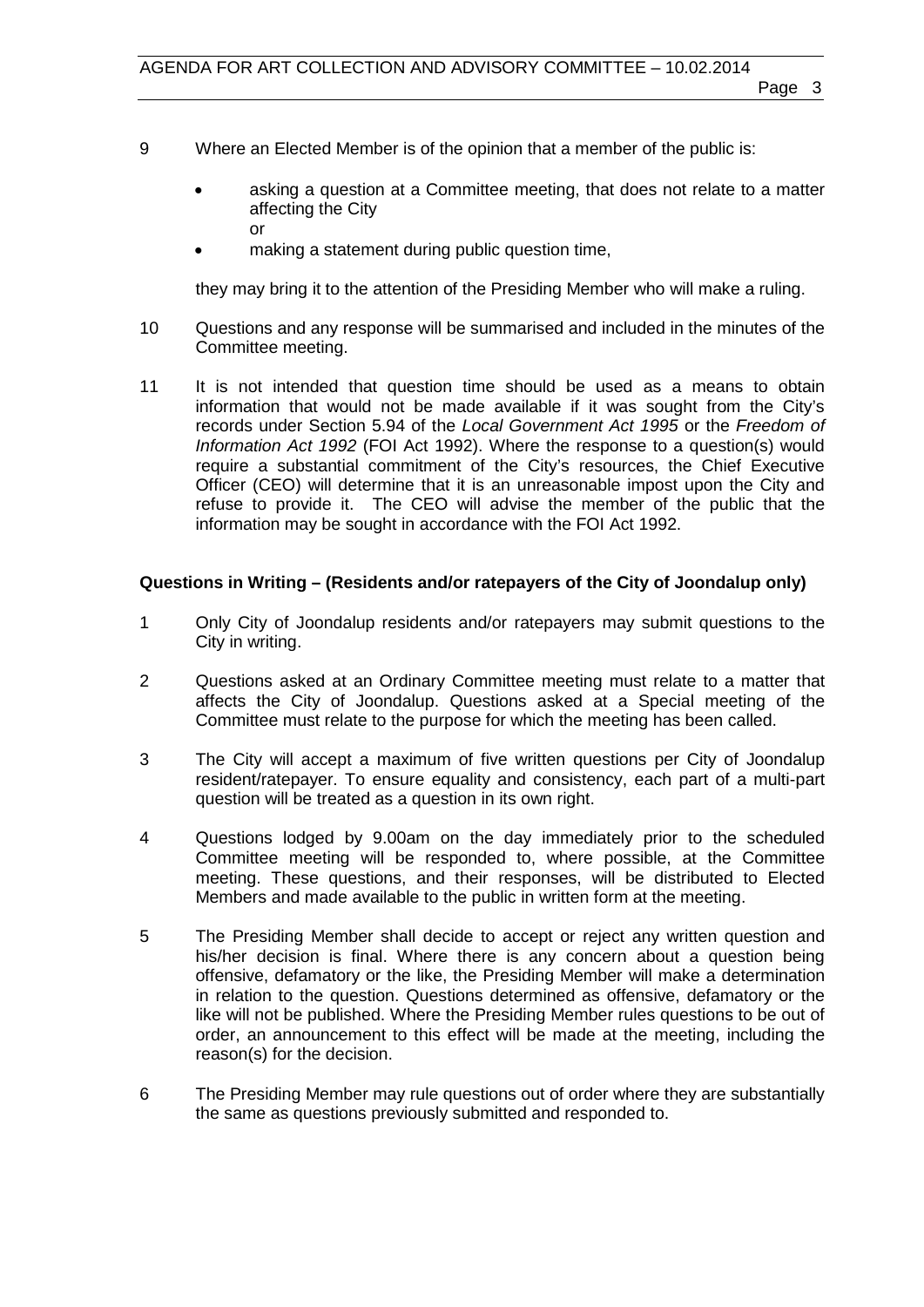- 7 Written questions unable to be responded to at a Committee meeting will be taken on notice. In this case, a written response will be provided as soon as possible and included on the agenda of the next Committee meeting.
- 8 A person who submits written questions may also ask questions at a Committee meeting and questions asked verbally may be different to those submitted in writing.
- 9 Questions and any response will be summarised and included in the minutes of the Committee meeting.
- 10 It is not intended that question time should be used as a means to obtain information that would not be made available if it was sought from the City's records under Section 5.94 of the *Local Government Act 1995* or the *Freedom of Information Act 1992* (FOI Act 1992). Where the response to a question(s) would require a substantial commitment of the City's resources, the Chief Executive Officer (CEO) will determine that it is an unreasonable impost upon the City and may refuse to provide it. The CEO will advise the member of the public that the information may be sought in accordance with the FOI Act 1992.

### **DISCLAIMER**

Responses to questions not submitted in writing are provided in good faith and as such, should not be relied upon as being either complete or comprehensive.

## **PROCEDURES FOR PUBLIC STATEMENT TIME**

The following procedures for the conduct of Public Statement Time were adopted at the Council meeting held on 19 November 2013:

- 1 Members of the public are invited to make statements, either verbally or in writing, at Committee meetings.
- 2 Statements made at an Ordinary Committee meeting must relate to a matter that affects the City of Joondalup. Statements made at a Special meeting of the Committee must relate to the purpose for which the meeting has been called.
- 3 A register will be provided for those persons wanting to make a statement to enter their name. Persons will be requested to come forward in the order in which they are registered, and to give their name and full address.
- 4 Public statement time will be limited to two minutes per member of the public.
- 5 Members of the public are encouraged to keep their statements brief to enable everyone who desires to make a statement to have the opportunity to do so.
- 6 Public statement time will be allocated a maximum time of 15 minutes. Public statement time is declared closed following the 15 minute allocated time period, or earlier than such time where there are no further statements.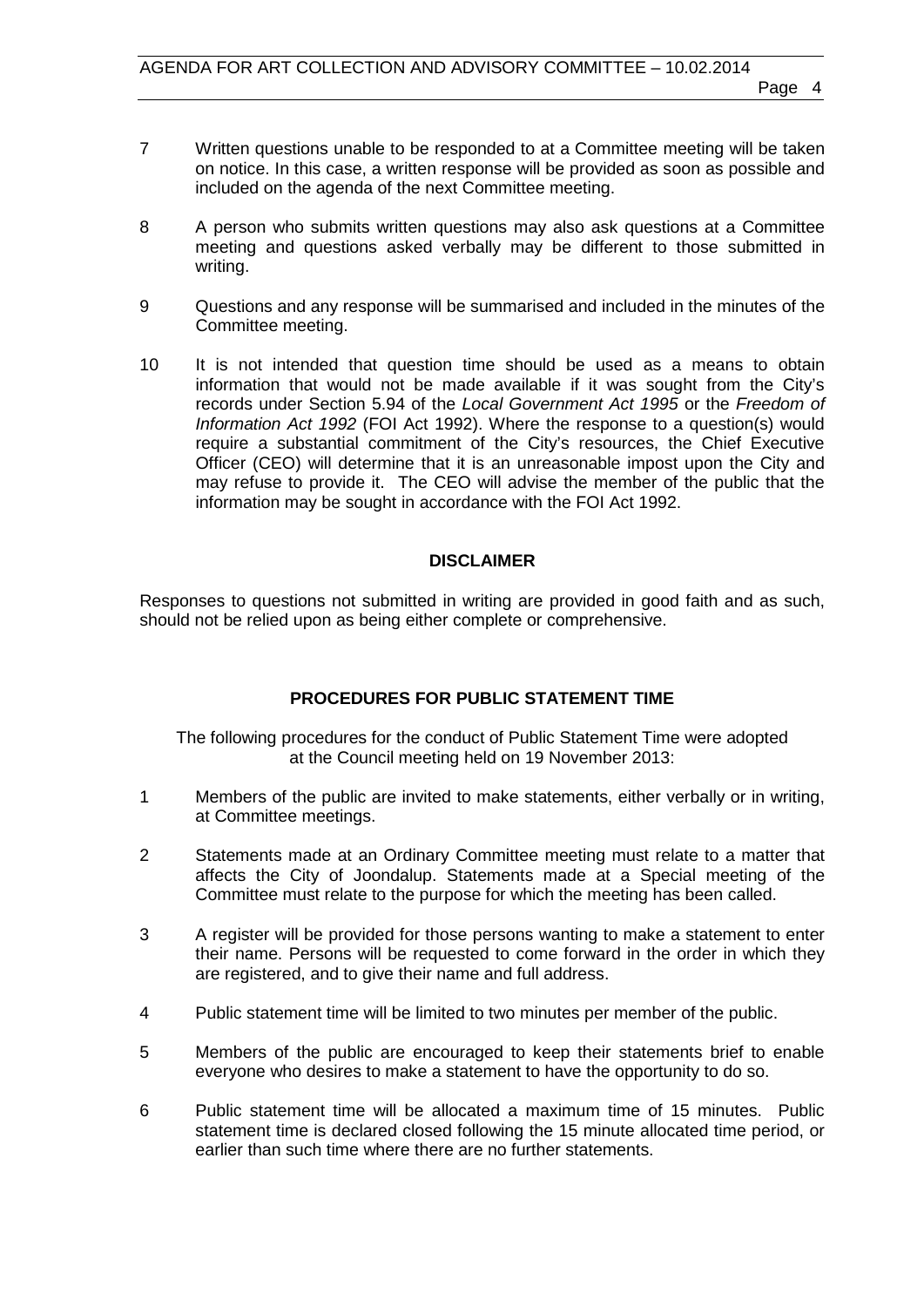- 7 Statements are to be directed to the Presiding Member and are to be made politely in good faith and are not to be framed in such a way as to reflect adversely or be defamatory on a particular Elected Member or City employee.
- 8 Where an Elected Member is of the opinion that a member of the public is making a statement at a Committee meeting, that does not relate to a matter affecting the City, they may bring it to the attention of the Presiding Member who will make a ruling.
- 9 A member of the public attending a Committee meeting may present a written statement rather than making the statement verbally if he or she so wishes.
- 10 Statements will be summarised and included in the minutes of the Committee meeting.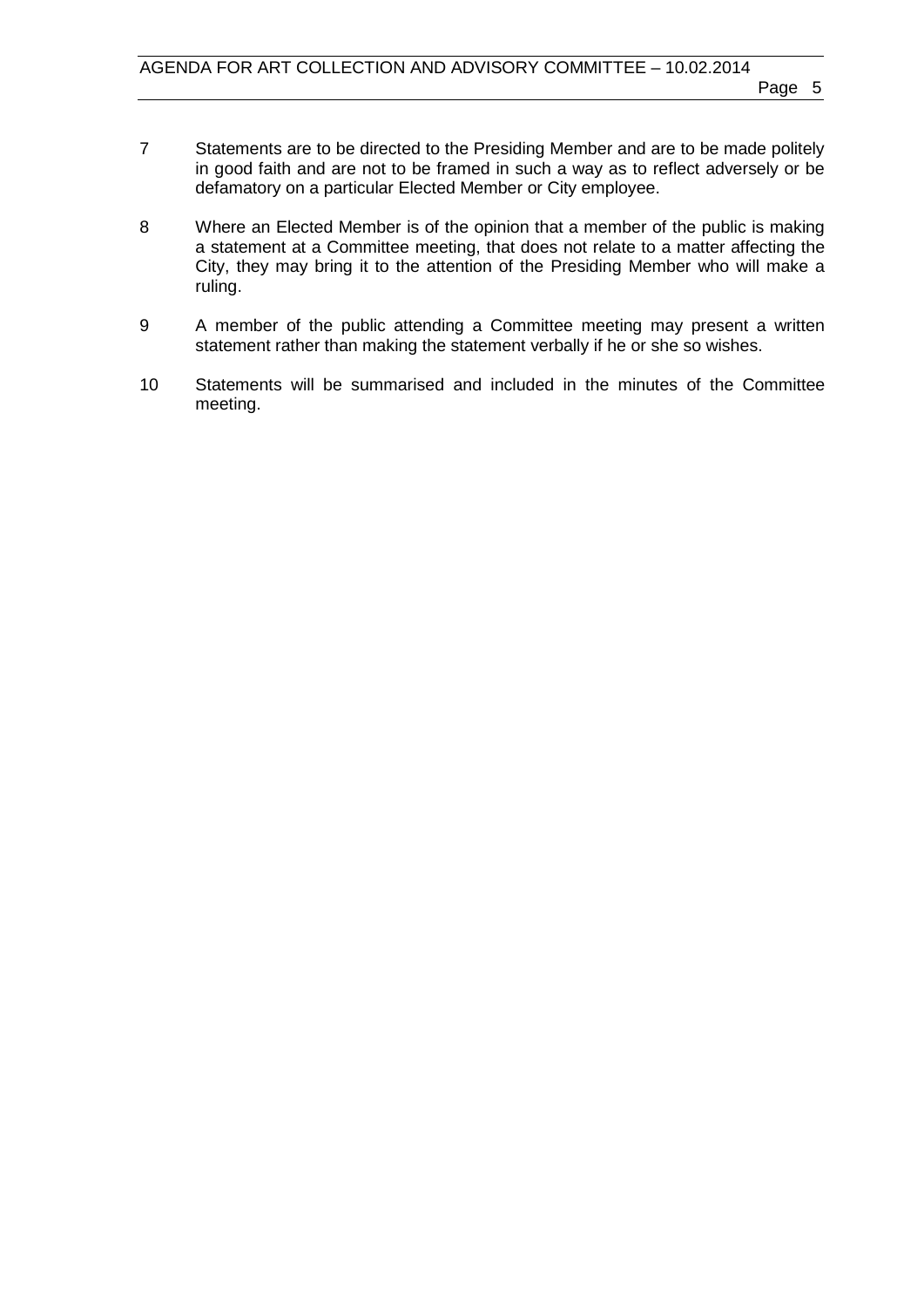## **TABLE OF CONTENTS**

| Item No.       | <b>Title</b>                                                                                                                              | Page No. |
|----------------|-------------------------------------------------------------------------------------------------------------------------------------------|----------|
|                | <b>Declaration of Opening</b>                                                                                                             | 9        |
|                | <b>Declarations of Interest</b>                                                                                                           | 9        |
|                | <b>Public Question Time</b>                                                                                                               | 9        |
|                | <b>Public Statement Time</b>                                                                                                              | 9        |
|                | Apologies/Leave of absence                                                                                                                | 9        |
|                | <b>Confirmation of Minutes</b>                                                                                                            | 10       |
|                | by the<br><b>Presiding</b><br>Member<br>without<br><b>Announcements</b><br>discussion                                                     | 10       |
|                | Identification of matters for which the meeting may be<br>closed to the public                                                            | 10       |
|                | <b>Petitions and deputations</b>                                                                                                          | 10       |
|                | <b>Reports</b>                                                                                                                            | 11       |
| $\mathbf 1$    | International Artist Residency - [14158]                                                                                                  | 11       |
| $\overline{2}$ | Public Artwork Commission for Joondalup City Centre Water<br>Feature Sculpture - [103481, 103301, 35613]                                  | 16       |
| 3              | Review of First Community Invitation Art Award - [101779]                                                                                 |          |
| 4              | Alternative Venues for the Community Invitation Art Award and<br>the Community Art Exhibition $-$ [102846, 35613]                         |          |
| 5              | Outline of Community Invitation Art Award Terms, Conditions,<br>Award Categories and Potential Community Education Program<br>$-[102846]$ |          |
| 6              | Review of Award Categories for the Community Art Exhibition -<br>[102846]                                                                 | 45       |
| $\overline{7}$ | Proposed Visual Arts Policy - [101291]                                                                                                    | 50       |
| 8              | Adoption of Meeting Dates 2014 – Art Collection and Advisory<br>Committee - [35613]                                                       | 57       |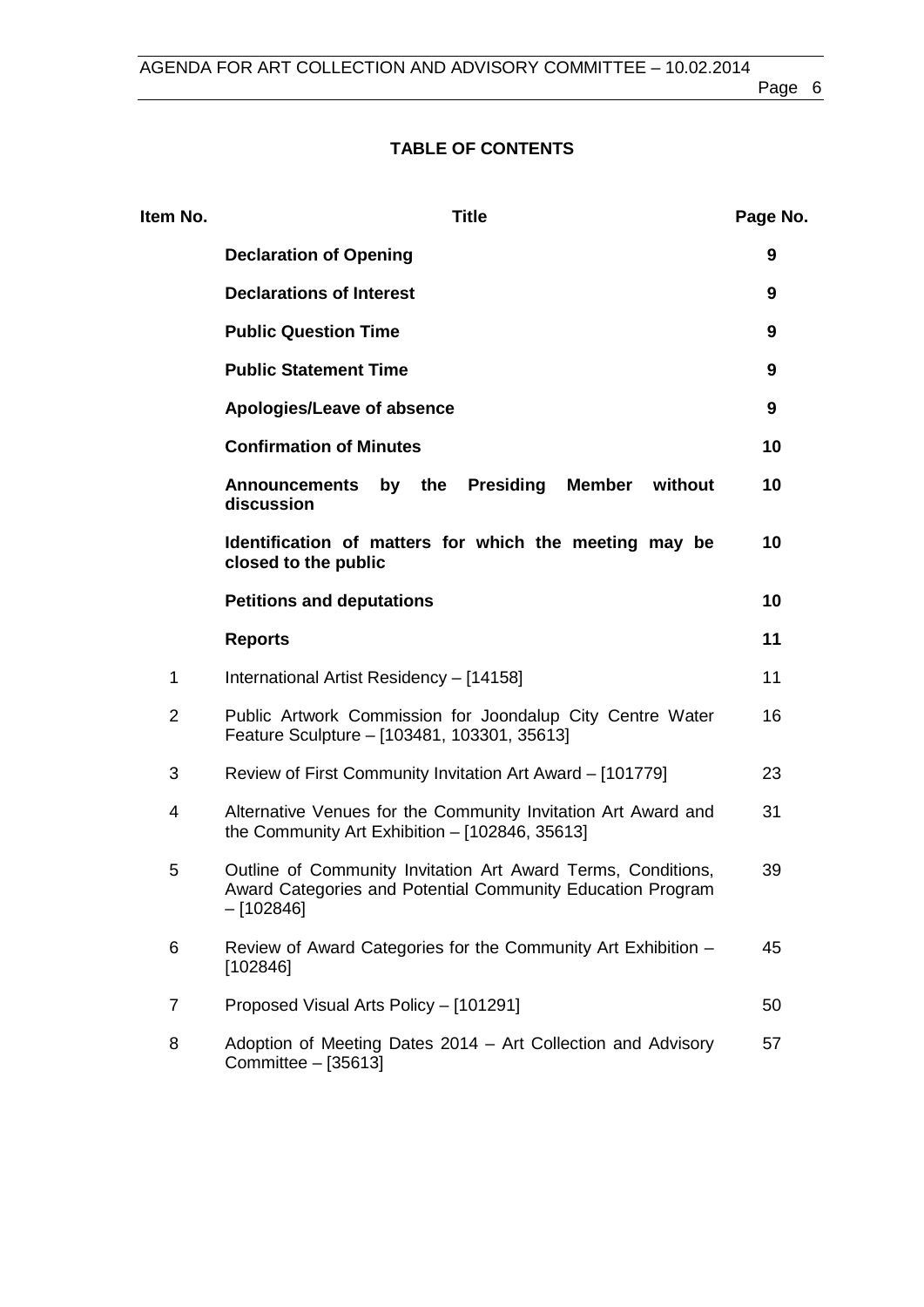| ltem No. | Title                                                | Page No. |
|----------|------------------------------------------------------|----------|
|          | <b>Urgent Business</b>                               | 61       |
|          | Motions of which previous notice has been given      | 61       |
|          | <b>Requests for Reports for future consideration</b> | 61       |
|          | <b>Closure</b>                                       | 61       |

## **Note:**

Clause 15.10 of the City's *Meeting Procedures Local Law 2013* states:

*This local law applies generally to committee meetings except for clause 7.1 in respect of members seating and clause 7.8 in respect of limitation on members speaking.*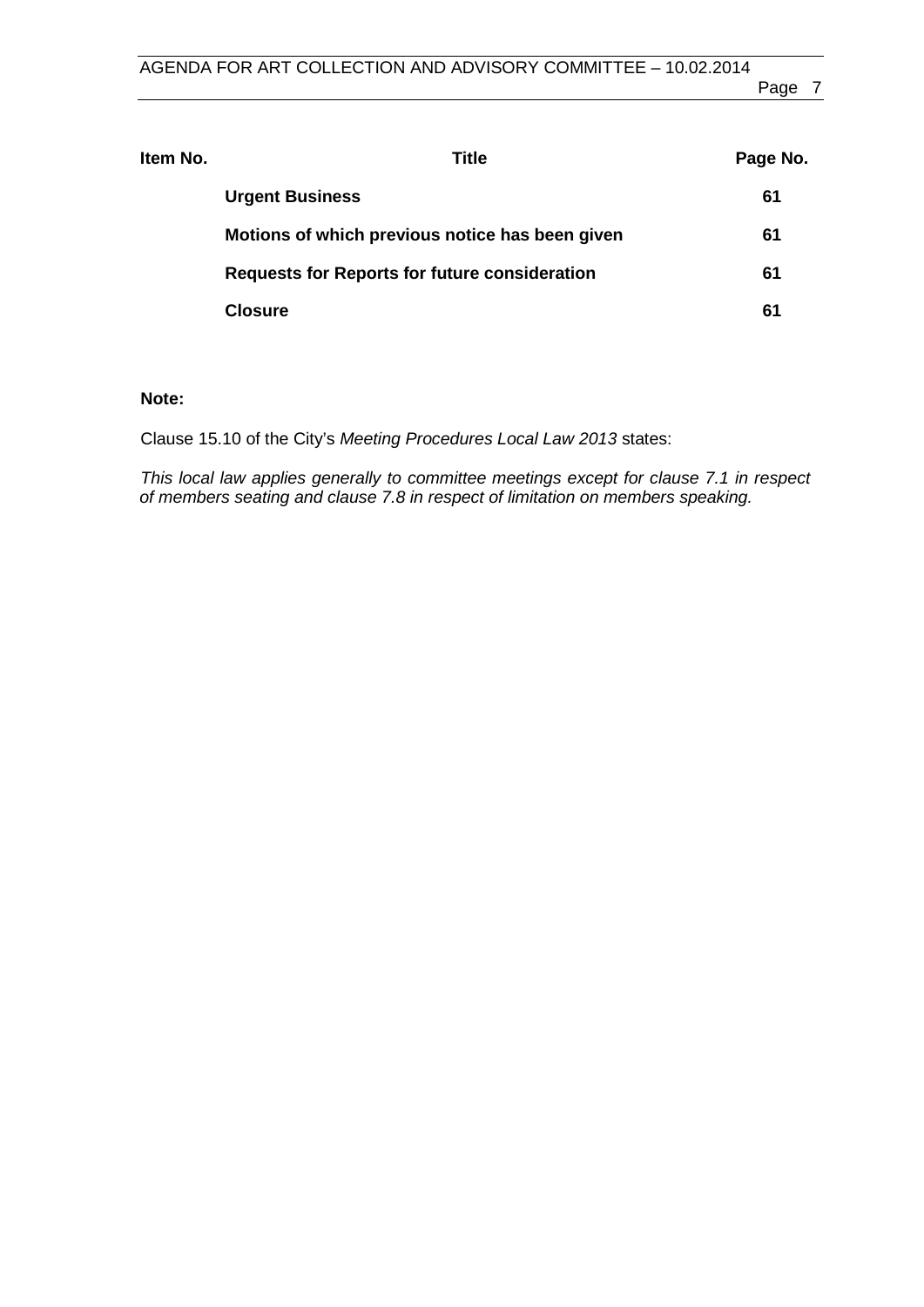# **CITY OF JOONDALUP**

Notice is hereby given that a meeting of the **Art Collection and Advisory Committee** will be held in Conference Room 1, Joondalup Civic Centre, Boas Avenue, Joondalup on **Monday 10 February 2014** commencing at **6.00pm.**

GARRY HUNT **Chief Executive Officer Joseph According to the Chief Executive Officer Joondalup** 7 February 2014 Western Australia

## **AGENDA**

### **Committee Members (8)**

#### **Committee Members Deputies**

Cr Liam Gobbert *Presiding Member* Cr Geoff Amphlett, JP Mayor Troy Pickard - Cr John Chester Cr Kerry Hollywood *Deputy Presiding Member* Cr Tom McLean, JP Cr Mike Norman Cr Christine Hamilton-Prime<br>Cr Christine Hamilton-Prime<br>Cr Cr Christine Hamilton-Prime Cr Russ Fishwick, JP<br>Cr Sam Thomas Cr Philippa Taylor Director Corporate Services

## **Quorum for Meetings (4):**

The quorum for a meeting is to be at least 50% of the number of offices (whether vacant or not) of members of the committee.

#### **Simple Majority:**

A simple majority is to be more than 50% of those members present at the meeting.

## **Absolute Majority (5):**

An absolute majority vote is to be more than 50% of the number of offices (whether vacant or not) of the committee.

#### **Casting Vote:**

In the event that the vote on a motion is tied, the presiding person must cast a second vote.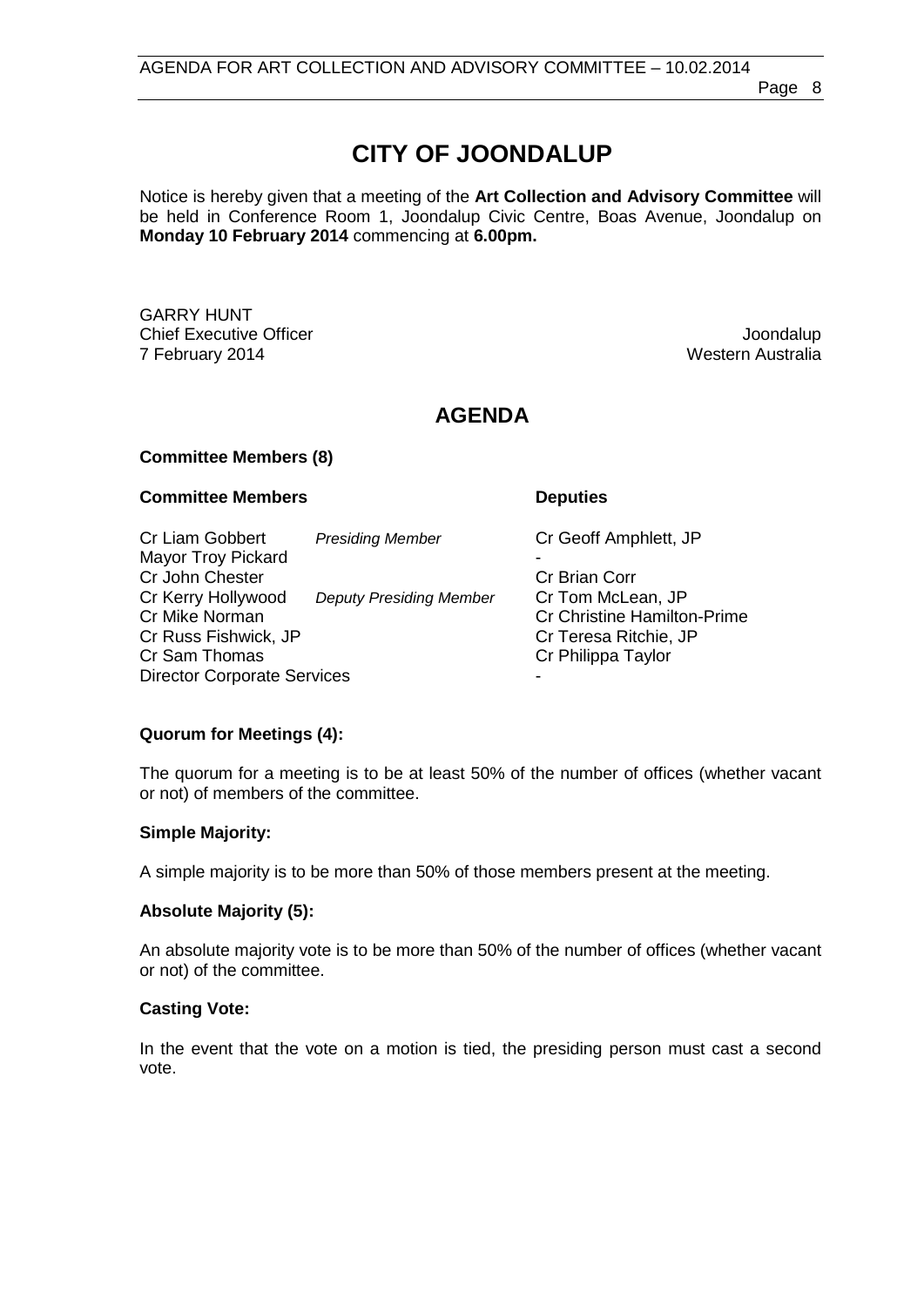## *Terms of Reference*

*To:*

- *approve art acquisitions within the available adopted budget funds*
- *develop and maintain a visual art collection of significance and repute that reflects the cultural aspirations of the City of Joondalup and its expressed goals and policies*
- *build an art collection of appreciating financial value, which constitutes a sound investment for the City*
- *collect works of visual art of demonstrable excellence by artists of significance, consistent with the perceived developments in West Australian contemporary art*
- *collect and commission selectively works of art which enhance the existing Collection and which foster an understanding, enjoyment and appreciation of the visual arts among the broader community and members of the general public*
- *review the criteria established to determine the award winners*
- *perform an oversight role in relation to the strategic direction of the City's Community Art Exhibition and Invitational Art Award.*

## <span id="page-8-0"></span>**DECLARATION OF OPENING**

<span id="page-8-1"></span>**DECLARATIONS OF INTEREST**

<span id="page-8-2"></span>**PUBLIC QUESTION TIME**

<span id="page-8-3"></span>**PUBLIC STATEMENT TIME**

## <span id="page-8-4"></span>**APOLOGIES/LEAVE OF ABSENCE**

## **Leave of Absence previously approved**

Cr Mike Norman 1 to 11 February 2014 inclusive.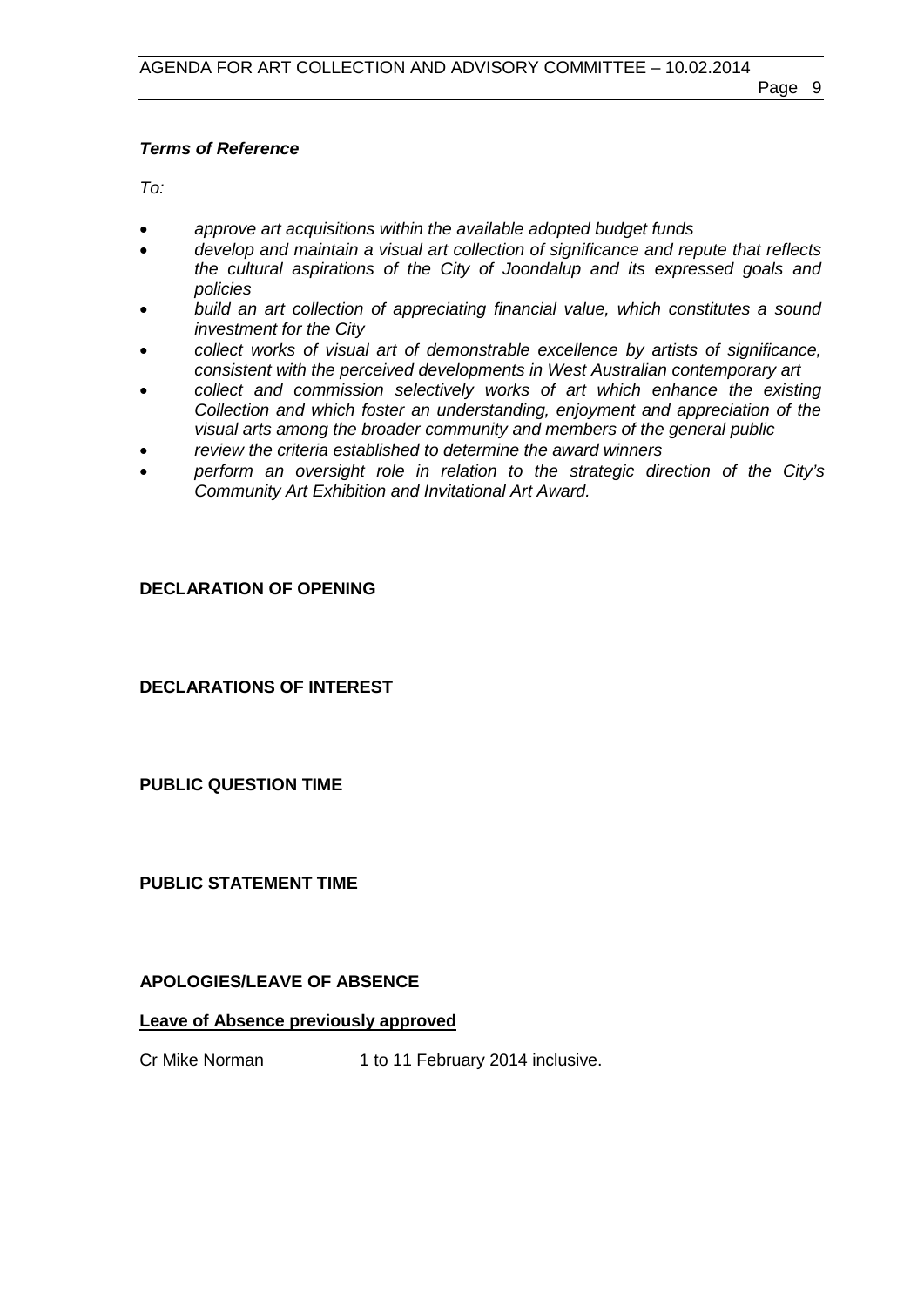## <span id="page-9-0"></span>**CONFIRMATION OF MINUTES**

MINUTES OF THE ART COLLECTION AND ADVISORY COMMITTEE HELD 24 OCTOBER 2013

### **RECOMMENDATION**

**That the minutes of the Special meeting of the Art Collection and Advisory Committee held on 24 October 2013 be confirmed as a true and correct record.**

<span id="page-9-1"></span>**ANNOUNCEMENTS BY THE PRESIDING MEMBER WITHOUT DISCUSSION**

<span id="page-9-2"></span>**IDENTIFICATION OF MATTERS FOR WHICH THE MEETING MAY BE CLOSED TO THE PUBLIC**

<span id="page-9-3"></span>**PETITIONS AND DEPUTATIONS**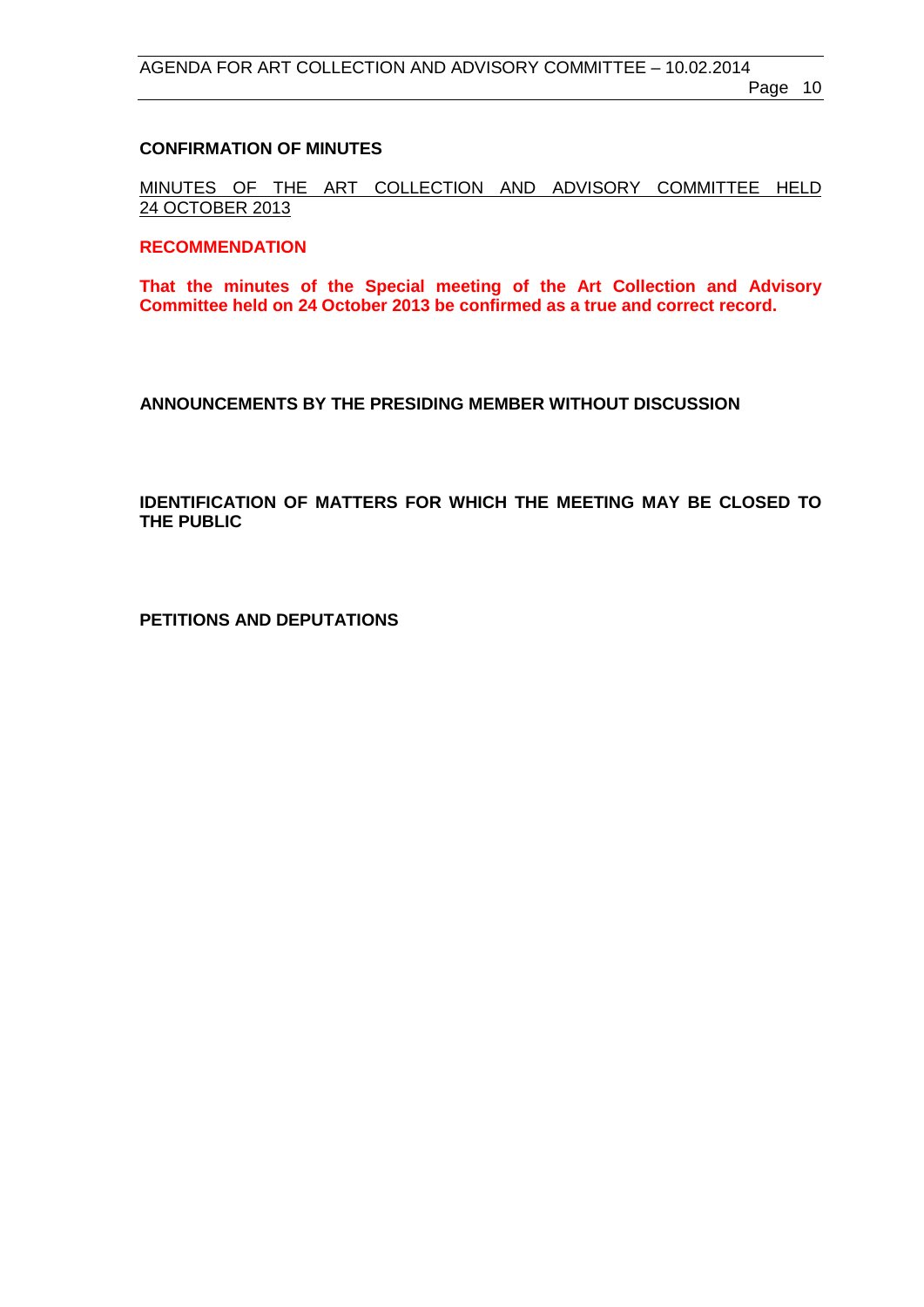## <span id="page-10-0"></span>**REPORTS**

## <span id="page-10-1"></span>**ITEM 1 INTERNATIONAL ARTIST RESIDENCY**

| <b>WARD</b>                           | All                                                                                                                                                                                                 |  |
|---------------------------------------|-----------------------------------------------------------------------------------------------------------------------------------------------------------------------------------------------------|--|
| <b>RESPONSIBLE</b><br><b>DIRECTOR</b> | Mr Mike Tidy<br><b>Corporate Services</b>                                                                                                                                                           |  |
| <b>FILE NUMBER</b>                    | 14158, 101515                                                                                                                                                                                       |  |
| <b>ATTACHMENT</b>                     | Attachment 1<br>Artists reviewed<br>Attachment 2<br>biographies<br>Shortlisted artist<br>and<br>images                                                                                              |  |
| <b>AUTHORITY / DISCRETION</b>         | Executive - The substantial direction setting<br>and<br>oversight role of Council, such as adopting plans and<br>reports, accepting tenders, directing operations, setting<br>and amending budgets. |  |

### **PURPOSE**

For Council to select an international artist to undertake a visual arts residency in the City of Joondalup and produce an artwork for the City's Art Collection.

#### **EXECUTIVE SUMMARY**

In February 2013, Council agreed to invite an international or national artist to undertake a residency in the City of Joondalup to produce an artwork that documents and captures the iconic landmarks and people that represent the City of Joondalup.

Thirty-one professional artists have been reviewed for consideration (by research rather than expression of interest) and from this list two artists have been shortlisted. Both artists are of a high professional standing, and have indicated that they are available to complete the residency within the allocated budget and time frame.

Henrietta Stuart from the UK is the preferred artist because she is keen to explore the coast and the landscape near Joondalup and create new landscape paintings that explore her interest in painting light and the effects of weather.

*It is therefore recommended that Council APPOINTS artist Henrietta Stuart from London, UK to complete the City of Joondalup arts residency, to liaise with the community and develop artwork that documents the landmarks and people who represent the City, with a contract value not to exceed \$30,000.*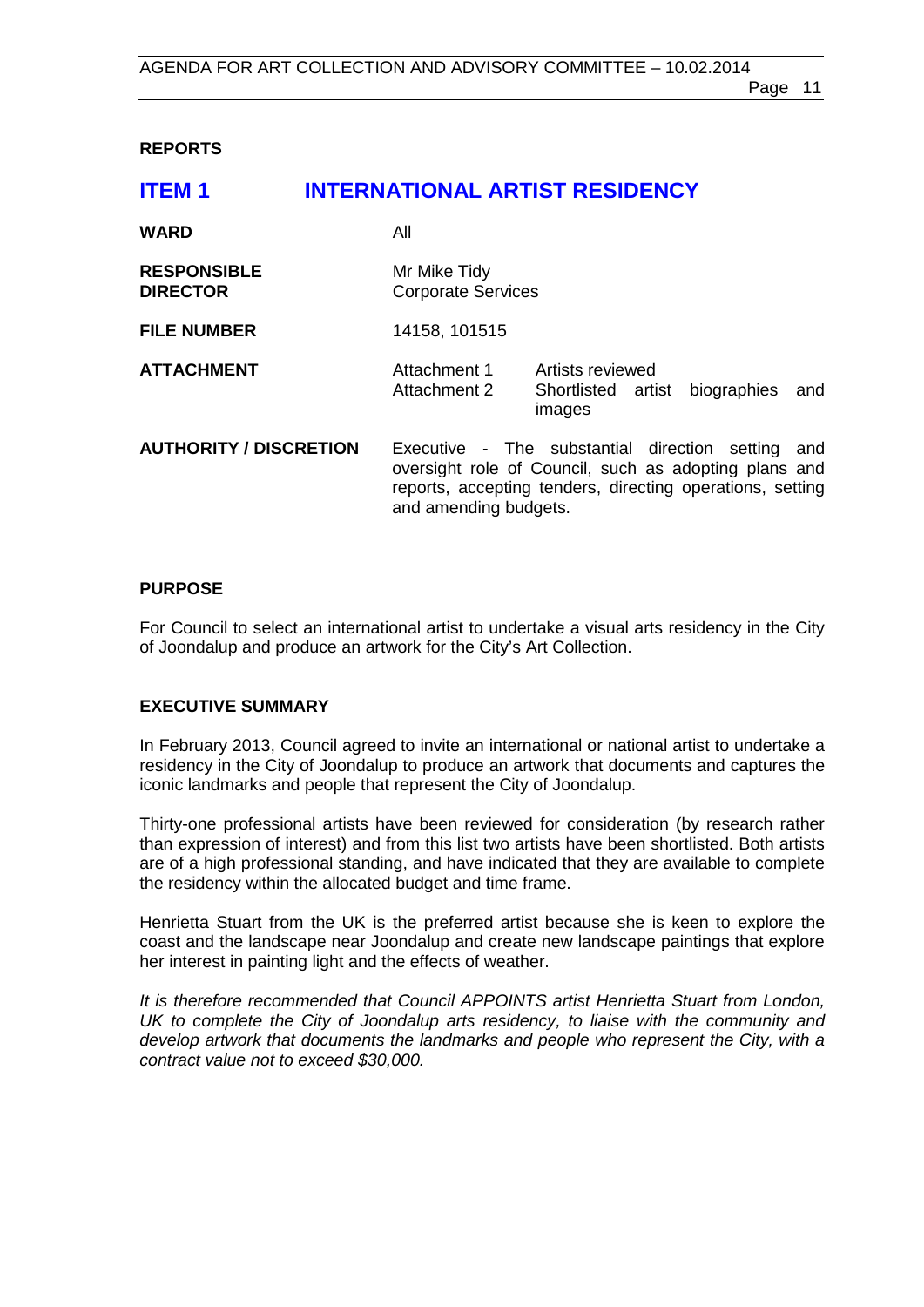## **BACKGROUND**

At its meeting held on 19 February 2013 (CJ021-02/13 refers), Council resolved as follows:

*"That Council:*

- *1 ENDORSES the completion of the artwork commission to the value of \$30,000;*
- *2 AGREES to invite an international or national artist to undertake an arts residency in the City of Joondalup, developing an artwork commission that documents and captures the iconic landmarks and people who represent the City of Joondalup;*
- *3 NOTES the arts residency detailed in Part 2 above will be completed by 2014-15."*

## **DETAILS**

Residencies are an effective way of contracting an artist to create an original artwork for a particular purpose and also to liaise with a community, bringing about discussion of shared values and allowing the host to reveal a place from a new perspective. Residencies also offer artists the opportunity to develop their practise and access a new audience, with the support of a hosting community who can assist in providing access and an opportunity to research the history and landmarks of the place. A successful residency is an exchange and should be of mutual benefit to both artist and host.

#### **Issues and options considered**

Thirty-one professional artists from eleven countries were reviewed (Attachment 1 refers) for the residency by a process of research and peer recommendation rather than a process of expression of interest. During this process the following selection criteria were applied:

- Artists' professional standing (only professional artists were considered).
- Level of engagement the artist was likely to have with Joondalup engagement with place, people, culture, history.
- Value of the artist's work in relation to the City of Joondalup Art Collection and long term investment potential.
- Links between the artist's practice and the City's existing art collection (including the capacity of the City to appropriately house, display, conserve and manage the artist's work).
- Availability of the artist to complete the residency within the 2014-15 financial year.

Two artists were subsequently shortlisted (Attachment 2 refers) as most suited to this residency, and contacted to assess their level of interest. Both indicated that they are available and interested.

Both shortlisted artists have indicated they would invest in a significant level of engagement with the City of Joondalup as part of the residency and in the creation of an artwork if successful.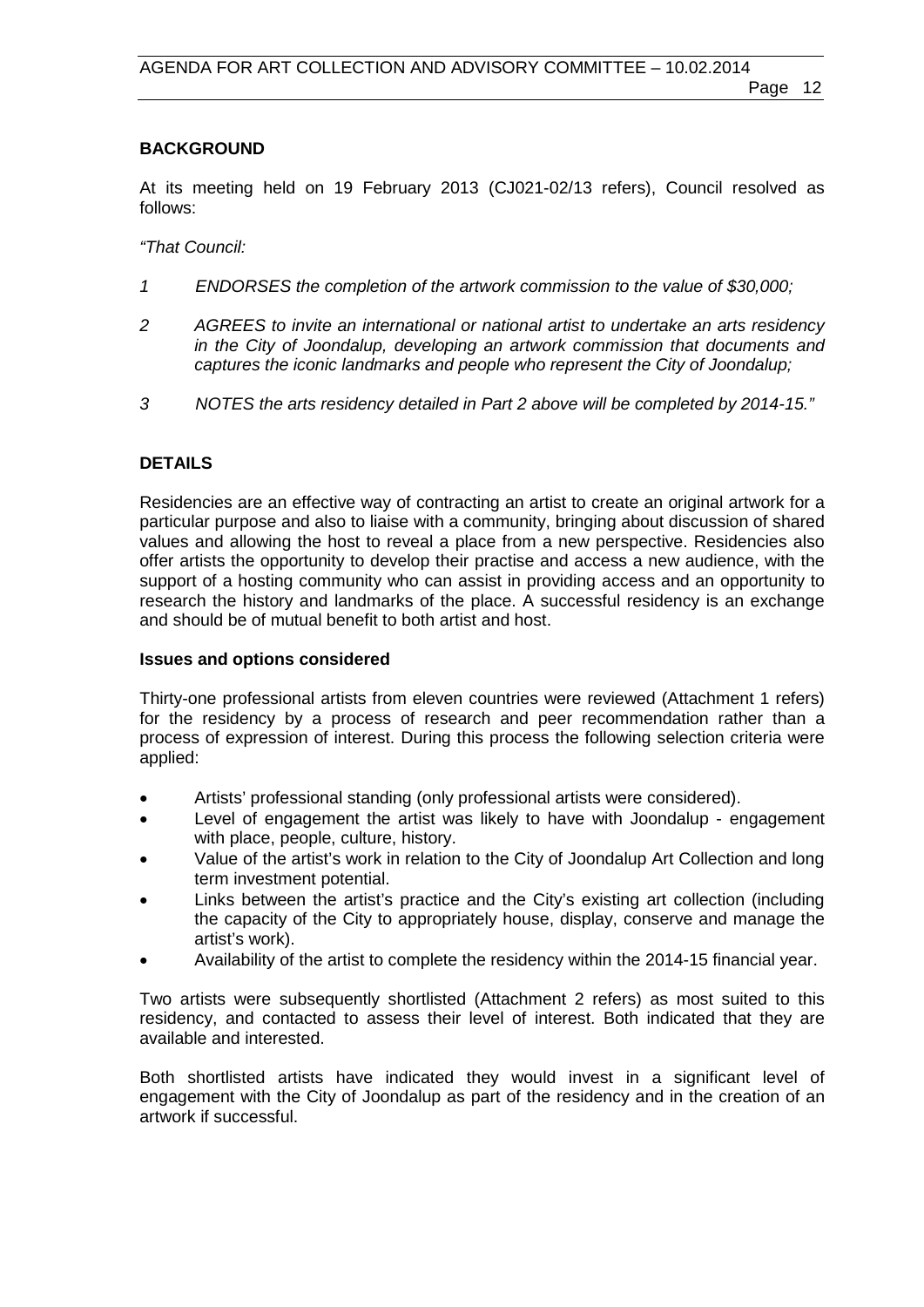### Option one: Henrietta Stuart, London, UK

Henrietta Stuart is a contemporary landscape artist based in London, UK, represented by the Box Gallery, London, who has received several awards in Britain since completing her education with Honours from Newcastle University. Her work is strongly influenced by impressionist painters, in particular by Turner. Her primary concern is to paint light and the effects of weather in a highly abstracted and emotive way, gathering her inspiration on walks throughout the South-West of England, South of France and various parts of Europe. Her work is luminous; she achieves this effect by layering the paint thinly and repetitively. She has visited Western Australia in the past and is impressed by the quality of light in Perth, and is keen to explore the coast and the landscape near Joondalup and create new paintings based on the landscape here.

More information about Henrietta Stuart and examples of her work is provided in Attachment 2.

#### Option two: Joan Linder, New York, USA

Joan Linder is a highly skilled, illustration-based fine artist, living and practising in New York, USA, and currently employed as an associate professor at Buffalo University, New York. She achieved her Master of Fine Art from Columbia University, New York in 1996. Joan Linder works in the traditional medium of quill-pen and ink, partly as a reaction against mass produced, electronic imagery that is so prevalent in modern life, and partly to allow viewers to experience and understand the value of mark-making and the evidence of the artist's hand within an artwork. Her drawings are ambitious in scale and varied in subject matter. In previous commissions she has created large botanical illustrations for New York subway stations. In another project she drew the contents of her kitchen sink every day over the course of a year as a study of domestic life. She is a dedicated and energetic artist, with a rigorous approach to the craft of drawing. She is very interested in exploring the potential for new developments in her artistic practice, inspired by the urban and natural environments in Joondalup.

More information about Joan Linder and examples of her work is provided in Attachment 2.

## **Legislation / Strategic Community Plan / policy implications**

**Legislation** Not applicable.

**Strategic Community Plan**

| <b>Key theme</b> | <b>Community Wellbeing.</b> |
|------------------|-----------------------------|
|------------------|-----------------------------|

- **Objective** Cultural development.
- **Strategic Initiatives** Invest in publicly accessible visual art that will present a culturally-enriched environment.
- **Policy** *The City's Art and Memorabilia Collections Policy.*

#### **Risk management considerations**

Not applicable.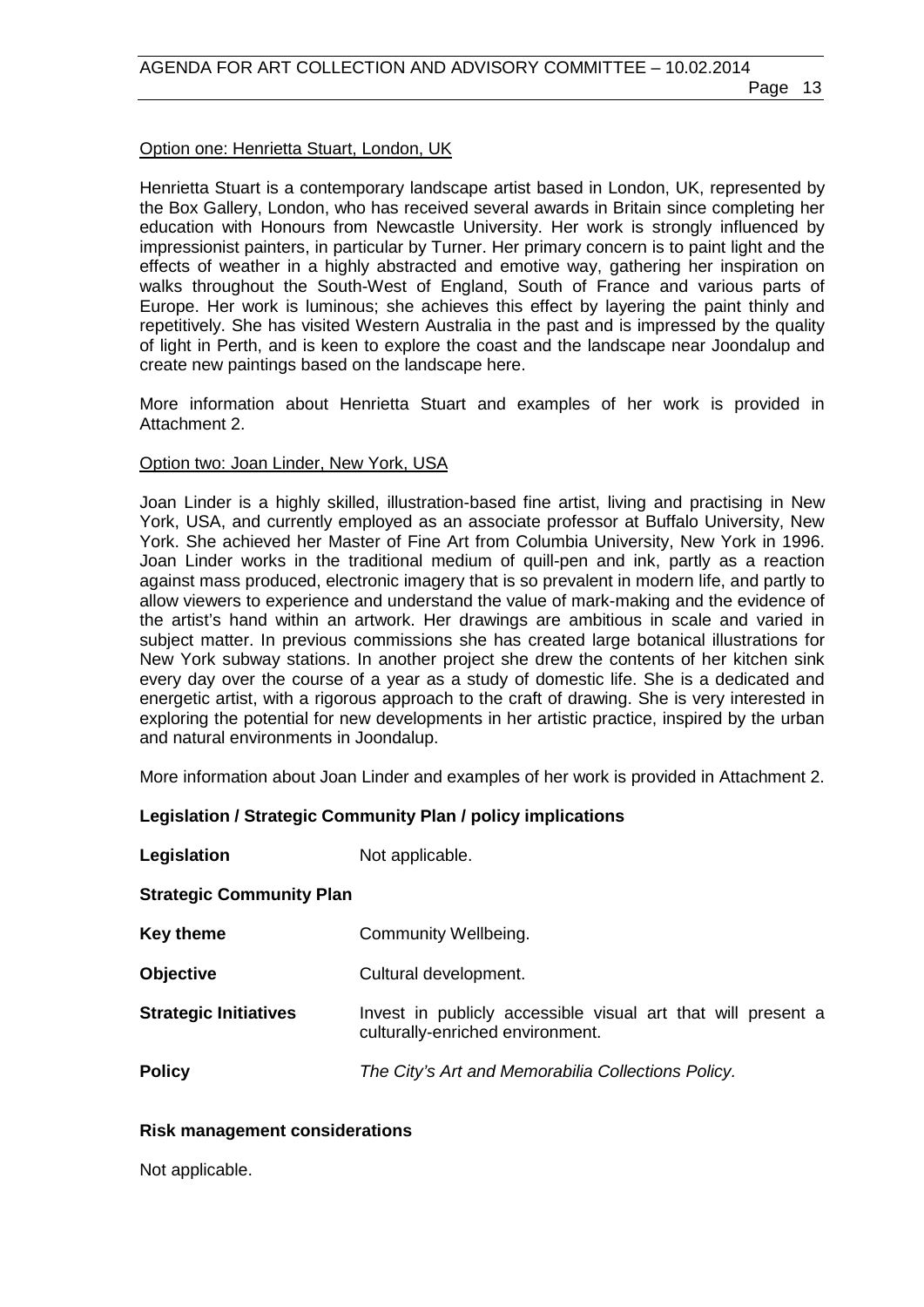### **Financial/budget implications**

At its meeting held on 19 February 2013 (CJ021-02/13 refers), Council endorsed the artist in residency program to the value of \$30,000. This amount will need to be considered as part of the 2014-15 Budget deliberations. Subject to funding being approved, the City will invite an international or national artist to undertake an arts residency in the City of Joondalup, developing an artwork commission that documents and captures the iconic landmarks and people who represent the City of Joondalup.

The artwork commission fee paid to the artist would be in the region of \$15,000 with a further \$15,000 used to cover costs of hosting the artist such as travel, accommodation and daily allowance.

There are no budget implications for the current 2013-14 financial year.

#### **Regional significance**

The City's art collection, including its public art, archives and memorabilia, plays an important part in shaping and developing a sense of community.

The ongoing provision of an accessible and high calibre art collection is integral to the cultural development and vibrancy of the City of Joondalup region and to best practice standards for the development of the visual arts in local government.

#### **Sustainability implications**

#### **Environmental**

Art strengthens the public realm by creating points of interest, animating spaces and providing beauty, character and colour to places.

#### Social

Art provides a catalyst for public discussion about current social, economic and environmental issues.

#### Economic

Art is a driver for cultural tourism.

#### **Consultation**

Not applicable.

#### **COMMENT**

Both shortlisted artists represent high quality contemporary artists whose work would represent a culturally valuable asset for the City and whose practise will be of interest to the local community.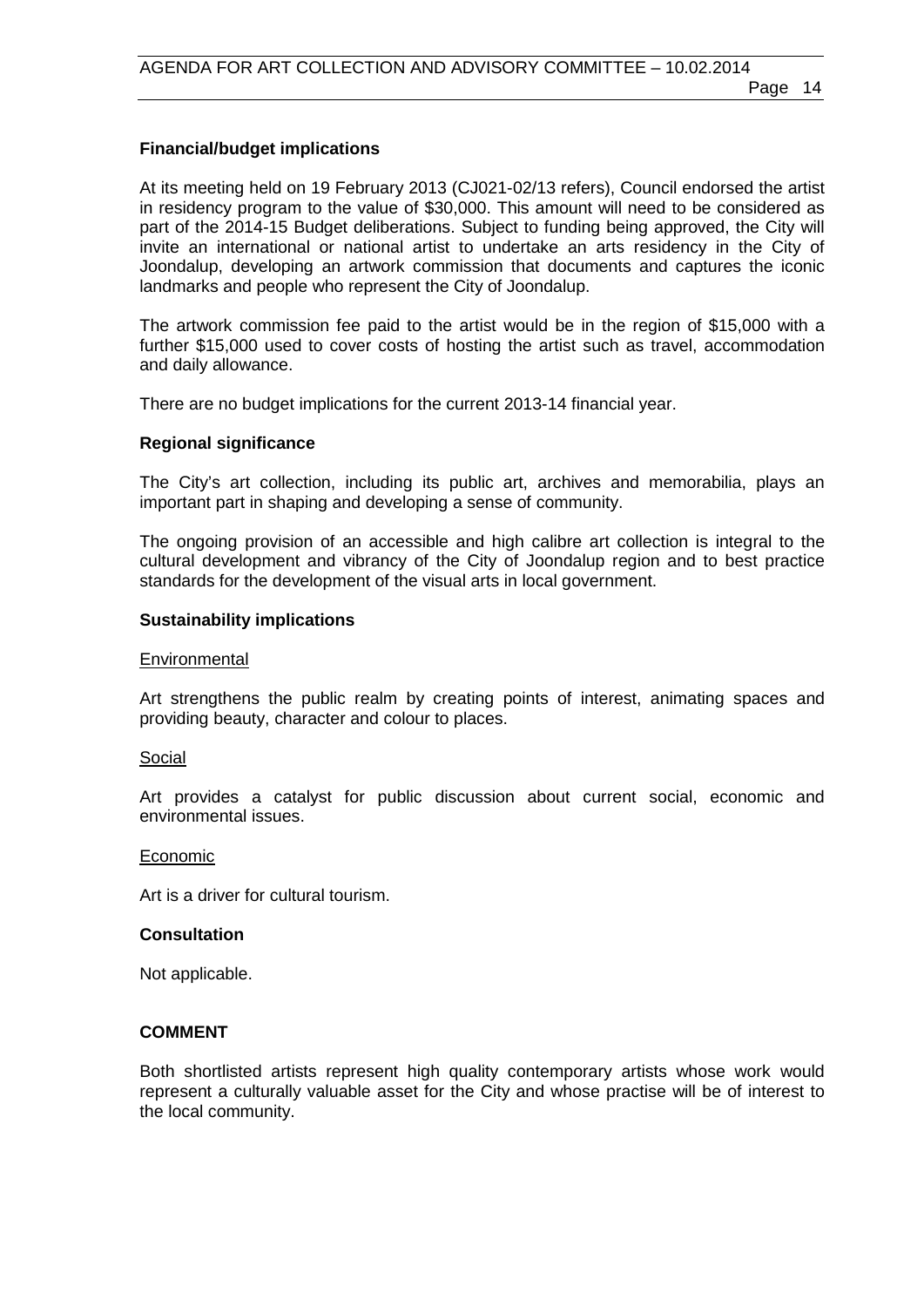Henrietta Stuart from the UK is the preferred artist because she will explore the coast and the landscape near Joondalup and create new landscape paintings that explore her interest in painting light and the effects of weather. If selected, it is likely that the artist will spend time exploring the Joondalup area (in particular flora, bushland and coastal areas) and produce works (including sketches and paintings) influenced by this. As part of the residency the City will set aside funds (within the existing budget allocation) to acquire one or more works by the artist of the area for the City's art collection.

While in Joondalup the artist will also be afforded opportunities to engage with community groups and collaborate with local artists and visual arts groups. Once the artist is appointed a more specific timetable will be determined that may facilitate further opportunities such as judging the Community Art Exhibition or Community Invitation Art Award, or mounting an exhibition of work at the blend(er) Gallery.

### **VOTING REQUIREMENTS**

Simple Majority.

### **RECOMMENDATION**

**That Council subject to an amount of \$30,000 being included in the 2014-15 Budget APPOINTS artist Henrietta Stuart from London, UK to complete the City of Joondalup arts residency, to liaise with the community and develop artwork that documents the landmarks and people who represent the City, with a contract value not to exceed \$30,000.**

*Appendix 1 refers*

*To access this attachment on electronic document, click he[re: Attach1ARTagn100214.pdf](http://www.joondalup.wa.gov.au/files/committees/ACAC/2014/Attach1ARTagn100214.pdf)*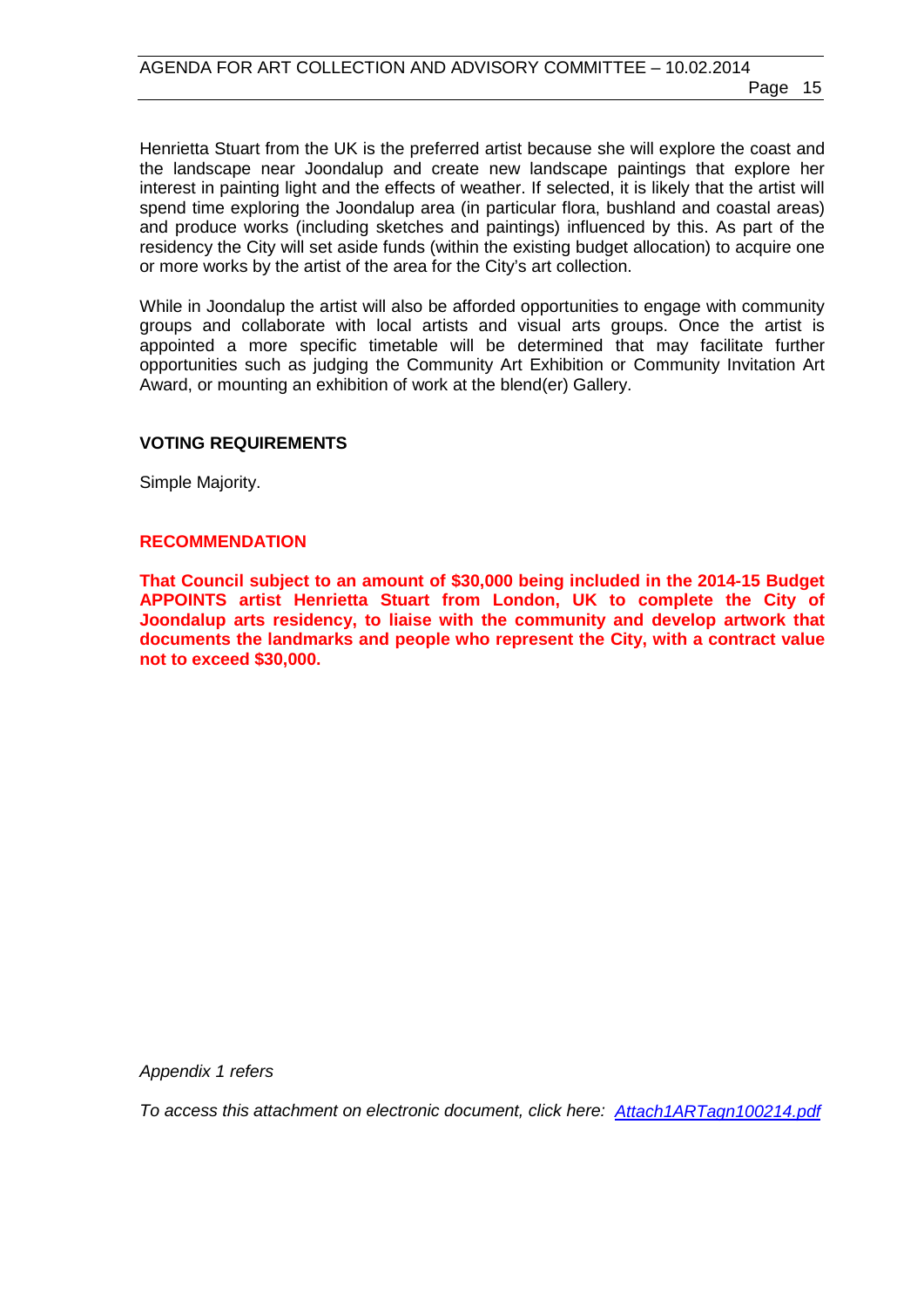## <span id="page-15-0"></span>**ITEM 2 PUBLIC ARTWORK COMMISSION FOR JOONDALUP CITY CENTRE WATER FEATURE SCULPTURE**

| <b>WARD</b>                           | <b>North</b>                                                                                                                                                                                        |  |
|---------------------------------------|-----------------------------------------------------------------------------------------------------------------------------------------------------------------------------------------------------|--|
| <b>RESPONSIBLE</b><br><b>DIRECTOR</b> | Mr Mike Tidy<br><b>Corporate Services</b>                                                                                                                                                           |  |
| <b>FILE NUMBER</b>                    | 103481, 103301, 35613, 101515                                                                                                                                                                       |  |
| <b>ATTACHMENT</b>                     | Expressions of Interest received<br>Attachment 1                                                                                                                                                    |  |
| <b>AUTHORITY / DISCRETION</b>         | Executive - The substantial direction setting<br>and<br>oversight role of Council, such as adopting plans and<br>reports, accepting tenders, directing operations, setting<br>and amending budgets. |  |

## **PURPOSE**

For Council to consider approving four shortlisted artists to design a detailed concept for the Central Walk water feature sculpture public artwork commission.

#### **EXECUTIVE SUMMARY**

This report outlines the expressions of interest (EOI) received from West Australian artists for the public art commission, a water feature sculpture in Central Walk, Joondalup.

The 10 artists who responded to the EOI process are listed (Attachment 1 refers) with further detail provided on recommended options for a shortlist of four artists to design a detailed concept proposal for consideration by Council for a preferred design in June 2014 (as per the project timeline).

The recommended artists are: Geoffrey Drake-Brockman, Simon Gilby, The Smith Sculptors and Joshua Webb.

This report further provides an update on:

- confirmation by relevant emergency services that they do not object to the proposed development
- the budget for completion of the project.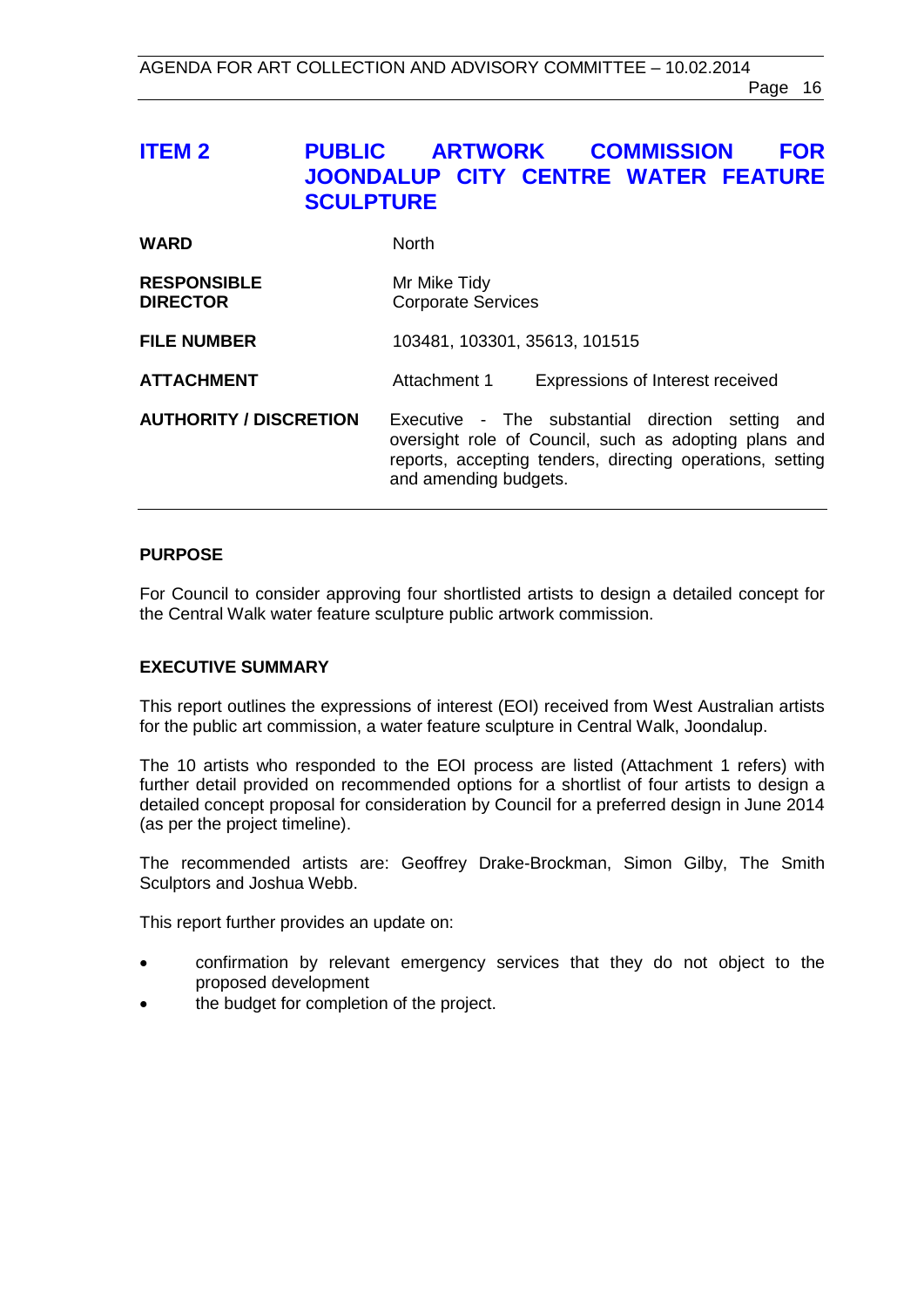*It is therefore recommended that Council:*

- *1 AGREES that the accumulated 2011-12 and 2012-13 Budget funds of \$100,000 be combined with the 2013-14 Budget funds to provide for a single \$150,000 project;*
- *2 LISTS an amount of \$150,000 being carried forward to the 2014-15 Budget to complete the Central Walk water feature sculpture public artwork commission;*
- *3 AGREES Geoffrey Drake-Brockman, Simon Gilby, The Smith Sculptors and Joshua Webb be shortlisted to design a detailed concept for the Central Walk water feature sculpture public artwork commission for the Joondalup City Centre, Joondalup with a combined value not to exceed \$150,000 including installation costs.*

### **BACKGROUND**

The City of Joondalup's current public art collection includes 35 works of public art, including mosaics, murals, sculptures, street bollards, architectural details and street furniture. Works are situated throughout the region, however, the majority are located in and around the Joondalup City Centre area.

The most recent City public art project was undertaken in 2011, when artist Kate McMillan was commissioned to create a work of public art at Seacrest Park Community Sporting Facility.

The 2011-12 budget allowed an amount of \$50,000 to commission public art. This amount remained unspent and was carried forward to 2012-13. In addition, a further \$50,000 was allocated for 2012-13 for the same project (CJ250-11/12 refers). A further \$50,000 was allocated in the 2013-14 financial year. As all funds remain unspent, it is suggested that all allocations be combined in one \$150,000 project in the 2014-15 financial year.

At its meeting held on 25 June 2013 (CJ108-06/13 refers), Council resolved the following:

*"That Council:*

- *1 NOTES that the intersection of Central Walk is crown land controlled by the Department of Regional Development and Lands and any development will be subject to their approval of an appropriate development application and building permit;*
- *2 SUPPORTS the installation of a water feature sculpture at the intersection of Central Walk as detailed in Report CJ108-06/13 subject to confirmation by relevant emergency services that they do not object to the proposed development;*
- *3 REQUESTS the Chief Executive Officer to call expressions of interest from suitable artists for the design, construction and installation of a water feature sculpture at the preferred location."*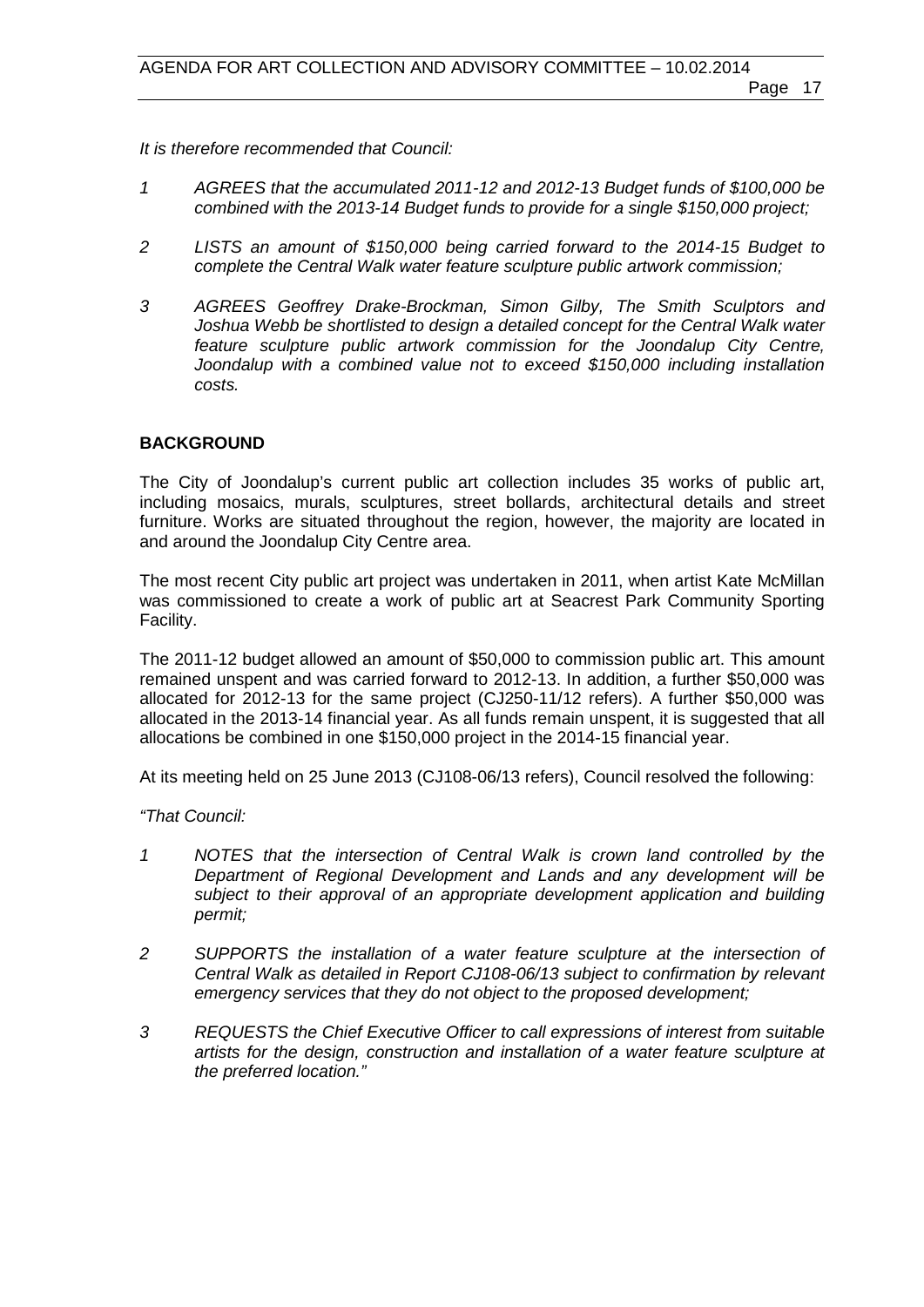### **DETAILS**

Public art refers to works of art in any media that have been planned and executed with the specific intention of being sited or staged in the physical public domain, usually outside and accessible to all. It signifies a particular working practice, often with implications of site specificity, community involvement or collaboration.

In recent years, public art has expanded in scope and application – both into more challenging areas of art form and across a much broader range of what might be called our 'public realm'. Cultural interventions of this kind have often been realised in response to creatively engaging a community's sense of 'place' or 'wellbeing'.

Such commissions can still result in physical, permanent artworks and sculptures. However, they are beginning to include other much more process-driven and actionresearch based artistic practices. As such, these do not always rely on the production of a physical or permanent artwork. This expanded scope of public art can embrace many diverse practices and art forms. The range of this type of artwork's potential is endless and ever-changing.

Monuments, memorials and civic statuary are perhaps the oldest and most obvious forms of officially sanctioned public art. Increasingly, most aspects of the built environment are seen as legitimate candidates for consideration as, or the location for, public art, including street furniture, lighting and graffiti. Public art is not confined to physical objects; dance, procession, street theatre and even poetry have proponents that specialise in public art.

When considering a public art proposal within the City of Joondalup, the objectives should be to:

- promote the City as a cultural destination
- meet accessibility and public safety requirements
- be relevant and appropriate to the context of its site and the City of Joondalup
- contribute to community amenity and the creation of a sense of place
- articulate and celebrate the community and its diversity
- create and enhance cultural tourism experiences
- animate and enrich public spaces and contribute to urban regeneration
- facilitate community cultural development
- contribute to identification of the City of Joondalup
- be designed to a high level
- possess aesthetic standards suitable for permanent display
- support the integration of contemporary art and daily life
- fit within the budget of \$150,000.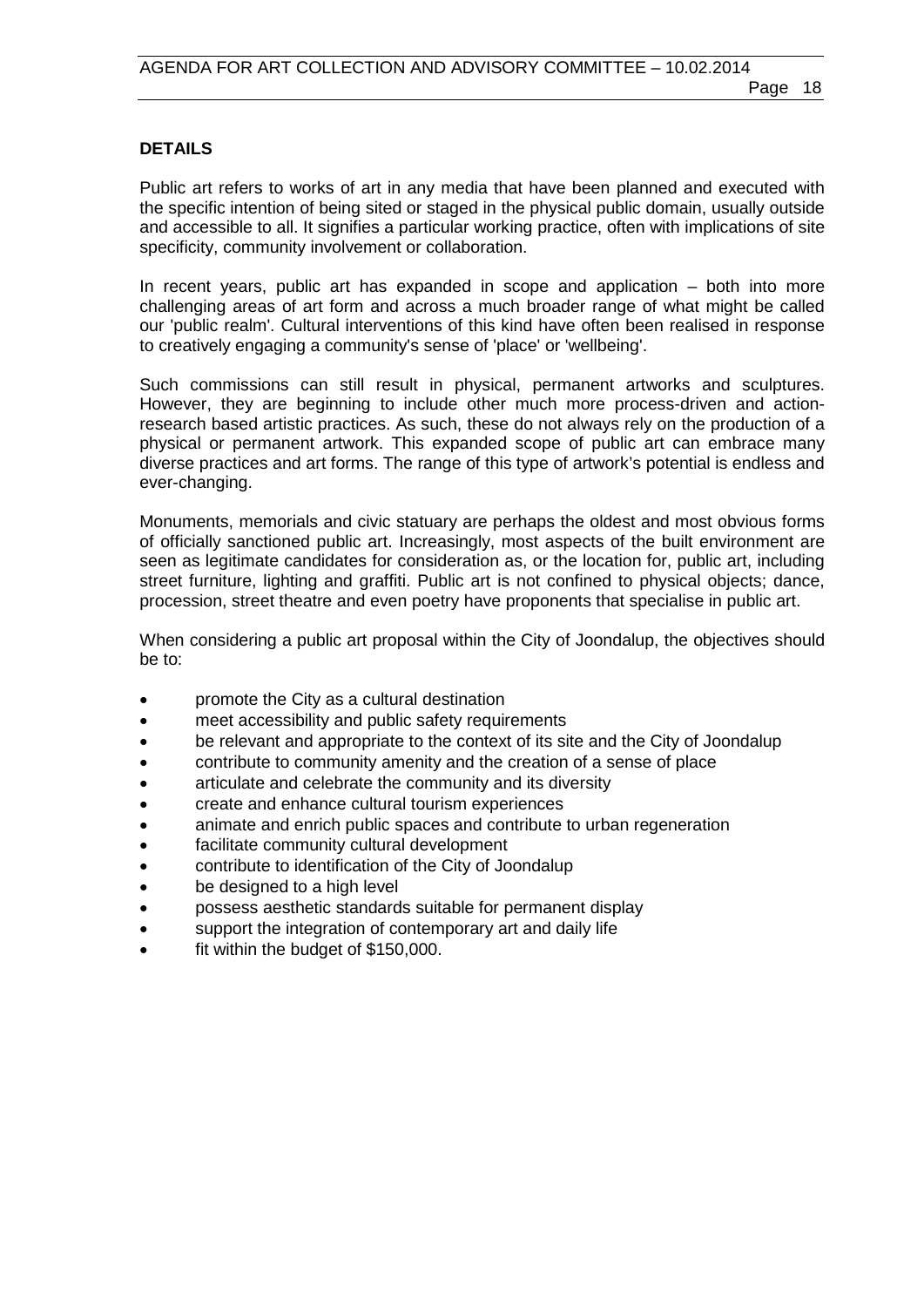## Project Timeline

| Event                                          | <b>Target date</b>     | <b>Progress</b> |
|------------------------------------------------|------------------------|-----------------|
| <b>EOI Call-Out August</b>                     | August - December 2013 | Complete        |
| Artist short-listing                           | January 2014           | Complete        |
| Short-listed artist presents design<br>concept | April 2014             |                 |
| Selection of artist                            | June 2014              |                 |
| Design Concept stage                           | August 2014            |                 |
| Design Approved                                | December 2014          |                 |
| Commission stage - Contract                    | January 2014           |                 |
| Final Design approved                          | April 2014             |                 |
| <b>Artwork Created</b>                         | January 2015           |                 |
| Commencement of installation                   | March 2015             |                 |

#### **Issues and options considered**

Council has nominated Central Walk as the preferred location when commissioning an artist for the public artwork.

The site is situated on Crown Land. Initial discussions with the Department of Regional Development and Lands (DRDL) has indicated that the DRDL will assess, and if appropriate, sign-off on Development Applications and Building Permits to allow for planning and construction to be undertaken on Crown Land. However, DRDL has indicated that it does not need to be involved in the design stage of these types of projects.

Following an inspection, a representative of the Joondalup Fire Station has confirmed the water feature would not present an access issue for emergency vehicles as long as access is still possible from both the north and south ends of Central Walk.

However, it was requested that the bollards at the entrances to Central Walk be made removable to allow easier access to turn into Central Walk for emergency access vehicles.

A call for expressions of interest (EOI) was made in October 2013, and closed on 18 December 2013. The EOI was made through targeted invitations, by advertising in arts media and through the City's website.

The EOI was very successful, attracting 10 applications from high calibre professional West Australian artists, all with experience in public art commissions.

Four artists have been shortlisted to design a detailed concept proposal for consideration by Council as to a preferred design in June 2014 (as per the project timeline).This shortlist reflects their standing as professional artists, experience with public art and their initial ideas for the Central Walk site.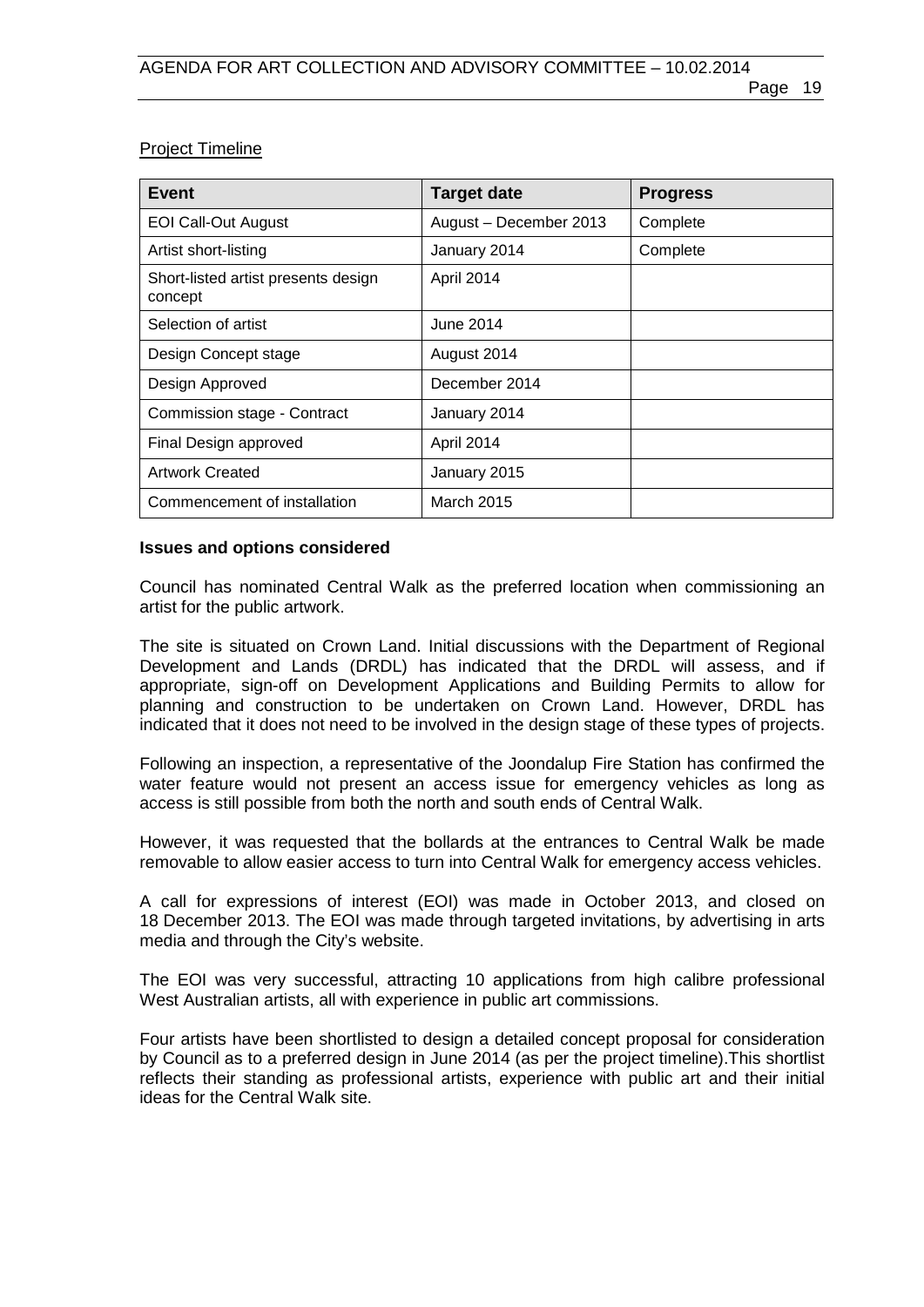#### Geoffrey Drake-Brockman

Drake-Brockman is a leader in contemporary arts specialising in interactive robotic works and large scale metal fabrication. He has been exhibiting nationally and internationally since 1986 and has completed numerous public commissions. Recent works include the 'Totem' sculpture at the Perth Arena and 'Spiral' at the new Western Australian Police Headquarters in Roe Street, Northbridge.

#### Simon Gilby

Gilby creates sculptural works that examine what it means to be human and reinventing the human body. Gilby has exhibited extensively at a national level and has received numerous public art commissions. Recent works include a commission for the City of Perth in Florence Hummerston Park and 'Pneuma'; a recently installed suspended work for the WorkZone building in the Perth CBD.

#### The Smith Sculptors

Smith Sculptors are a professional team of sculptors with over 40 years experience, specialising in designing and producing large sculptures nationally and internationally. Well known works include the Gumnut Fountain sculpture series in Kalamunda, the HMAS Sydney Memorial in Geraldton, and the Kangaroos on the Terrace series on St Georges Terrace Perth.

#### Joshua Webb

Webb is a visual artist and designer involved in a diverse range of projects and has exhibited nationally and internationally. A recent work called 'Carbon Sun' is installed in Albert Facey House, Perth.

#### **Legislation / Strategic Community Plan / policy implications**

## **Legislation** As the construction and installation of the public art will be undertaken by the City, it would therefore be regarded as a 'public work' and no planning approval would be required. Section 6(3) of the *Planning and Development Act 2005* requires the responsible authority to be consulted with at the time the public work is being formulated.

The structure would be classified as a class 10b structure within the *Building Code of Australia* and would require a building permit as required by the *Building Act 2011*. The structure may also require a Structural Engineer Certificate.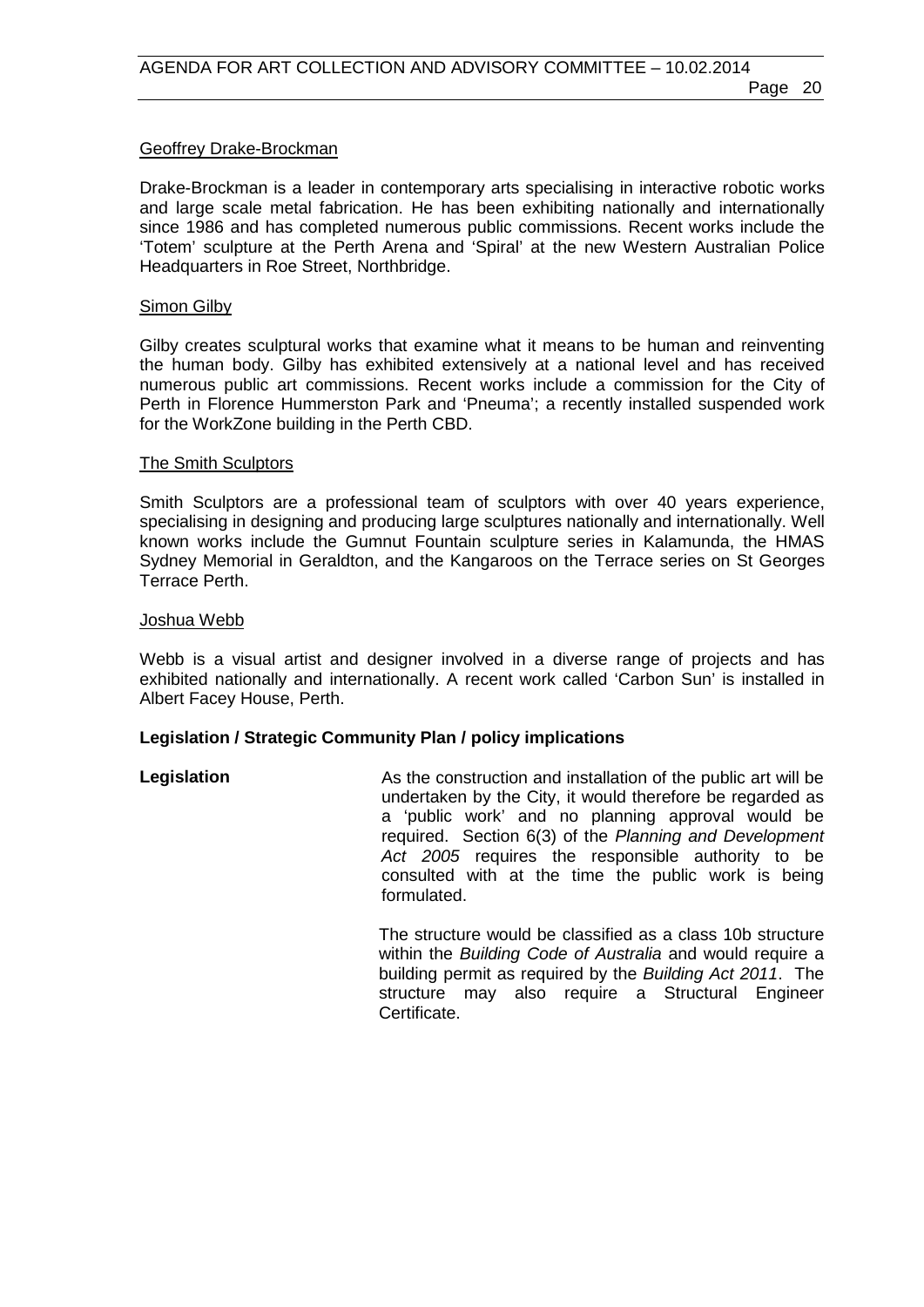## **Strategic Community Plan**

| Key theme                   | Community Wellbeing.                                                                             |
|-----------------------------|--------------------------------------------------------------------------------------------------|
| <b>Objective</b>            | Cultural development.                                                                            |
| <b>Strategic initiative</b> | Invest in publicly accessible visual art that will present a<br>culturally-enriched environment. |
|                             | Promote local opportunities for arts development.                                                |
| <b>Policy</b>               | The City's Art and Memorabilia Collections Policy.                                               |

The current version of the policy states:

*"The City will support Western Australian art and artists through an art acquisition program. The City will adopt a multi-criteria approach to its art collection, acquisitions and awards. This approach will ensure that the collection, acquisitions and awards include contemporary art and art demonstrating local content and context."*

### **Risk management considerations**

All works considered would need to meet stringent public safety criteria.

## **Financial/budget implications**

The 2011-12 budget included an amount of \$50,000 to commission public art. This amount remained unspent and was carried forward to 2012-13. In addition, a further \$50,000 was allocated for 2012-13 for the same project. A further \$50,000 was allocated in the 2013-14 financial year. As all funds remain unspent, it is suggested that all allocations be combined in one \$150,000 project in the 2014-15 financial year.

## **Regional significance**

The City's art collection, including its public art, archives and memorabilia, plays an important part in shaping and developing a sense of community.

The ongoing provision of an accessible and high calibre art collection is integral to the cultural development and vibrancy of the City of Joondalup region and to best practice standards for the development of the visual arts in local government.

#### **Sustainability implications**

#### **Environmental**

The installation of public artworks has positive social sustainability implications. Public artworks physically enrich a locality and strengthen the public realm by creating points of interest, animating spaces and providing beauty, character and colour to places.

#### Social

A new public artwork will provide a catalyst for public discussion about current social, economic and environmental issues.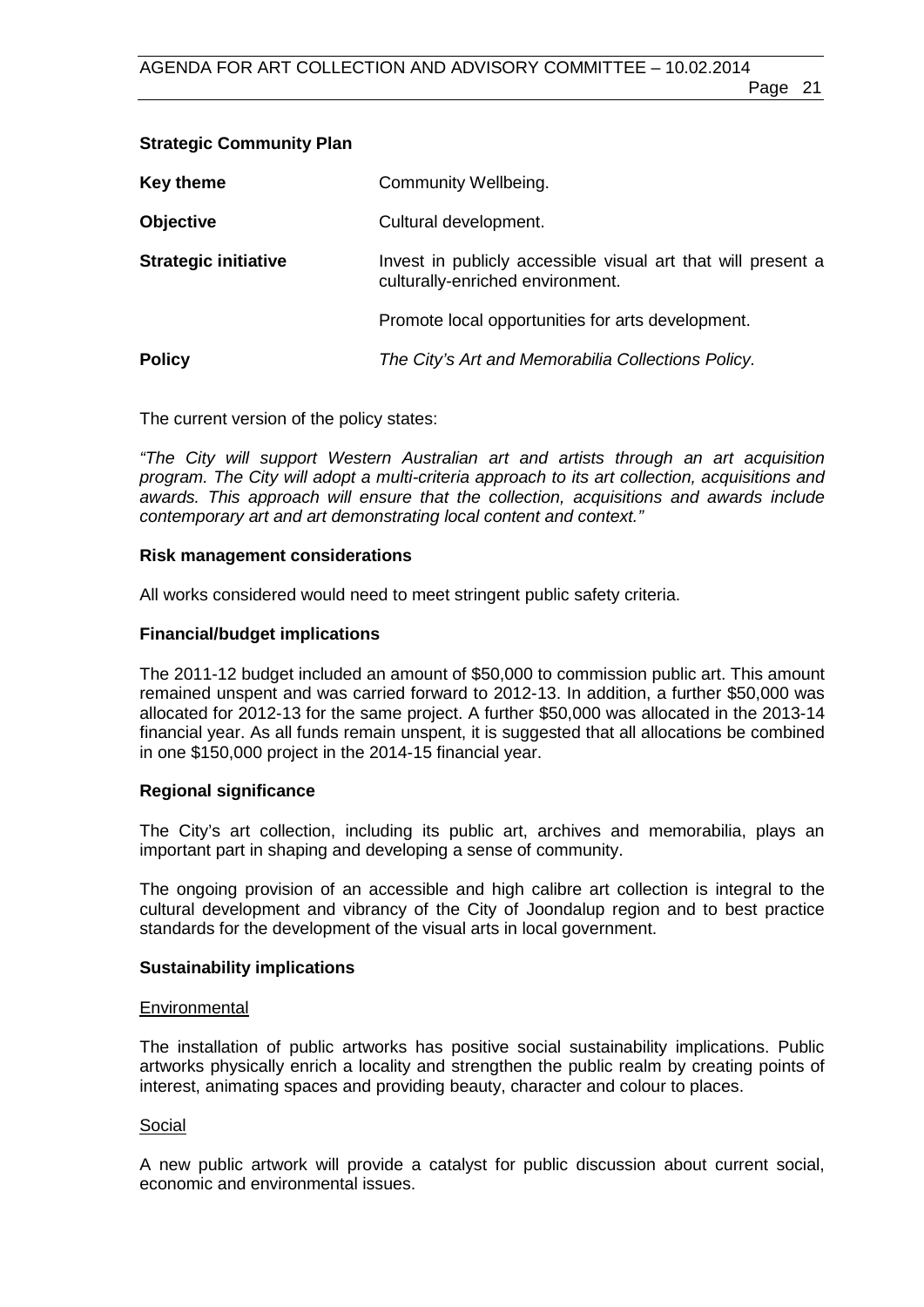#### Economic

A new public artwork will increase the value of the City's cultural resources.

#### **Consultation**

Given the scope of the public artwork commission, it is recommended that no community consultation take place.

#### **COMMENT**

The artists recommended for this project in the shortlist represent a diverse range of practices that could encourage the general public to re-examine their expectations and definitions of art through dialogue about the role of art in public spaces.

The detailed concept responses with proposed designs will be presented to the Art Collection and Advisory Committee in June 2014 for consideration and it will be proposed that one artist be selected by Council to create the final design for the water feature.

#### **VOTING REQUIREMENTS**

Simple Majority.

#### **RECOMMENDATION**

#### **That Council:**

- **1 AGREES that the accumulated 2011-12 and 2012-13 Budget funds of \$100,000 be combined with the 2013-14 Budget funds to provide for a single \$150,000 project;**
- **2 LISTS an amount of \$150,000 being carried forward to the 2014-15 Budget to complete the Central Walk water feature sculpture public artwork commission;**
- **3 AGREES Geoffrey Drake-Brockman, Simon Gilby, The Smith Sculptors and Joshua Webb be shortlisted to design a detailed concept for the Central Walk water feature sculpture public artwork commission for the Joondalup City Centre with a combined value not to exceed \$150,000 including installation costs.**

#### *Appendix 2 refers*

*To access this attachment on electronic document, click here: [Attach2ARTagn100214.pdf](http://www.joondalup.wa.gov.au/files/committees/ACAC/2014/Attach2ARTagn100214.pdf)*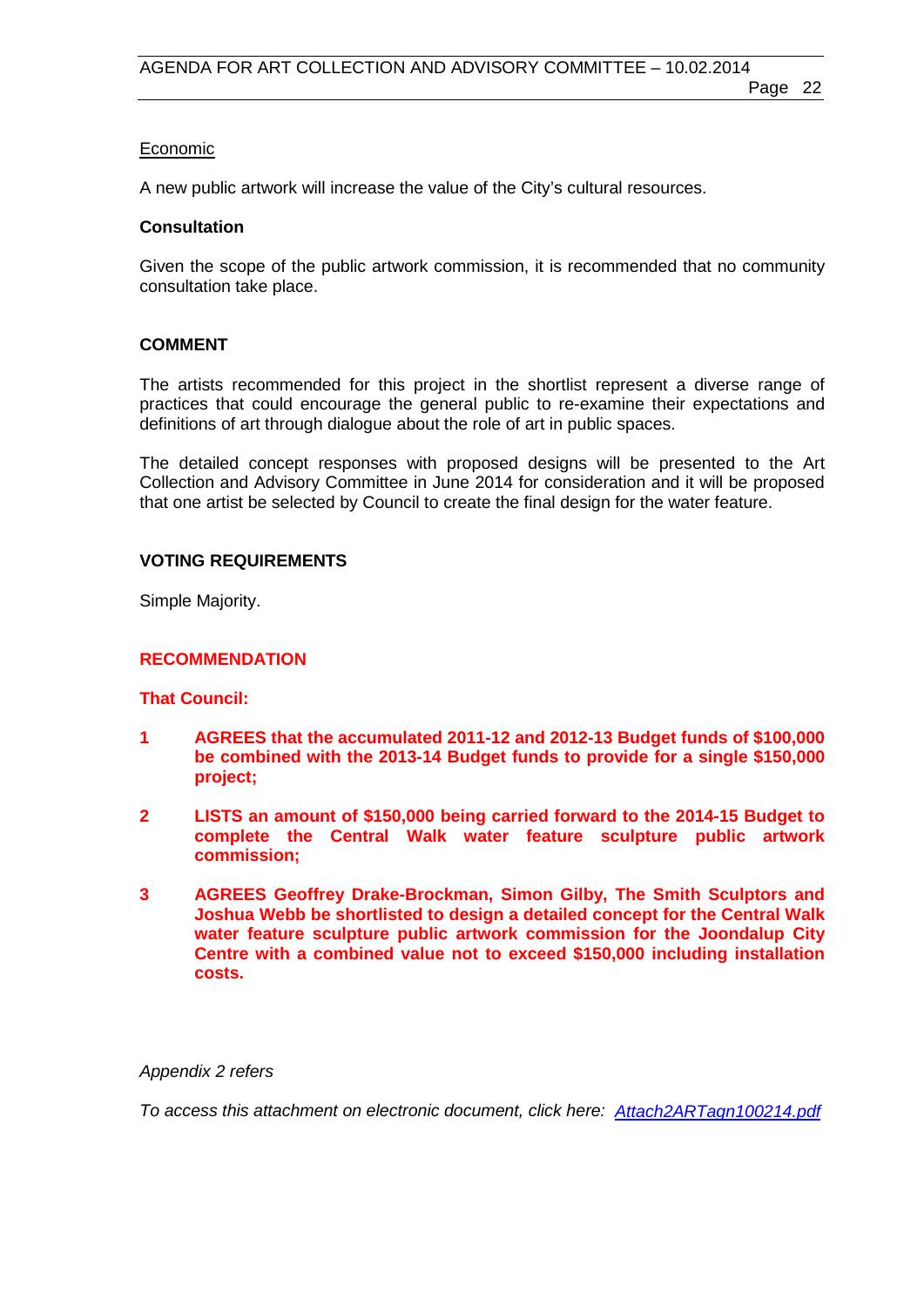## <span id="page-22-0"></span>**ITEM 3 REVIEW OF FIRST COMMUNITY INVITATION ART AWARD**

| <b>WARD</b>                           | All                                                                                                                                                                                              |
|---------------------------------------|--------------------------------------------------------------------------------------------------------------------------------------------------------------------------------------------------|
| <b>RESPONSIBLE</b><br><b>DIRECTOR</b> | Mr Mike Tidy<br><b>Corporate Services</b>                                                                                                                                                        |
| <b>FILE NUMBER</b>                    | 101779, 101515                                                                                                                                                                                   |
| <b>ATTACHMENT</b>                     | Nil                                                                                                                                                                                              |
| <b>AUTHORITY / DISCRETION</b>         | Executive - The substantial direction setting and<br>oversight role of Council, such as adopting plans and<br>reports, accepting tenders, directing operations, setting<br>and amending budgets. |

## **PURPOSE**

For Council to consider options for the further development of the City of Joondalup's Community Invitation Art Award (CIAA) from 2014 onwards.

#### **EXECUTIVE SUMMARY**

In 2013 the Community Invitation Art Award (CIAA) replaced the Invitation Art Award (IAA) that had been running since 1998.

In addition to the name change the CIAA introduced a new format whereby a smaller number of artists were invited to produce a series of three works rather than a larger number of artists producing one work and eligibility to the CIAA was restricted to City of Joondalup residents or members of the Joondalup Community Arts Association (JCAA).

The CIAA continued with the IAA practice of selecting artists by an external selection committee and making awards by an external judging panel. As with the IAA, the CIAA does not stipulate a particular medium, is un-themed and the winning work is acquired for the City's art collection.

In its first year as the CIAA, expressions of interest (EOI) from artists wanting to participate fell from 97 (IAA 2012) to 27. Feedback indicated this was due mainly to the change in name.

As a result of this, changes made to the IAA have been reviewed and options for the future of the CIAA are presented in this report for consideration by Council.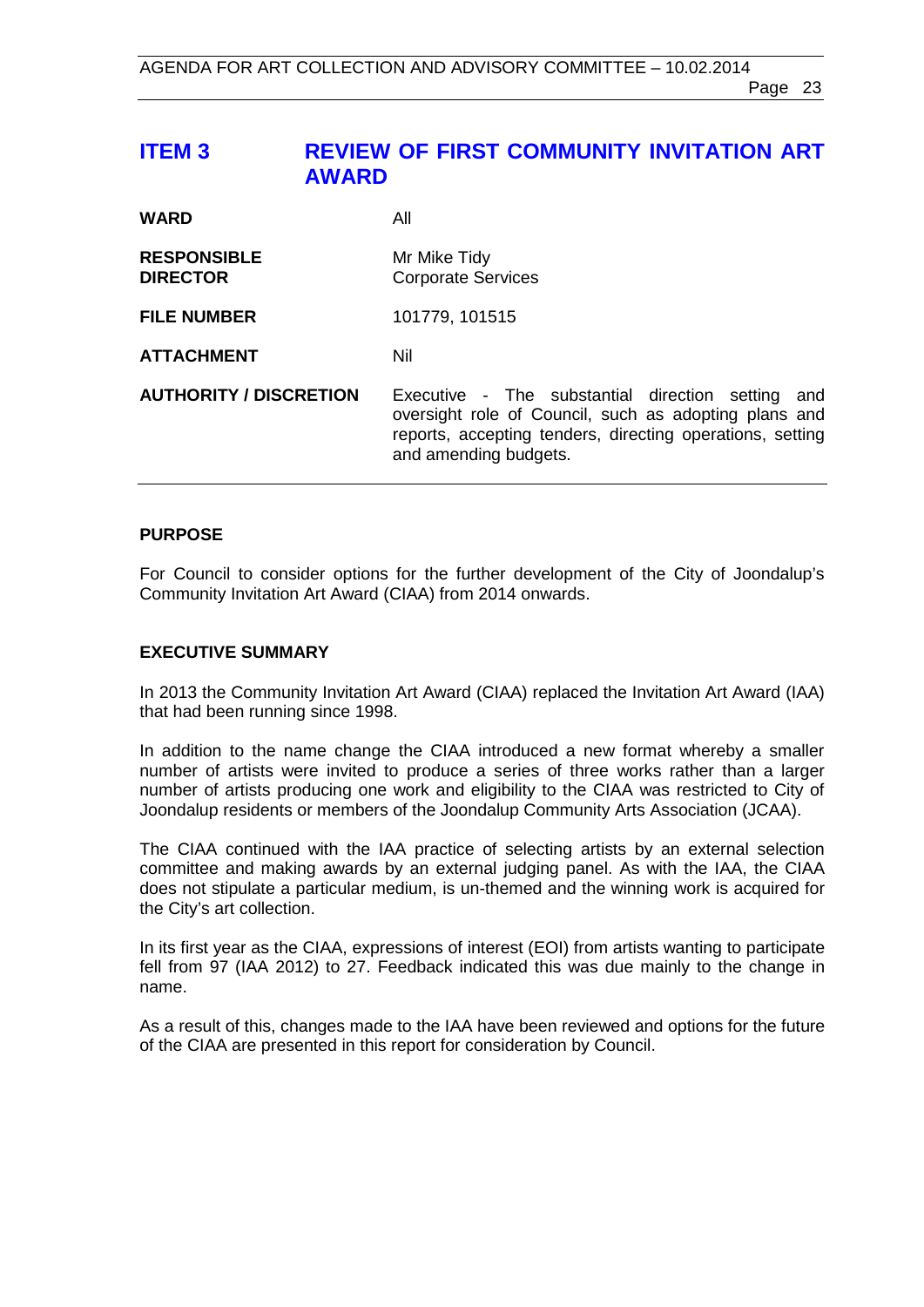*It is therefore recommended that Council APPROVES the continuation of the Community Invitation Art Award with the following changes from 2014 onwards:*

- *1 retaining the name 'Community Invitation Art Award' for the 2014 and 2015 exhibitions and agree to review the name following those exhibitions;*
- *2 a fee of \$500 payable to artists selected to participate in 'The City of Joondalup Contemporary Art Prize';*
- *3 a public program of outreach events to be run in conjunction with professional artists, the Joondalup Community Arts Association and blend(er) Gallery.*

## **BACKGROUND**

The City of Joondalup IAA was an acquisitive art award and exhibition held for 15 years at the 'Great Space', Lakeside Joondalup Shopping City. In 2013 the IAA was renamed the CIAA.

In addition to the name change the CIAA introduced a new format whereby a smaller number of artists were invited to produce a series of three works rather than a larger number of artists producing one work and eligibility to the CIAA was restricted to City of Joondalup residents or members of the JCAA.

Furthermore, the IAA's acquisitive cash prize of \$15,000 that had been awarded each year to one winning artist was changed to an acquisitive cash prize of \$7,000 awarded to the winning artist with further prizes of \$2,000 awarded to other participating artists across four categories (total prize pool remained \$15,000).

In 2013, the CIAA categories were:

| <b>Acquisitive Award</b>    | \$7,000 |
|-----------------------------|---------|
| <b>Overall Runner-Up</b>    | \$2,000 |
| <b>Award for Excellence</b> | \$2,000 |
| Celebrating Joondalup Award | \$2,000 |
| Popular Choice Award        | \$2,000 |

The CIAA continued with the IAA practice of selecting artists by an external selection committee and making awards by an external judging panel. As with the IAA, the CIAA does not stipulate a particular medium, is un-themed and the winning work is acquired for the City's art collection.

At its meeting held on held on 20 November 2012 (CJ249-11/12 refers), it was resolved:

*"That Council AMENDS the Invitation Art Award to better reflect the aspiration of the local art community to include the following elements commencing in 2013:*

- *1 The Invitation Art Award be RENAMED the Community Invitation Art Award;*
- *2 eligibility to the Community Invitation Art Award be restricted to the City of Joondalup residents or a member of the Joondalup Community Art Association;*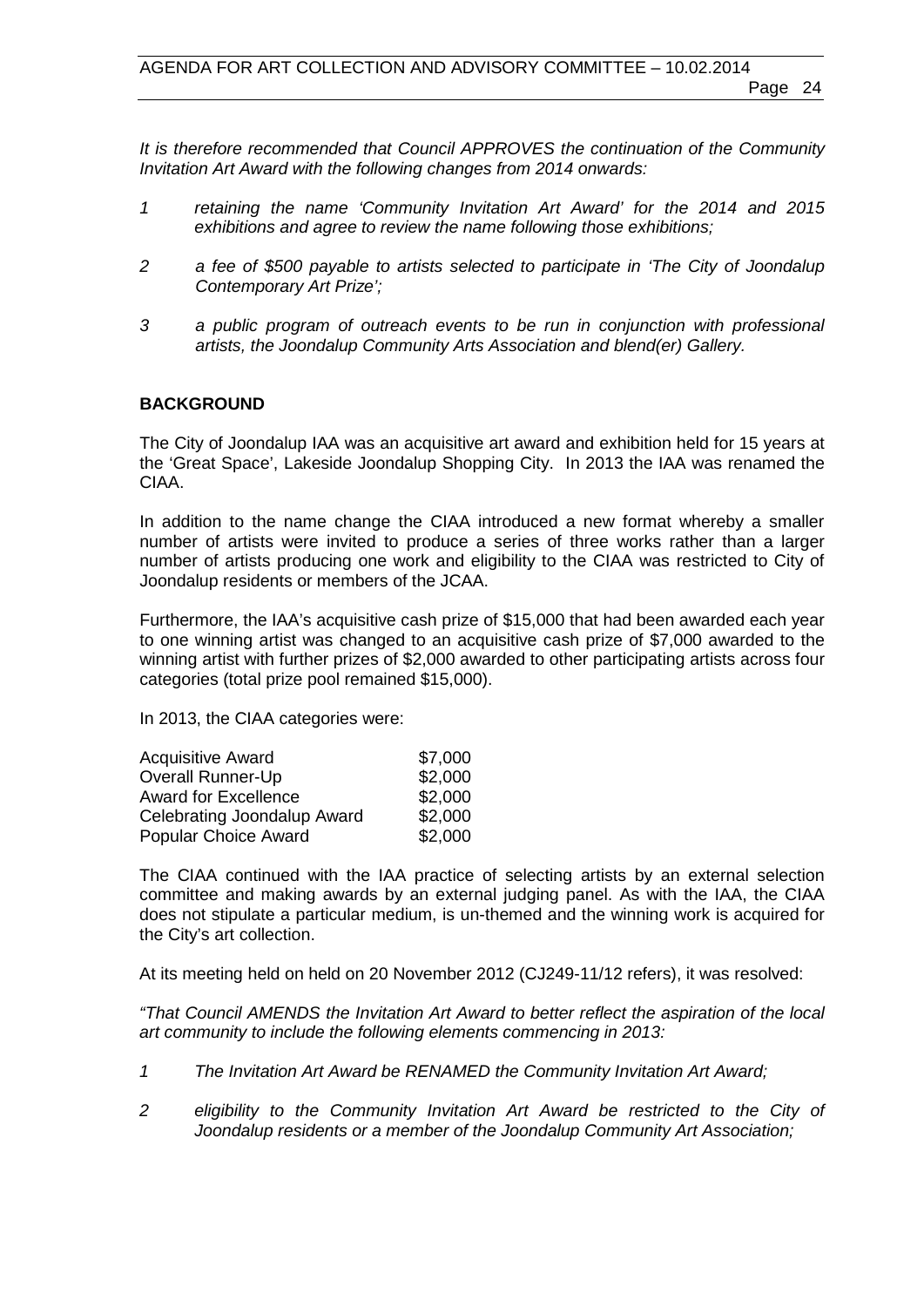- *3 selection of the artists be by an external selection committee and awarded by an external judging panel;*
- *4 an artistic direction be implemented to focus on exhibiting multiple work by fewer artists;*
- *5 a possible alternative venue for the Community Invitation Art Award be investigated and reported back to the Art Collection and Advisory Committee;*
- *6 a further report be submitted to the Art Collection and Advisory Committee outlining the terms, conditions, award categories and potential community education program for the Community Invitation Art Award."*

At its meeting held on held on 19 February 2013 (CJ020-02/13 refers), it was resolved (in part):

*"That Council:*

*8 DEFERS the implementation of a Community Education Program as part of the Invitation Art Award until a review of the Invitation Art Award occurs in 2013."*

In its first year as the CIAA, expressions of interest from artists wanting to participate fell from 97 (IAA 2012) to 27. From these only eight artists were shortlisted by the selection panel to participate and this resulted in 24 works exhibited versus between 32 and 39 in previous years.

The call for EOI's for the CIAA followed the same format as the IAA, however fewer responses were received as indicated in the table below:

| Year        | <b>Number of EOI's</b><br><b>Received</b> | <b>Number of</b><br><b>Artists</b> | <b>Number of</b><br><b>Artworks</b> |
|-------------|-------------------------------------------|------------------------------------|-------------------------------------|
| 2009 - IAA  | 122                                       | 36                                 | 36                                  |
| 2010 - IAA  | 122                                       | 35                                 | 35                                  |
| 2011 - IAA  | 114                                       | 39                                 | 39                                  |
| 2012 - IAA  | 97                                        | 32                                 | 32                                  |
| 2013 - CIAA | 27                                        | 8                                  | 24                                  |

Prior to 2013 each artist exhibiting was required to produce one piece of art, however in 2013 each artist was required to produce three pieces.

## **DETAILS**

As a result of the drop in EOI's, changes made to the former IAA in 2013 have been reviewed and options for the future of the CIAA are presented.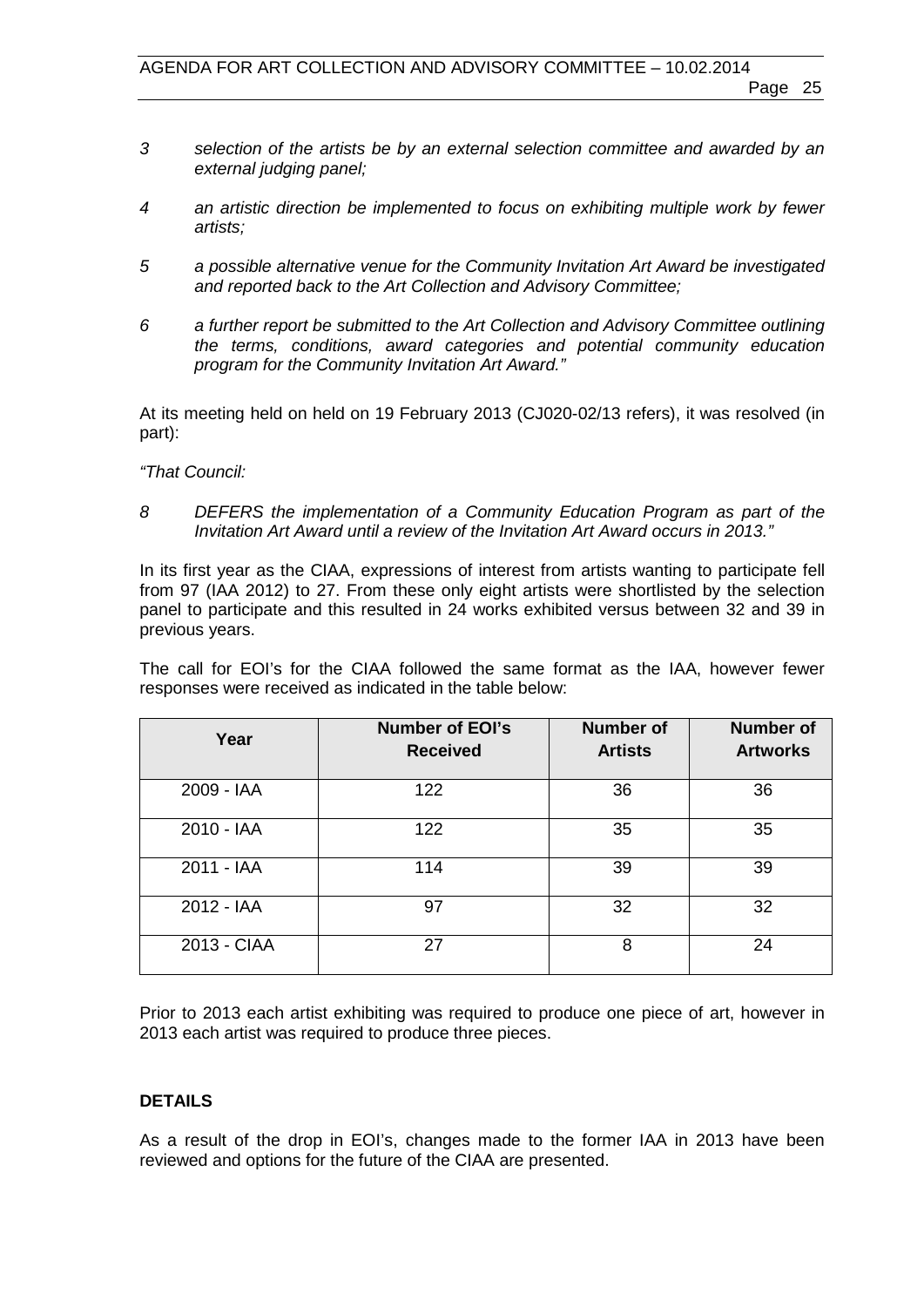#### **Issues and options considered**

#### Change in name

The introduction of the word 'community' into the award title CIAA led to some misunderstanding of the objective of the award within the local Joondalup arts community and the wider Western Australian visual arts industry.

With the change in title there is less of a distinction between the City's two key annual art exhibitions, the Community Art Exhibition (CAE) intended to attract artists (primarily nonprofessional) from within the City of Joondalup or who are members of local visual arts associations and the CIAA intended to attract professional contemporary artists from within the City of Joondalup or professional artists from outside the City of Joondalup but who are members of the JCAA.

By introducing the word 'community', non-professional and community artists have provided informal feedback that they believed they would be more likely to be shortlisted for the CIAA and this was not the case. One professional artist working actively within the Joondalup arts community was shortlisted for the first CIAA.

The change in name also gave the impression to the wider Western Australian arts sector that only Joondalup residents were eligible to take part in the CIAA. A small number of professional artists currently reside in the City of Joondalup and to ensure adequate entry numbers and of suitable quality it is essential that the CIAA attracts artists from the wider Western Australian visual arts community to participate (as members of the JCAA).

In order to increase the numbers of EOI's received for the 2014 CIAA, it is recommended the objectives of the CIAA and Community Art Exhibition are explained with targeted advertising in local and regional arts industry media and that an opportunity is taken to introduce a new name for the award that reflects its position as a contemporary art award.

Given that the change in name has only been operating for one exhibition it is proposed to retain it and review after the next few CIAA exhibitions. This will allow the proposed targeted campaign to be implemented and ascertain if that has had an impact on the number of artists participating.

#### Change in format

Overall the change in format has been successful and the majority of feedback was positive, particularly from artists, the selection and judging panels and members of the public.

Some advantages in inviting fewer artists to create a body of work include:

- the exhibition had a cohesive visual appeal
- audiences were given a better perspective of artists' individual practices
- it allowed artists to develop new directions and explore and pursue ideas.

However, the judging panel recommended that a fee should be paid to selected artists to reflect the additional work and materials invested to create three artworks (as opposed to one).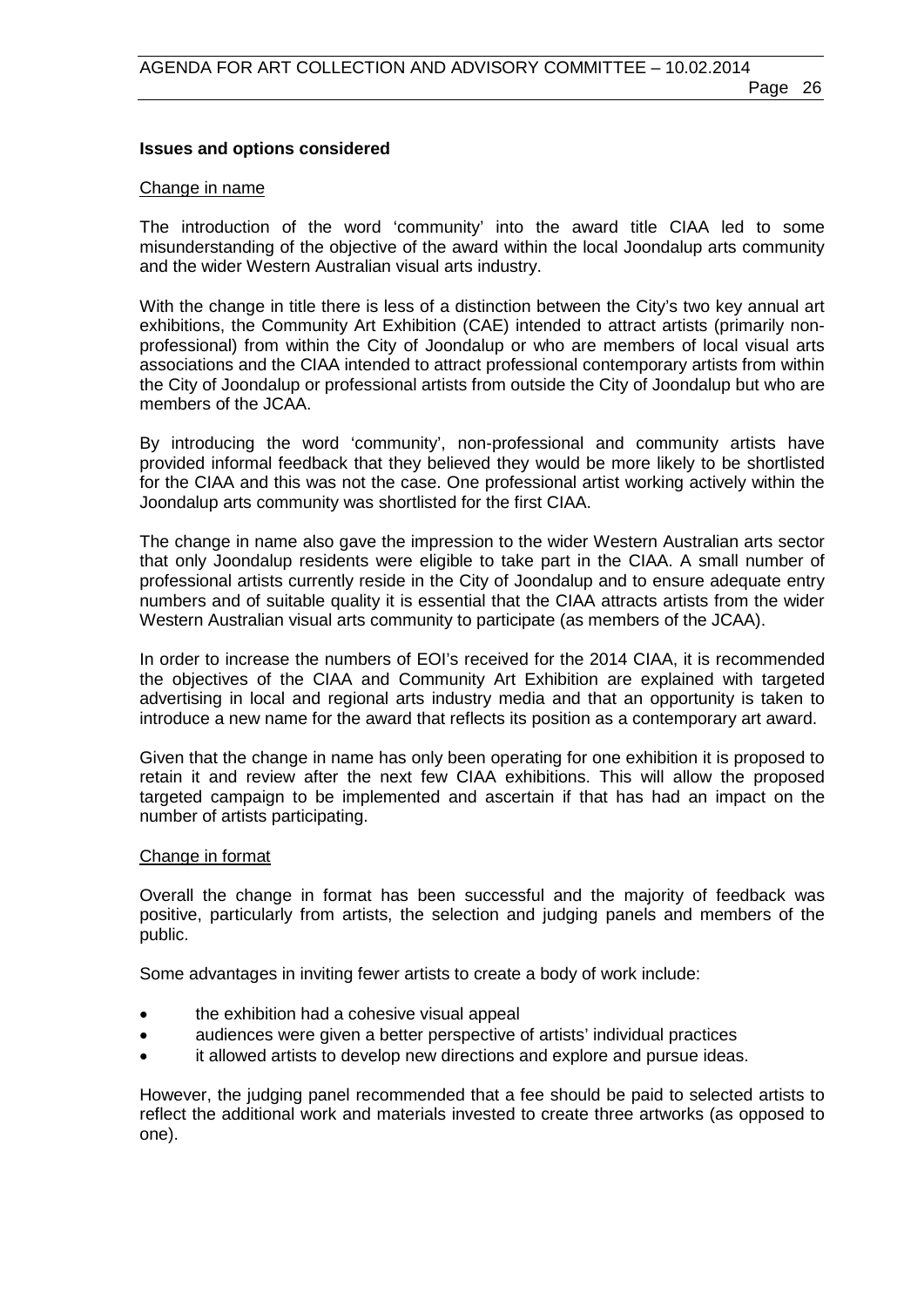#### Change in structure of awards

Overall there was positive feedback from artists relating to the size and distribution of awards.

The issue of prizes and total prize pool is therefore more to do with how the City wishes to position itself relative to other awards in WA.

#### Eligibility restriction

Of the eight artists selected to exhibit, six were deemed non-resident within the City of Joondalup and became members of the JCAA. The overall impact on the JCAA was minimal with blend(er) Gallery staff reporting little to no engagement by artists with the gallery as a result of the 2013 CIAA.

One way to address the issue of engagement by professional artists with the JCAA would be to develop an annual program of outreach events open to the public to be run in conjunction with professional artists, the JCAA and blend(er) Gallery.

The provision of public programs to accompany an exhibition is standard in the visual arts sector and is an important and effective way to engage the local community.

The development of an annual public program structure will provide a framework of events the community can take part in, and will assist with the promotion of the award through media opportunities, exposure to the public and increased audience numbers.

A public program run in conjunction with blend(er) Gallery will draw new audiences to the gallery and provide JCAA with access to professional artists and networking opportunities.

It is recommended that a series of artist talks led by the Curator and Visual Arts Officer take place at both blend(er) Gallery and a weekly Curator's tour and talk takes place at the exhibition space and for special interest groups such as schools, tertiary institutions and JCAA members.

#### OPTION 1: Continue CIAA without changes

This option would see the City continue with the CIAA without changes in the hope that EOI's received will rise in future years as the event is repeated and finds a greater level of understanding within the professional and non-professional arts communities.

#### OPTION 2: Continue CIAA with changes

This option would see the City continue with the CIAA but approving the key changes detailed below that would serve to develop the content, structure and delivery of the award in light of evaluation of the 2013 event:

- Retain the name CIAA, however review the title in coming years.
- Pay shortlisted artists (the ideal number of shortlisted artists being 11-12) a fee of \$500 as a contribution to the cost of materials required in the creation of three works.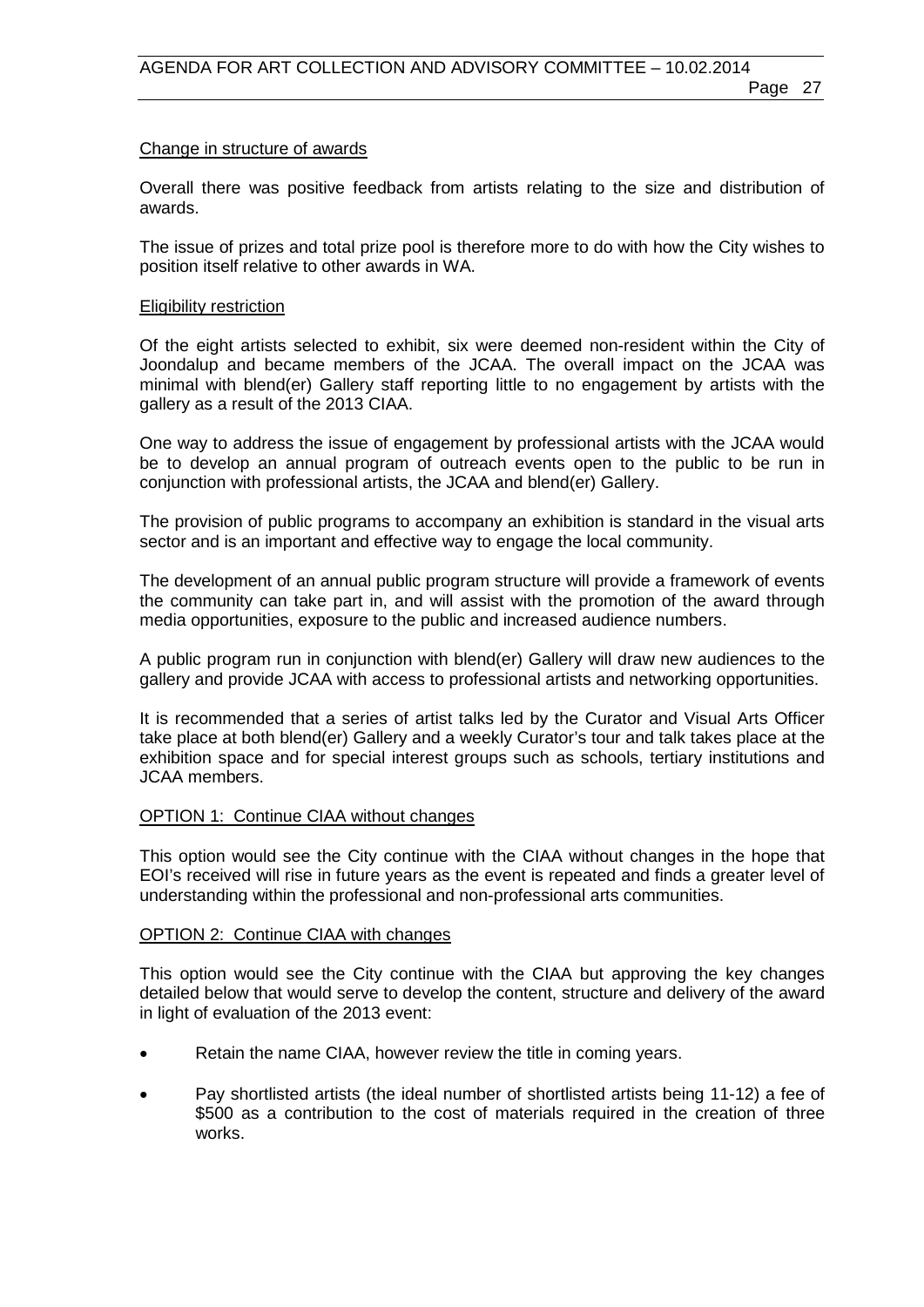• Develop an annual public program of outreach events to be run in conjunction with professional artists, the JCAA and blend(er) Gallery.

## OPTION 3: Discontinue CIAA

• Discontinue CIAA

This option would mean the CIAA is discontinued and acquisitions for the art collection would be sourced entirely through other means.

If this option is selected, it is recommended that a further report be submitted to Council in order to re-assess the City of Joondalup's approach to art and collections for the Joondalup community.

• Discontinue CIAA and replace with an Annual Invitation Exhibition Program.

The Invitation Exhibition Program would be committed to supporting new visual art through an annual program of exhibitions, projects and commissions spread throughout the year rather than one large event per year as is currently the case with the CIAA.

The Invitation Exhibition Program would allow for the production, research, presentation and distribution of contemporary art and culture with a specific focus on new visual art and contemporary arts practice. The primary aim being to foster, support and debate new artwork and practices in a way that is of mutual benefit to artists and audiences.

The Invitation Exhibition Program would support on average 10 artists a year to make new work and would make this work accessible through a range of exhibitions, events and opportunities to participate in making and learning. The Invitation Exhibition Program would operate primarily in the blend(er) Gallery facility and assist in delivering a full year program for all residents of the City of Joondalup.

The aim of the Invitation Exhibition Program would be to include opportunities for all visual artists to work with the City of Joondalup to foster, support, and debate new work and practices in a way that is of mutual benefit to artists and audiences. The Invitation Exhibition Program would not represent artists although it would produce a yearly guide of opportunities for new artists in Western Australia and act as a development service for regional artists.

## **Legislation / Strategic Community Plan / policy implications**

| Legislation                     | Not applicable.      |
|---------------------------------|----------------------|
| <b>Strategic Community Plan</b> |                      |
| <b>Key theme</b>                | Community wellbeing. |

- **Objective** Cultural Development.
- **Strategic initiative Invest in publicly accessible visual art that will** present a culturally-enriched environment.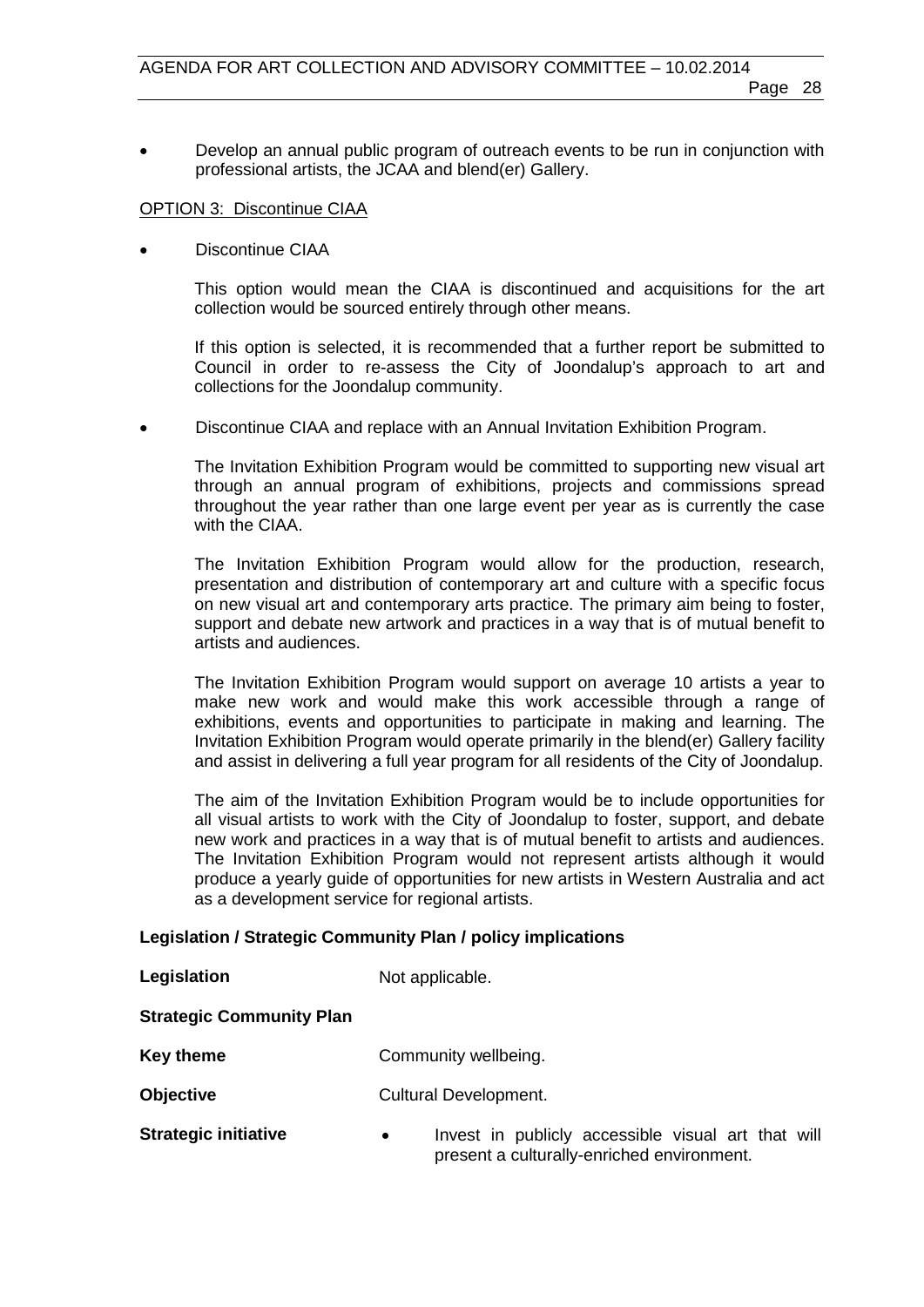• Promote local opportunities for arts development.

**Policy** *The City's Art and Memorabilia Collections Policy.*

#### **Risk management considerations**

Hosting exhibitions in a non-gallery specific spaces ( such as shopping centres) attracts a large volume of traffic, although the majority are not visiting the exhibition as a point of destination. This results in lack of understanding in the etiquette for attending and viewing exhibitions and has previously resulted in artworks being inappropriately handled and damaged, or indeed stolen.

As a result, professional artists have raised concerns at the risks faced in participating at future events at the City of Joondalup.

Measures will be put in place for the 2014 CIAA to mitigate the risks outlined including reviewing the layout and placement of works being exhibited, gallery attendant briefings on risk management considerations and organising an onsite review of the exhibition layout by a Safety and Risk Management Advisor.

#### **Financial/budget implications**

| Account no.               | 1.442.A4404.Various.4006        |
|---------------------------|---------------------------------|
| <b>Budget Item</b>        | Community Invitation Art Award. |
| <b>Budget amount</b>      | \$47,161                        |
| Amount spent to date      | \$30,638                        |
| <b>Proposed cost</b>      | Not applicable.                 |
| <b>Balance</b>            | $$16,523*$                      |
| <b>Annual maintenance</b> | Not applicable.                 |

\*Once-off savings in overtime, security, hire of equipment, external contractors and insurance were achieved in 2013 to deliver the normal program in part due to the lower number of exhibits.

All amounts quoted in this report are exclusive of GST.

#### **Regional significance**

The creation of a high standard of professional art creates a cultural asset for the entire northern region. It promotes the City of Joondalup as an instigator of contemporary art and culturally invigorates the City through engaging the local community.

#### **Sustainability implications**

#### **Environmental**

Art strengthens the public realm by creating points of interest, animating spaces and providing beauty, character and colour to places.

#### Social

Art provides a catalyst for public discussion about current social, economic and environmental issues.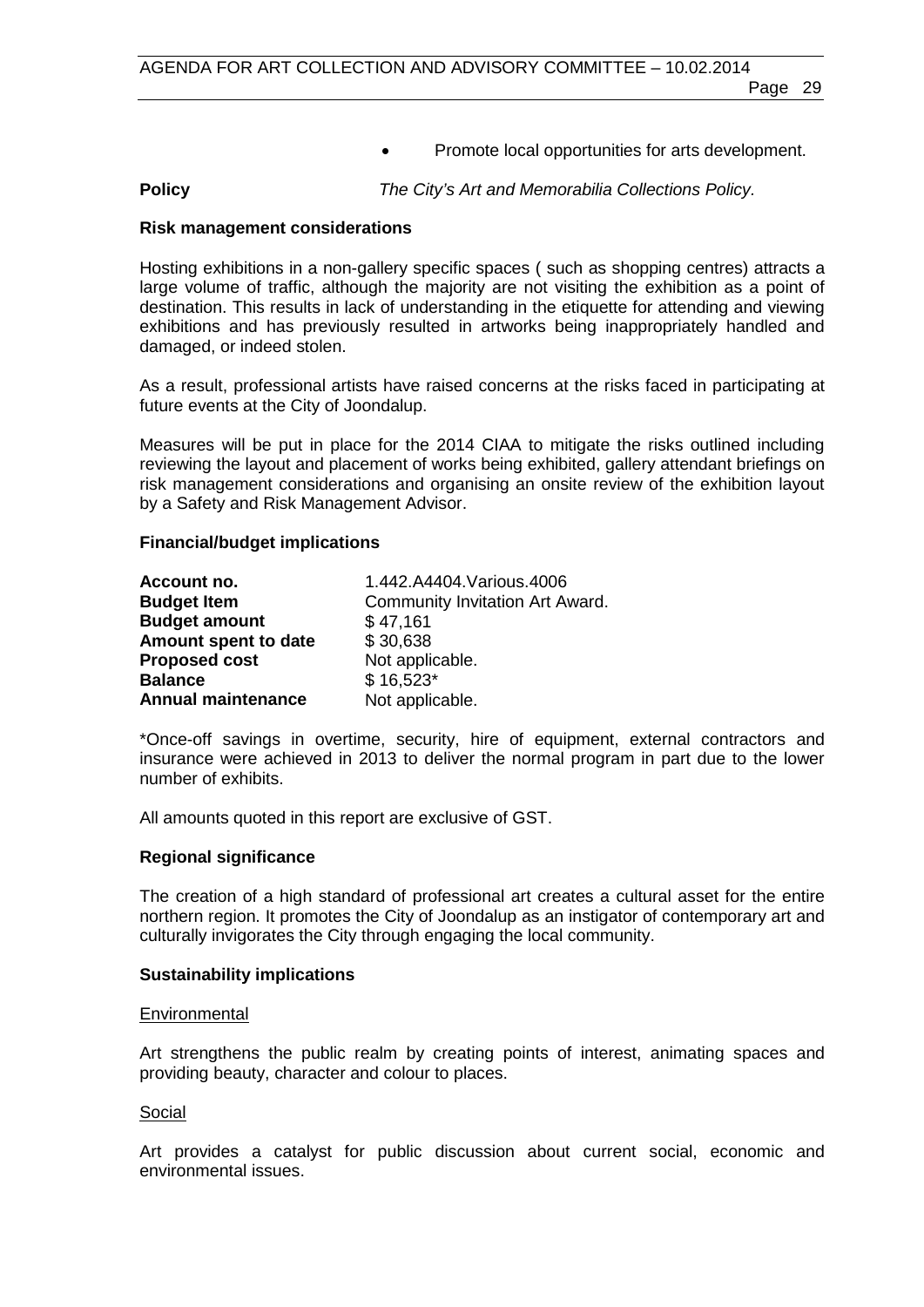## Economic

Art is a driver of cultural tourism.

### **Consultation**

In developing this recommendation, consultation was undertaken with a number of stakeholders throughout the City including Cultural Services, Lakeside Joondalup Shopping City Centre Management, Community Safety, and Joondalup Community Art Association (JCAA) representatives. Feedback and correspondence from the community was also reviewed.

## **COMMENT**

The Community Invitation Art Award enriches the cultural life of the City of Joondalup and provides an opportunity for the Joondalup community to engage with high quality contemporary visual art. The CIAA also facilitates development of the City of Joondalup art collection. The event promotes the City of Joondalup as a supporter of the arts. Changing the name to the Joondalup Contemporary Art Prize reflects the City's values and clearly explains the objective of the award.

## **VOTING REQUIREMENTS**

Simple Majority.

## **RECOMMENDATION**

**That Council APPROVES the continuation of the Community Invitation Art Award with the following changes from 2014 onwards:**

- **1 retaining the name 'Community Invitation Art Award' for the 2014 and 2015 exhibitions and agree to review the name following those exhibitions;**
- **2 a fee of \$500 payable to artists selected to participate in 'The City of Joondalup Contemporary Art Prize';**
- **3 a public program of outreach events to be run in conjunction with professional artists, the Joondalup Community Arts Association and blend(er) Gallery.**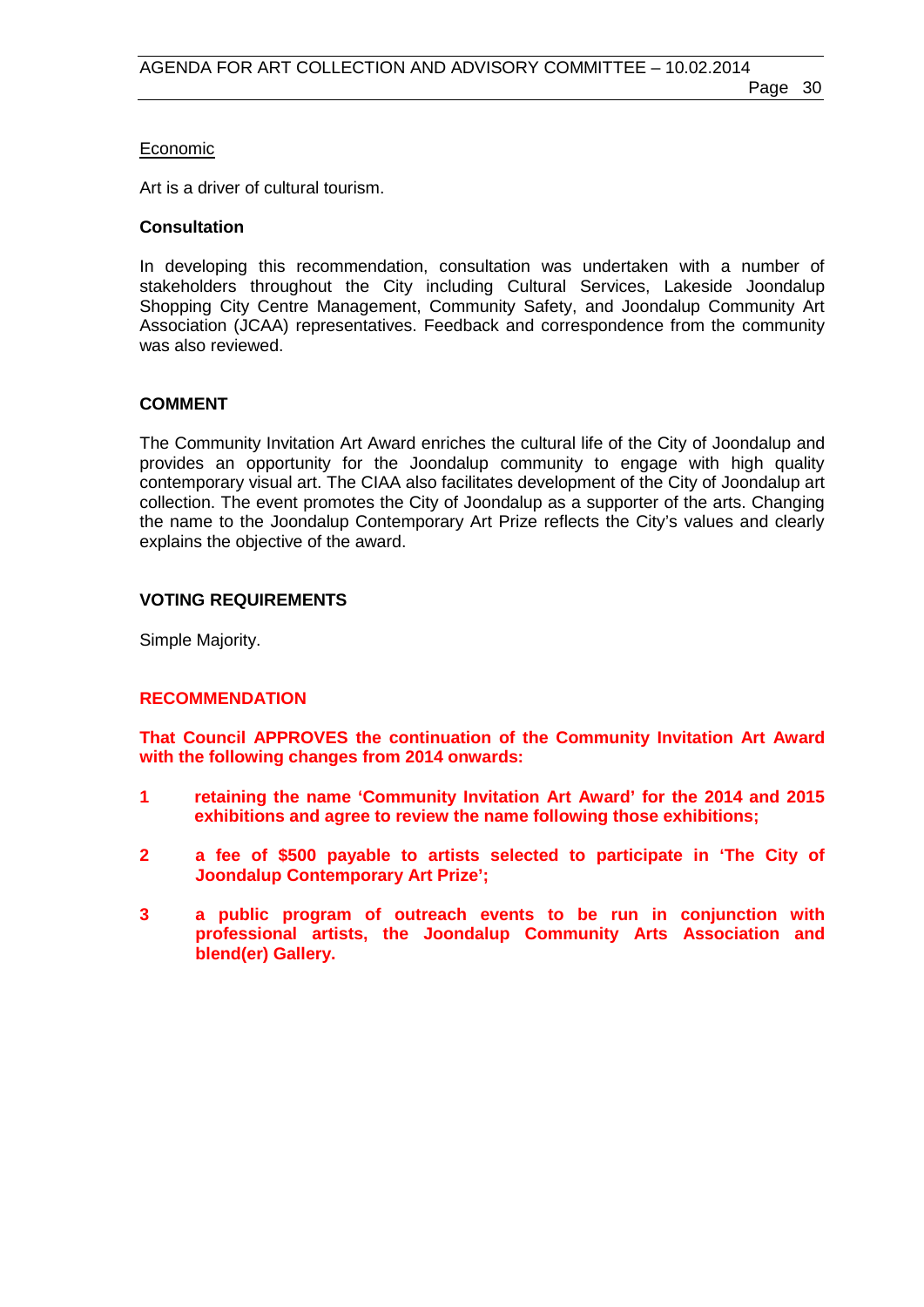## <span id="page-30-0"></span>**ITEM 4 ALTERNATIVE VENUES FOR THE COMMUNITY INVITATION ART AWARD AND THE COMMUNITY ART EXHIBITION**

| <b>WARD</b>                           | All                                                                                                                                                                                              |
|---------------------------------------|--------------------------------------------------------------------------------------------------------------------------------------------------------------------------------------------------|
| <b>RESPONSIBLE</b><br><b>DIRECTOR</b> | Mr Mike Tidy<br><b>Corporate Services</b>                                                                                                                                                        |
| <b>FILE NUMBER</b>                    | 102846, 35613                                                                                                                                                                                    |
| <b>ATTACHMENT</b>                     | Nil                                                                                                                                                                                              |
| <b>AUTHORITY / DISCRETION</b>         | Executive - The substantial direction setting and<br>oversight role of Council, such as adopting plans and<br>reports, accepting tenders, directing operations, setting<br>and amending budgets. |

## **PURPOSE**

To provide Council with details of possible alternative venues for the Community Invitation Art Award (CIAA) and Community Art Exhibition (CAE).

## **EXECUTIVE SUMMARY**

The City of Joondalup CIAA is an acquisitive art award and exhibition that has been held either as the CIAA or Invitation Art Award (IAA) at the 'Great Space', Lakeside Joondalup Shopping City since 1998. The award is acknowledged by the Western Australian visual arts sector as a prestigious contemporary visual art prize for professional artists.

The City of Joondalup CAE is a non-acquisitive art award and exhibition open to all residents and members of local visual arts associations.

Lakeside Joondalup Shopping City provides a large, well-maintained space to install largescale exhibitions and attracts large numbers of visitors. However, exhibiting contemporary art in a non-traditional space creates challenges in maintaining professional industry standards for both exhibitions.

For this reason, research was undertaken into alternative venues within the City that might host the CIAA or CAE. These included a range of community facilities and private venues including surf clubs, libraries, other shopping centres, galleries and community centres. Other options considered included using temporary structures such as an outdoor pavilion or marquee and using a mobile exhibition system such as an art bus.

At this stage there are no alternative venues that provide enough of an incentive to relocate the CIAA or CAE.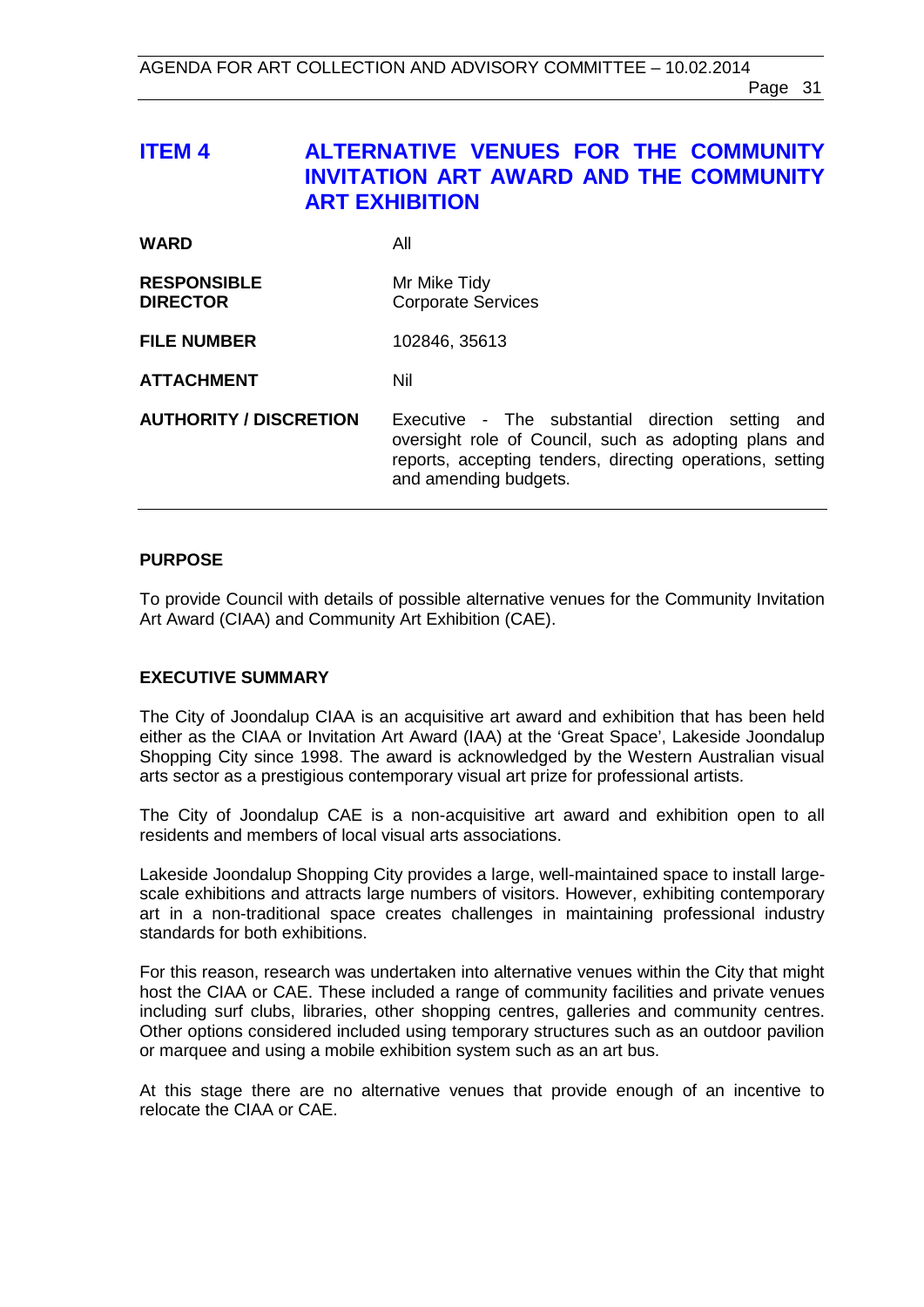*It is therefore recommended that Council AGREES that the Community Invitation Art Award and Community Art Exhibition continue to be held at Lakeside Joondalup Shopping City until a new purpose built cultural facility is constructed.*

## **BACKGROUND**

The City of Joondalup Community Invitation Art Award (CIAA) is an acquisitive art award and exhibition that has been held either as the CIAA or Invitation Art Award (IAA) at the 'Great Space', Lakeside Joondalup Shopping City (Lakeside) since 1998.

The CIAA aims to recognise the practice of prominent professional Western Australian artists and to provide the Joondalup Community with an opportunity to engage with contemporary visual art. It offers an acquisitive cash prize of \$7,000 and a total prize pool of \$15,000 across five award categories. The winning artwork is acquired and becomes part of the City's art collection.

The City of Joondalup Community Art Exhibition (CAE) is a non-acquisitive art award and exhibition open to all residents and members of local visual arts associations. Partly in response to the increasing numbers of local artists wishing to exhibit, the 2013 CAE introduced size (maximum 50x50cm) and price (maximum \$1,000) restrictions. These changes resulted in an improvement to the exhibition layout at Lakeside.

Lakeside provides a large, well-maintained space to install large-scale exhibitions and attracts large numbers of visitors. However exhibiting contemporary art in a non-traditional space creates challenges in maintaining professional industry standards for exhibitions. For example, temporary infrastructure, heavy foot traffic, limited control over the public's access to the artworks and unmanageable environmental aspects (especially sound and light levels).

At its meeting held on 20 November 2012 (CJ249-11/12 refers), Council resolved in part:

*"That Council AMENDS the Invitation Art Award to better reflect the aspiration of the local art community to include the following elements commencing in 2013:* 

*5 a possible alternative venue for the Community Invitation Art Award be investigated and reported back to the Art Collection and Advisory Committee;"*

At its meeting held on held on 20 November 2012 (CJ247-11/12 refers), Council resolved in part:

*"That Council REQUESTS further reports on:*

*3.2 Possible alternative venue for the Community Art Exhibition from 2014 Onward."*

## **DETAILS**

As an outcome of the Council meeting held on 20 November 2012 (CJ247-11/12 refers), the existing exhibition space at Lakeside Joondalup Shopping City was assessed and alternative venues considered.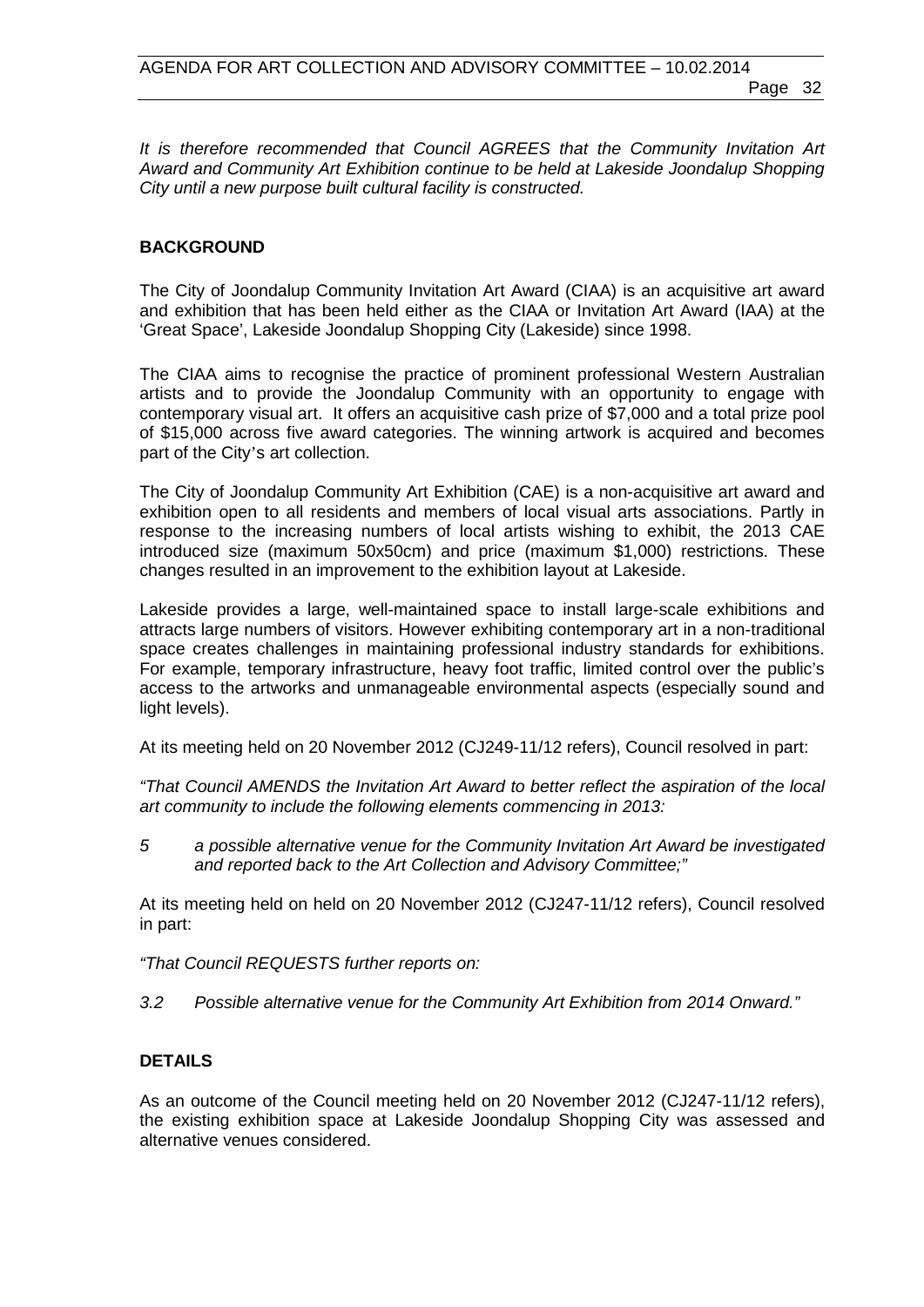### **Issues and options considered**

#### Issues with existing location

#### *Contradictory atmosphere*

Lakeside Joondalup Shopping City is a public space where the majority of visitors are consumers carrying out shopping and daily activities. Many members of the public with no intention of viewing the exhibition have to pass through the space and find it disruptive. Some express dissatisfaction with the exhibition being situated in a public thoroughfare. In addition the commercial environment of the shopping centre consists of small pop-up shops, banners and signage that sit alongside the exhibition and are visually distracting for viewers of the artworks.

#### *Lighting and noise*

The bright natural light in Lakeside makes it extremely difficult to light artworks professionally. As a result there have been instances where artists feel their works are compromised by the environment. Also, artworks with sound components are affected by the general noise levels within the shopping centre. Additional installation requirements and special equipment are often required.

### *Installation and de-installation of the exhibition*

Safety regulations require the exhibition infrastructure to be installed and uninstalled during hours when the shopping centre is closed to the public, adding overtime and additional security costs to the budget. The limited install and de-install period results in the overall installation process being rushed and less attention is given to the participating artist's requirements, potentially causing problems with technical aspects of the work, condition reporting by staff and creating a higher level of risk of damage to works.

#### *Security of artworks and risk management*

The role of gallery attendants having to ensure the security of works in such an open space compromises the opportunity for visitors to discuss the exhibition and works with attendants. Artworks are regularly damaged through carelessness by shoppers pushing trolleys or unappreciative visitors. Lakeside provides a high risk environment and there have been instances of works being removed to prevent damage or because they have been damaged.

#### *Display facilities*

As the shopping centre is not a purpose-built display space, infrastructure needs to be hired and installed adding to the expense of the exhibition.

#### Advantages of existing location

#### *High exposure*

Lakeside Joondalup Shopping City is a publicly accessible venue and this means that the exhibition is seen by thousands of shoppers who would most likely not otherwise visit an art gallery. This means that the artists' work is exposed to a much wider audience than would be the case in more traditional exhibition spaces.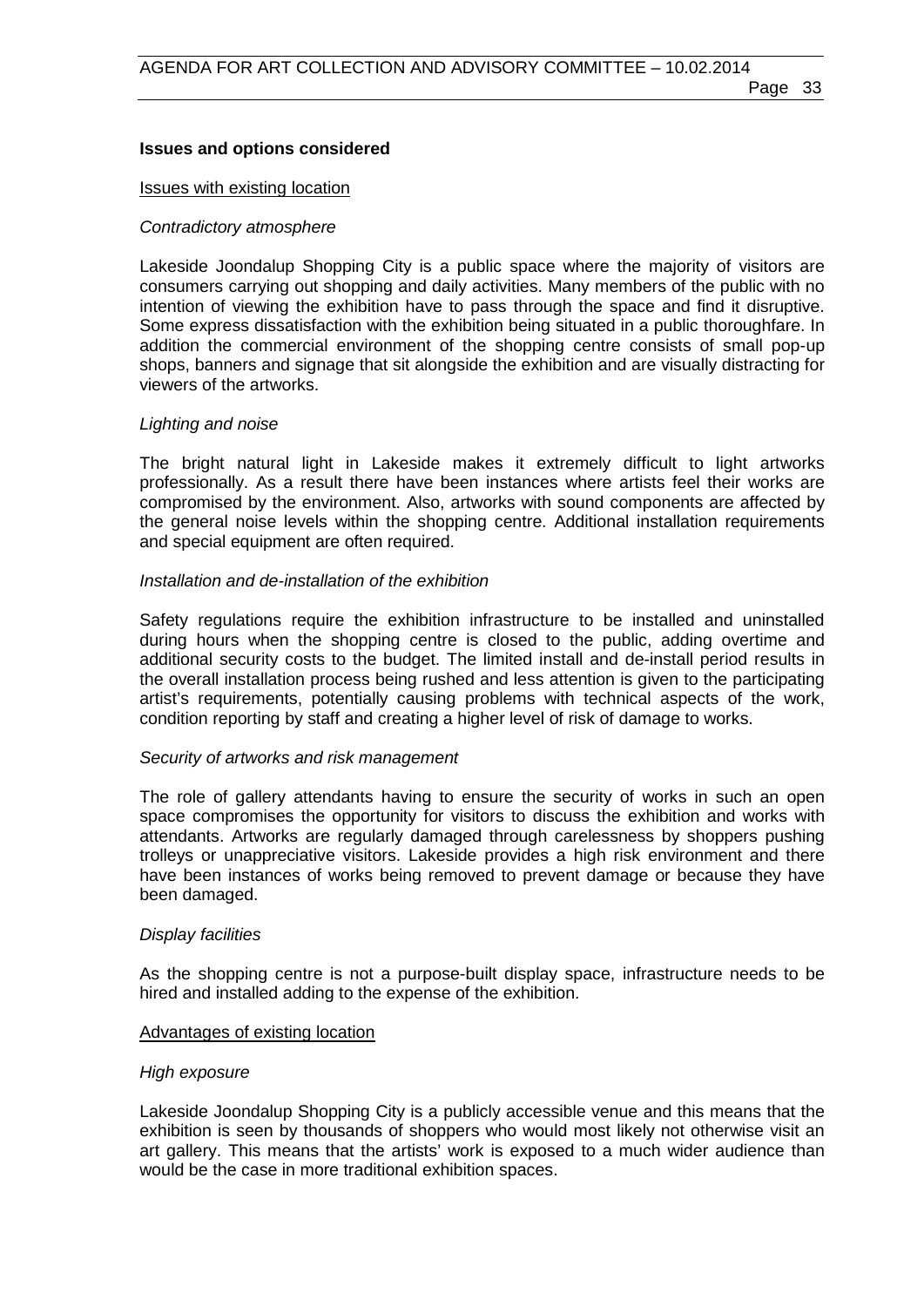#### *Cost*

Lakeside Joondalup Shopping City currently provides the City with a no-cost venue in which to exhibit contemporary art.

#### *Space*

Lakeside Joondalup Shopping City provides a large, well maintained space with services such as cleaning, security and risk assessment provided.

#### Alternative locations

Research into potential alternative venues for the CIAA and CAE was conducted and a range of community facilities and private venues within the City were considered. These included surf clubs, libraries, other shopping centres, galleries and community centres.

| <b>Location</b>                     | <b>Key advantages</b>                                                                                                                                                                                                                                                                                                                                                               | <b>Disadvantages</b>                                                                                                                                                                                                                                                                                                                                              |
|-------------------------------------|-------------------------------------------------------------------------------------------------------------------------------------------------------------------------------------------------------------------------------------------------------------------------------------------------------------------------------------------------------------------------------------|-------------------------------------------------------------------------------------------------------------------------------------------------------------------------------------------------------------------------------------------------------------------------------------------------------------------------------------------------------------------|
| blend(er) Gallery                   | Traditional<br>gallery<br>$\bullet$<br>space<br>provides security, infrastructure,<br>processes, staff, gallery lighting<br>and an environment conducive to<br>contemporary art                                                                                                                                                                                                     | Display space available<br>$\bullet$<br>is too small                                                                                                                                                                                                                                                                                                              |
| <b>Surf Clubs</b>                   | Semi-secure<br>environment<br>for<br>$\bullet$<br>artworks<br>Limited<br>exposure<br>to<br>$\bullet$<br>for<br>contemporary<br>art<br>the<br>community                                                                                                                                                                                                                              | Display space available<br>$\bullet$<br>is too small<br>Display<br>infrastructure<br>$\bullet$<br>required<br>Contradictory<br>$\bullet$<br>atmosphere<br>Lighting not suitable<br>Access to the space and<br>works<br>would<br>be<br>complicated by surf club<br>activities<br>and opening<br>hours                                                              |
| Whitfords<br><b>Shopping Centre</b> | High foot traffic and exposure to<br>$\bullet$<br>contemporary<br>for<br>the<br>art<br>community<br>Creation of<br>a culturally<br>rich<br>٠<br>the<br>environment<br>for<br>general<br>community in a public space<br>well<br>maintained<br>Large,<br>and<br>$\bullet$<br>serviced space<br>City of Joondalup and Centre<br>Management<br>risk<br>share<br>management and security | infrastructure<br>Display<br>$\bullet$<br>required<br>Contradictory<br>atmosphere<br>Lighting uncontrollable<br>$\bullet$<br>Sound levels are high<br>$\bullet$<br>Installation<br>and<br>de-<br>$\bullet$<br>installation<br>process<br>complicated by opening<br>hours<br>centre<br>and<br>regulations<br>High risk environment for<br>the security of artworks |
| Libraries                           | Medium foot traffic and exposure<br>$\bullet$<br>contemporary<br>for<br>the<br>to<br>art<br>community                                                                                                                                                                                                                                                                               | Display spaces available<br>$\bullet$<br>are too small                                                                                                                                                                                                                                                                                                            |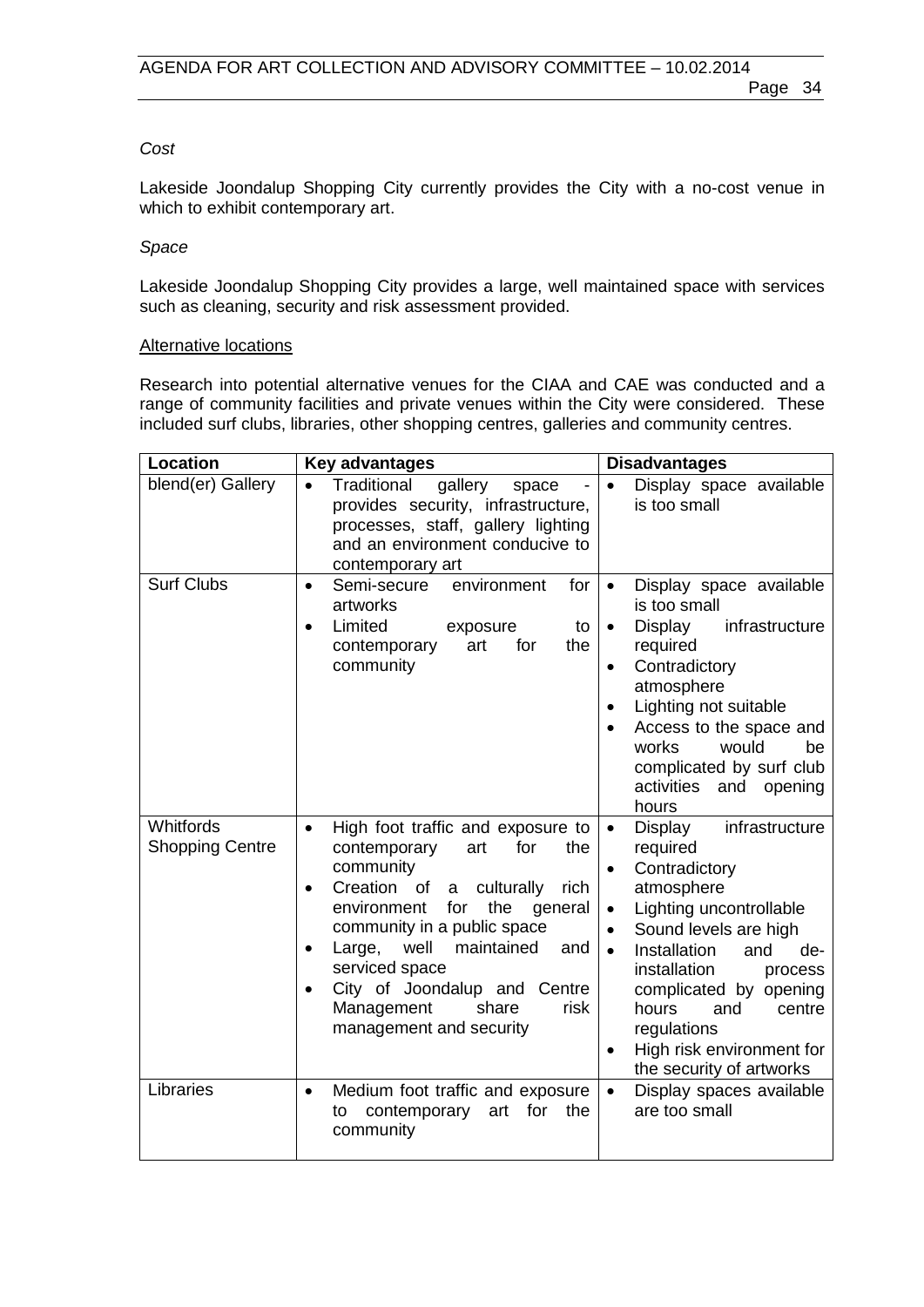| <b>Location</b>                                                                                                            | <b>Key advantages</b>                                                                                                                                                                                                                                 | <b>Disadvantages</b>                                                                                                                                                                                                                                                                                                                                                                        |
|----------------------------------------------------------------------------------------------------------------------------|-------------------------------------------------------------------------------------------------------------------------------------------------------------------------------------------------------------------------------------------------------|---------------------------------------------------------------------------------------------------------------------------------------------------------------------------------------------------------------------------------------------------------------------------------------------------------------------------------------------------------------------------------------------|
| <b>Fleur Freame</b><br>Pavillion                                                                                           | Well maintained exhibition space<br>$\bullet$<br>Secure environment for artworks<br>$\bullet$                                                                                                                                                         | infrastructure<br>Display<br>$\bullet$<br>required<br>Low foot traffic<br>$\bullet$<br>Access to the space and<br>works<br>would<br>be<br>complicated<br>by<br>community activities and<br>existing facility bookings                                                                                                                                                                       |
| Joondalup Resort<br>- Lakeview<br><b>Ballroom</b>                                                                          | Large, well maintained exhibition<br>$\bullet$<br>space<br>Secure environment for artworks<br>$\bullet$                                                                                                                                               | Low foot traffic<br>$\bullet$<br>Limited public access<br>$\bullet$<br>Display<br>infrastructure<br>$\bullet$<br>required<br>and/or<br>installation of artworks<br>would require restoration<br>of walls<br>Lighting is not suitable<br>Access to the space and<br>exhibition<br>would<br>be<br>complicated by Resort<br>bookings and opening<br>hours.<br>Increased cost for venue<br>hire |
| Temporary<br>structures (for<br>example,<br>temporary outdoor<br>pavilion or mobile<br>exhibition system<br>such as a bus) | Purpose-built<br>spaces<br>or<br>$\bullet$<br>temporary spaces that may be<br>adapted for purpose<br>different<br>Transportable<br>to<br>$\bullet$<br>locations within the City<br>May<br>have<br>architectural<br>$\bullet$<br>significance/interest | Cost prohibitive<br>$\bullet$                                                                                                                                                                                                                                                                                                                                                               |

At this stage there are no alternative venues that provide enough of an incentive to relocate the CIAA or CAE.

It is recommended the CIAA and CAE remain located at Lakeside Joondalup Shopping City until a new purpose built cultural facility is constructed.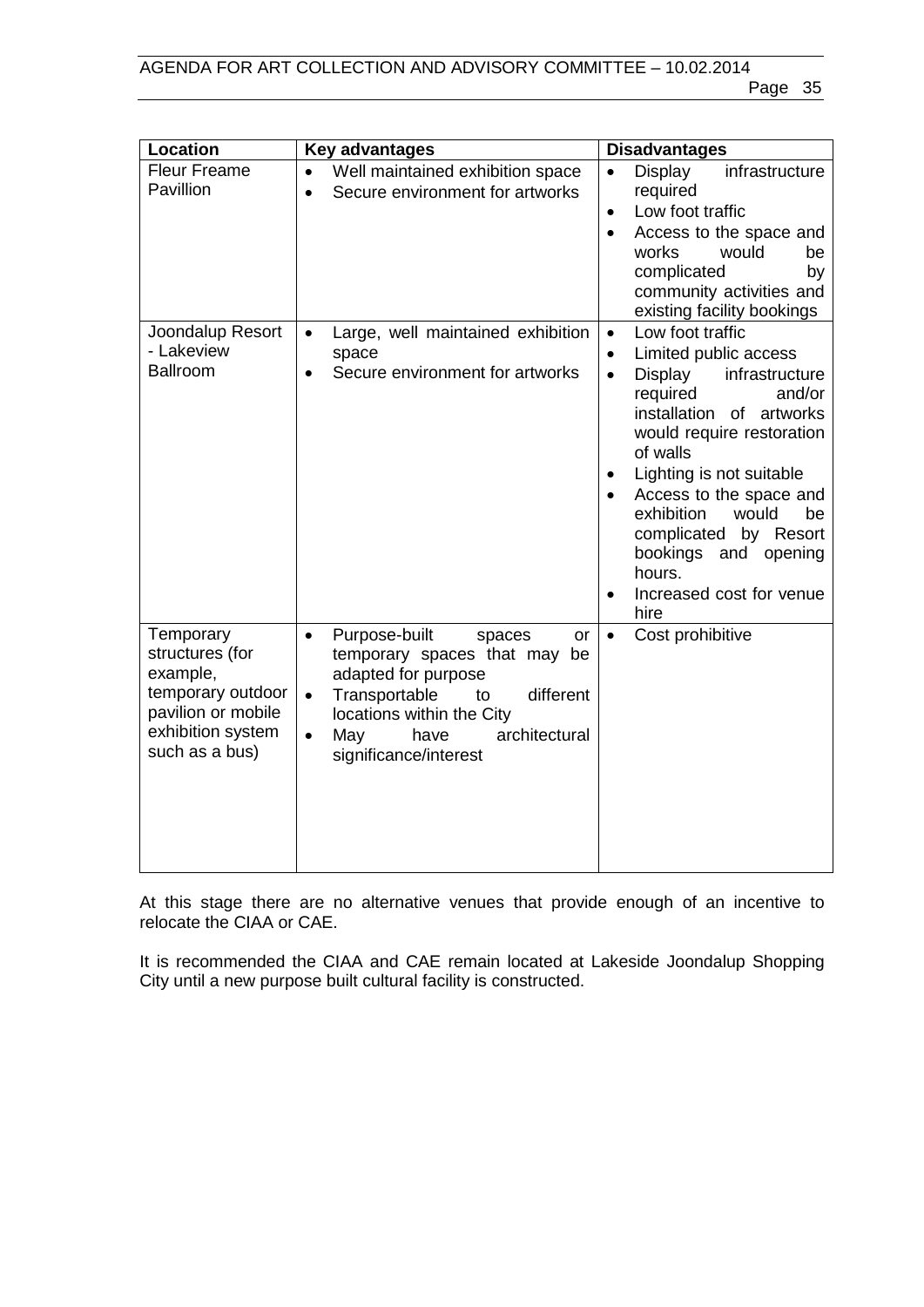## **Legislation / Strategic Community Plan / policy implications**

**Legislation** Not applicable. **Strategic Community Plan Key theme Community Wellbeing.** 

**Objective** Cultural development. **Strategic initiative •** Invest in publicly accessible visual art that will

present a culturally-enriched environment. • Promote local opportunities for arts development.

**Policy** *The City's Art and Memorabilia Collections Policy.*

## **Risk management considerations**

Hosting exhibitions in a non-gallery specific space (shopping centre) attracts a large volume of traffic, although the majority are not visiting the exhibition as a point of destination. This results in lack of understanding in the etiquette for attending and viewing exhibitions and has previously resulted in artworks being inappropriately handled and damaged, or even stolen.

As a result, professional artists have raised concerns at the risks faced in participating at future events at the City of Joondalup.

Measures will be put in place for the 2014 CAE and CIAA to mitigate the risks outlined including reviewing the layout and placement of works being exhibited, gallery attendant briefings on risk management considerations and organising an onsite review of the exhibition layout by a Safety and Risk Management Advisor.

## **Financial/budget implications**

| Account no.               | 1.442.A4404. Various. 4006      |
|---------------------------|---------------------------------|
| <b>Budget Item</b>        | Community Invitation Art Award. |
| <b>Budget amount</b>      | \$47,161                        |
| Amount spent to date      | \$30,638                        |
| <b>Proposed cost</b>      | Not applicable.                 |
| <b>Balance</b>            | $$16,523*$                      |
| <b>Annual maintenance</b> | Not applicable.                 |
|                           |                                 |

\*Once-off savings in overtime, security, hire of equipment, external contractors and insurance were achieved in 2013 to deliver the normal program in part due to the lower number of exhibits.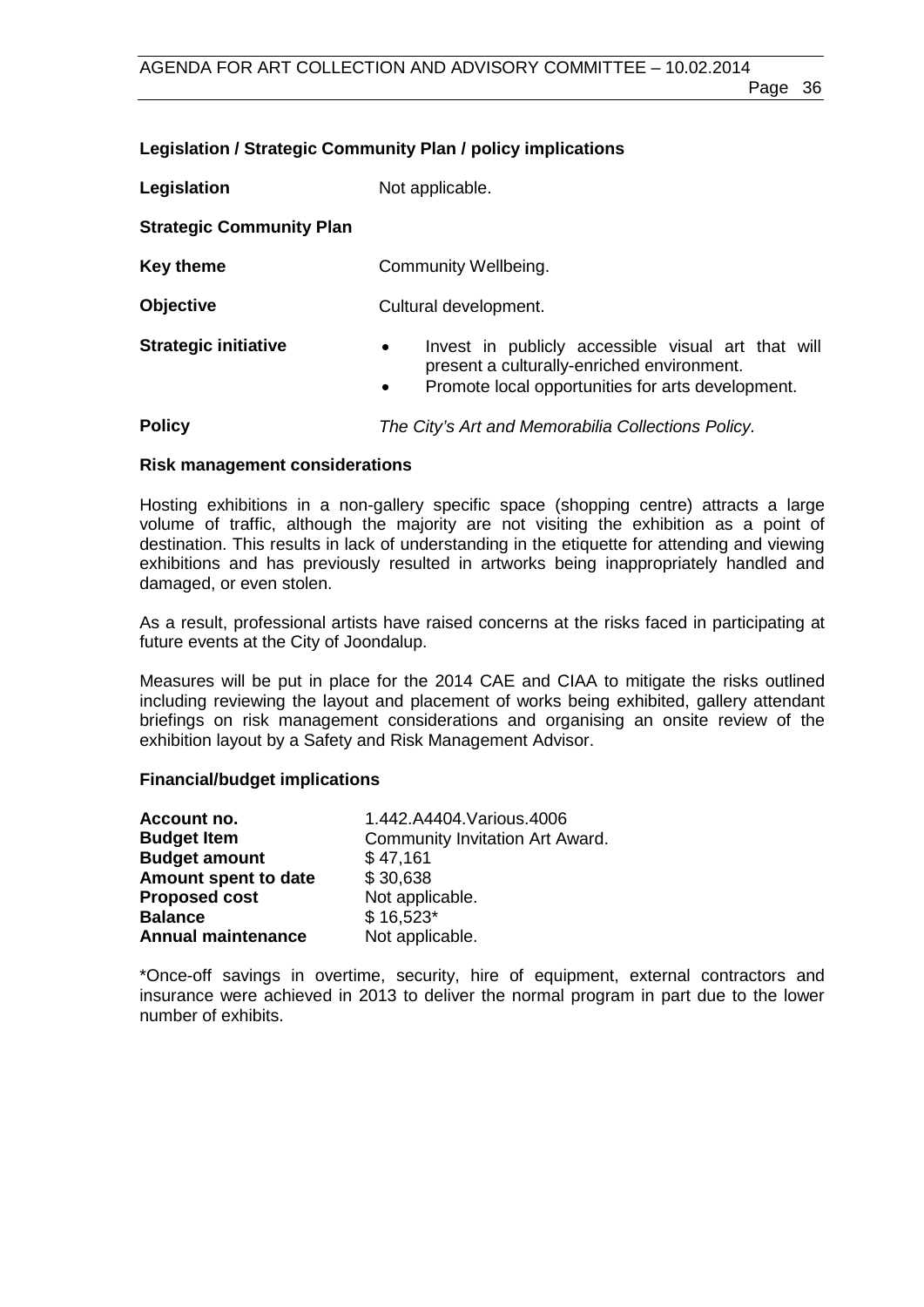| Account no.               | 1.442.A4404.Various.4003  |
|---------------------------|---------------------------|
| <b>Budget Item</b>        | Community Art Exhibition. |
| <b>Budget amount</b>      | \$38,167                  |
| Amount spent to date      | \$1,936                   |
| <b>Proposed cost</b>      | Not applicable.           |
| <b>Balance</b>            | $$36,231*$                |
| <b>Annual maintenance</b> | Not applicable.           |

\*2014 event yet to be delivered.

All amounts quoted in this report are exclusive of GST.

### **Regional significance**

The CIAA promotes the City as a leader in supporting the arts sector both locally, statewide and nationally. It also benefits the cultural development and vibrancy of the City of Joondalup region.

The CAE promotes the City as a supporter of local arts and invigorates the cultural life of the City through engaging the local community.

### **Sustainability implications**

#### **Environmental**

The CIAA and CAE provide a culturally rich environment for the general public to engage with contemporary art.

#### Social

The CIAA and CAE provide a catalyst for public discussion about contemporary art that often comments on current social, economic and environment issues and play an important part in shaping and developing a sense of community by providing accessible and high calibre art events.

#### Economic

The CIAA and CAE enhance the relevance of the City's cultural position for the local community and increase the value of the City's cultural resources.

#### **Consultation**

Not applicable.

#### **COMMENT**

Despite the existing issues identified with hosting the CIAA and the CAE at Lakeside Joondalup Shopping City, the events continue to run successfully and to meet the strategic objectives. At this stage there are no alternative venues offering benefits that provide enough of an incentive to relocate the CIAA or CAE.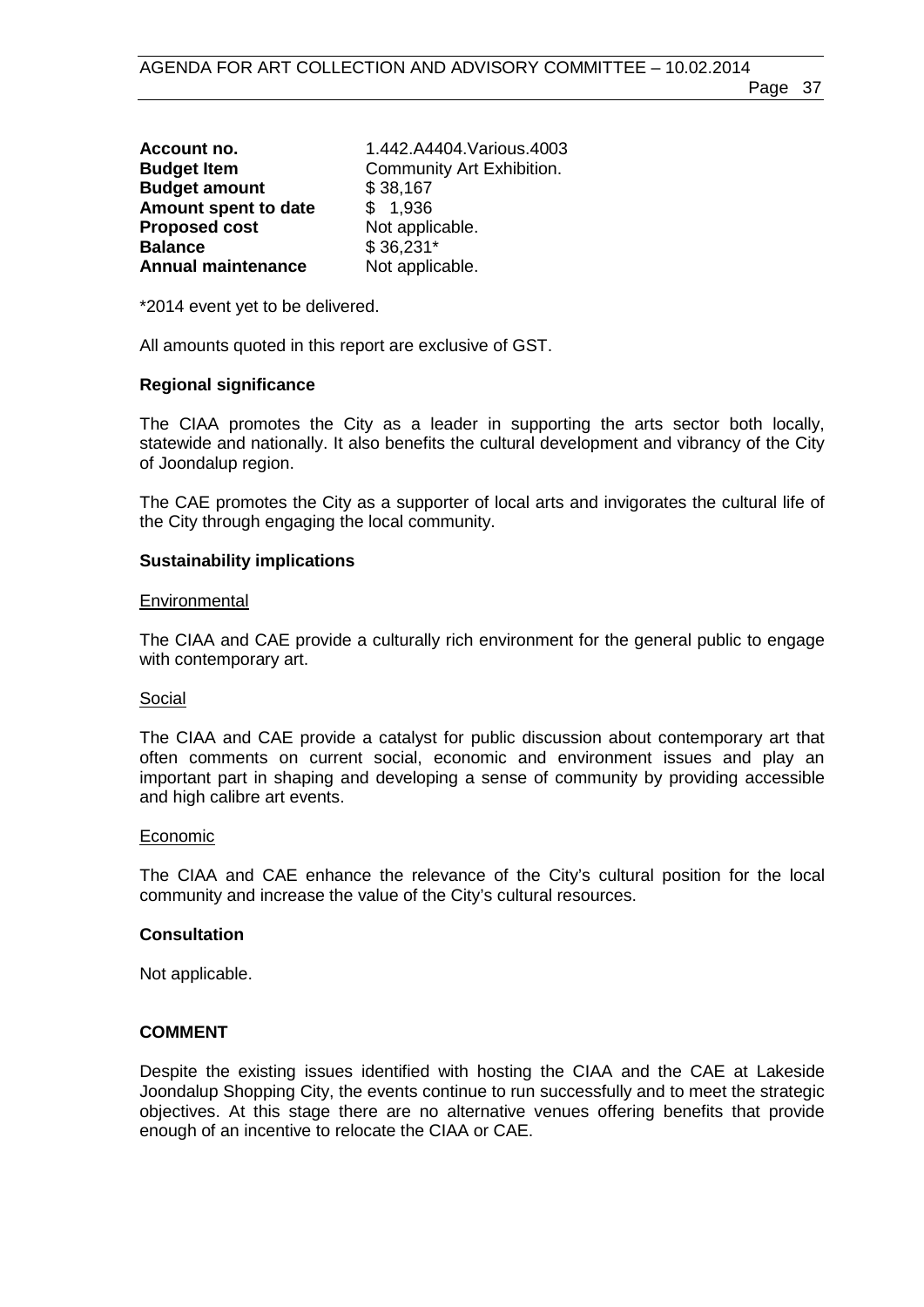## **VOTING REQUIREMENTS**

Simple Majority.

#### **RECOMMENDATION**

**That Council AGREES that the Community Invitation Art Award and Community Art Exhibition continue to be held at Lakeside Joondalup Shopping City until a new purpose built cultural facility is constructed.**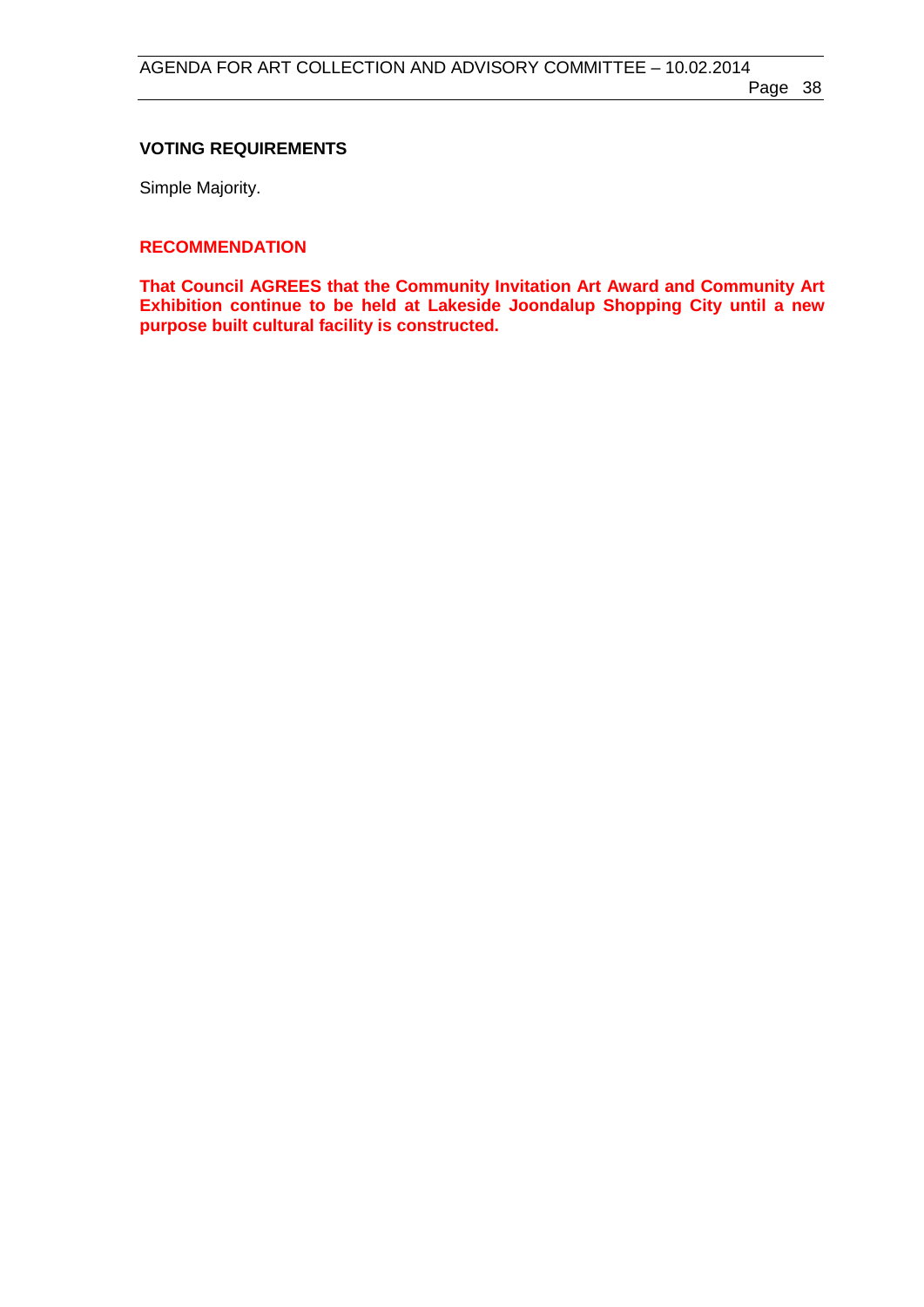## <span id="page-38-0"></span>**ITEM 5 OUTLINE OF COMMUNITY INVITATION ART AWARD TERMS, CONDITIONS, AWARD CATEGORIES AND POTENTIAL COMMUNITY EDUCATION PROGRAM**

| <b>WARD</b>                           | All                                                                                                                                                                                                 |
|---------------------------------------|-----------------------------------------------------------------------------------------------------------------------------------------------------------------------------------------------------|
| <b>RESPONSIBLE</b><br><b>DIRECTOR</b> | Mr Mike Tidy<br><b>Corporate Services</b>                                                                                                                                                           |
| <b>FILE NUMBER</b>                    | 102846, 101515                                                                                                                                                                                      |
| <b>ATTACHMENT</b>                     | Attachment 1 Terms and Conditions                                                                                                                                                                   |
| <b>AUTHORITY / DISCRETION</b>         | Executive - The substantial direction setting<br>and<br>oversight role of Council, such as adopting plans and<br>reports, accepting tenders, directing operations, setting<br>and amending budgets. |

### **PURPOSE**

To provide Council with an outline of the Community Invitation Art Award (CIAA) Terms and Conditions, award categories and potential community education program.

## **EXECUTIVE SUMMARY**

The City of Joondalup CIAA is an annual acquisitive art award and exhibition that has been held either as the CIAA or Invitation Art Award (IAA) at the 'Great Space', Lakeside Joondalup Shopping City (Lakeside) since 1998.

The CIAA aims to recognise the practice of prominent professional Western Australian artists and to provide the Joondalup community with an opportunity to engage with contemporary visual art. It offers an acquisitive cash prize of \$7,000 and a total prize pool of \$15,000 across five award categories. The winning artwork is acquired and becomes part of the City's art collection.

This report outlines the Terms and Conditions of Entry and the Award Categories as of 2013.

It further outlines ideas for a potential community education program to develop an annual program of outreach events open to the public to be run in conjunction with professional artists, the Joondalup Community Arts Association (JCAA) and blend(er) Gallery.

#### *It is therefore recommended that Council:*

- *1 NOTES the Terms and Conditions of Entry and the Award Categories as of 2013 as shown on Attachment 1 to this Report;*
- *2 ENDORSES ideas for a potential community education program.*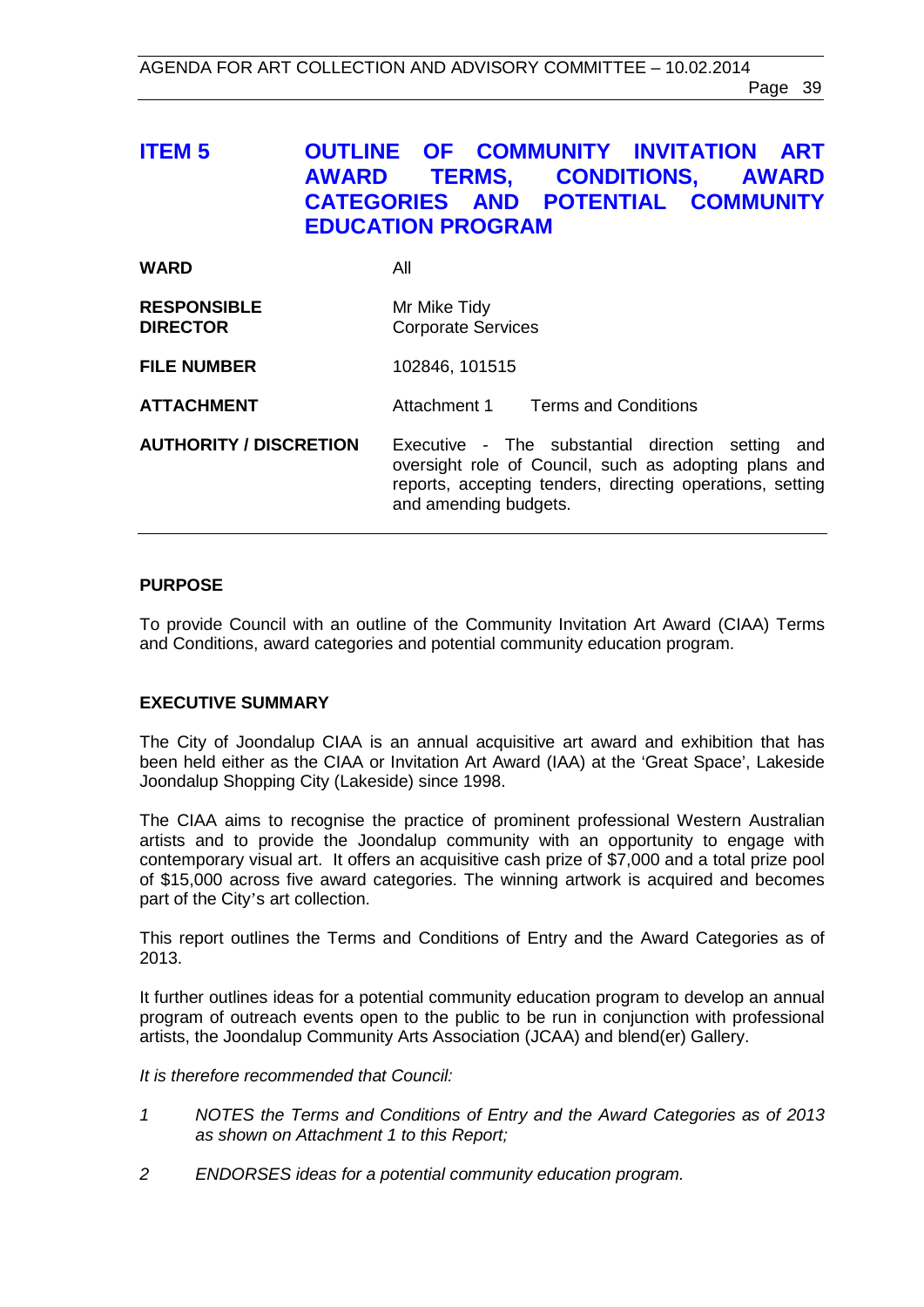## **BACKGROUND**

The City of Joondalup Community Invitation Art Award (CIAA) is an annual acquisitive art award and exhibition that has been held either as the CIAA or Invitation Art Award (IAA) at the 'Great Space', Lakeside Joondalup Shopping City (Lakeside) since 1998.

The CIAA aims to recognise the practice of prominent professional Western Australian artists and to provide the Joondalup Community with an opportunity to engage with contemporary visual art. The winning artwork is acquired and becomes part of the City's art collection.

At its meeting held on held on 20 November 2012 (CJ249-11/12 refers), Council resolved in part:

*"That Council AMENDS the Invitation Art Award to better reflect the aspiration of the local art community to include the following elements commencing in 2013:* 

*6 a further report be submitted to the Art Collection and Advisory Committee outlining the terms, conditions, award categories and potential community education program for the Community Invitation Art Award."*

As a result of Council's amendments, the Terms and Conditions (Attachment 1 refers) and Award Categories were altered in 2013.

The CIAA Award Categories in 2013 were:

- \$7,000 Acquisitive award
- \$2,000 Overall Runner-up award
- \$2,000 Award for Excellence
- \$2,000 Celebrating Joondalup award
- \$2,000 Popular choice award.

The CIAA provides both the Joondalup and wider community with the opportunity to engage with contemporary art, and provides a culturally rich environment in which to explore and learn. However there is currently no dedicated provision for a public community education program that facilitates an opportunity to engage with audiences on the subject of contemporary art.

#### **DETAILS**

#### **Issues and options considered**

Terms and Conditions of Entry

Attachment 1 refers to the 2013 Terms and Conditions of Entry.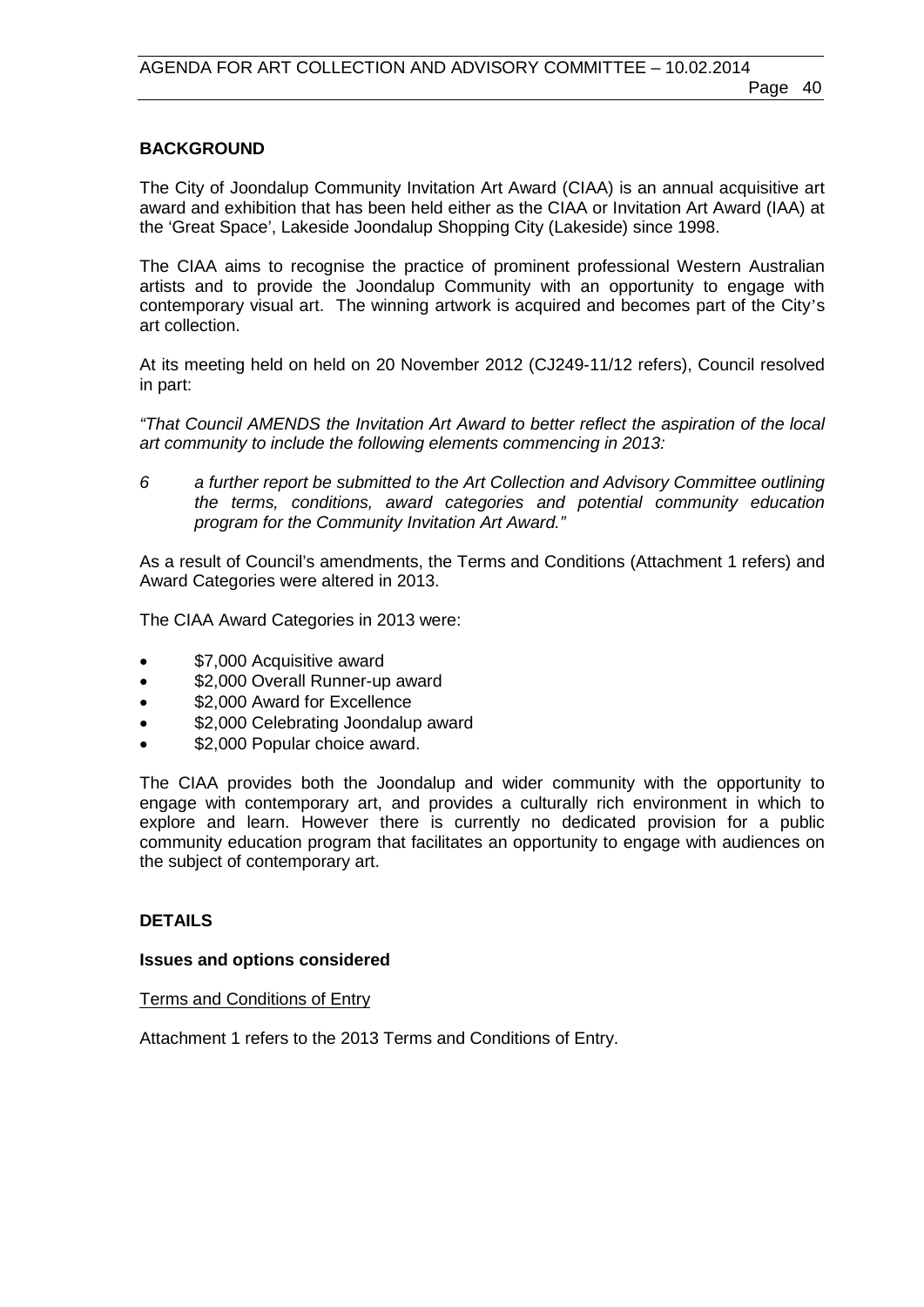## Award Categories

The CIAA Award Categories in 2013 were:

- \$7,000 Acquisitive award
- \$2,000 Overall Runner-up award
- \$2,000 Award for Excellence
- \$2,000 Celebrating Joondalup award
- \$2,000 Popular choice award.

By way of comparison, the following art prizes are offered in Western Australia in 2014:

| City / Award                                                                           | <b>First prize</b> | <b>Total prize pool</b> |
|----------------------------------------------------------------------------------------|--------------------|-------------------------|
| Nannup Festival of Art (open to community<br>and professional artists)                 | \$3,000            | \$6,000                 |
| Signature (Art Geo Busselton) (open to<br>selected community and professional artists) | \$6,000            | \$9,000                 |
| City of Stirling (open to community and<br>professional artists)                       | \$5,000            | \$11,000                |
| City of Melville (open to community and<br>professional artists)                       | \$1,500            | \$14,000                |
| <b>City of Joondalup</b>                                                               | \$7,000            | \$15,000                |
| (Open to professional artists)                                                         |                    |                         |
| City of Wanneroo (open to community and<br>professional artists)                       | \$7,500            | \$16,800                |
| Shire of Roebourne (open to professional<br>artists)                                   | <b>NA</b>          | \$19,500                |
| Bankwest Art Prize (open to professional<br>artists)                                   | \$30,000           | \$35,000                |
| City of Albany (open to professional artists)                                          | \$25,000           | \$32,500                |
| The Mandorla Art Award (open to<br>community and professional artists)                 | \$25,000           | \$42,000                |
| Hedland Art Award (open to<br>community and professional artists)                      | \$20,000           | \$60,000                |

### Potential community education program

The provision of public programs to accompany an exhibition is standard in the visual arts sector and is an important and effective way to engage the local community.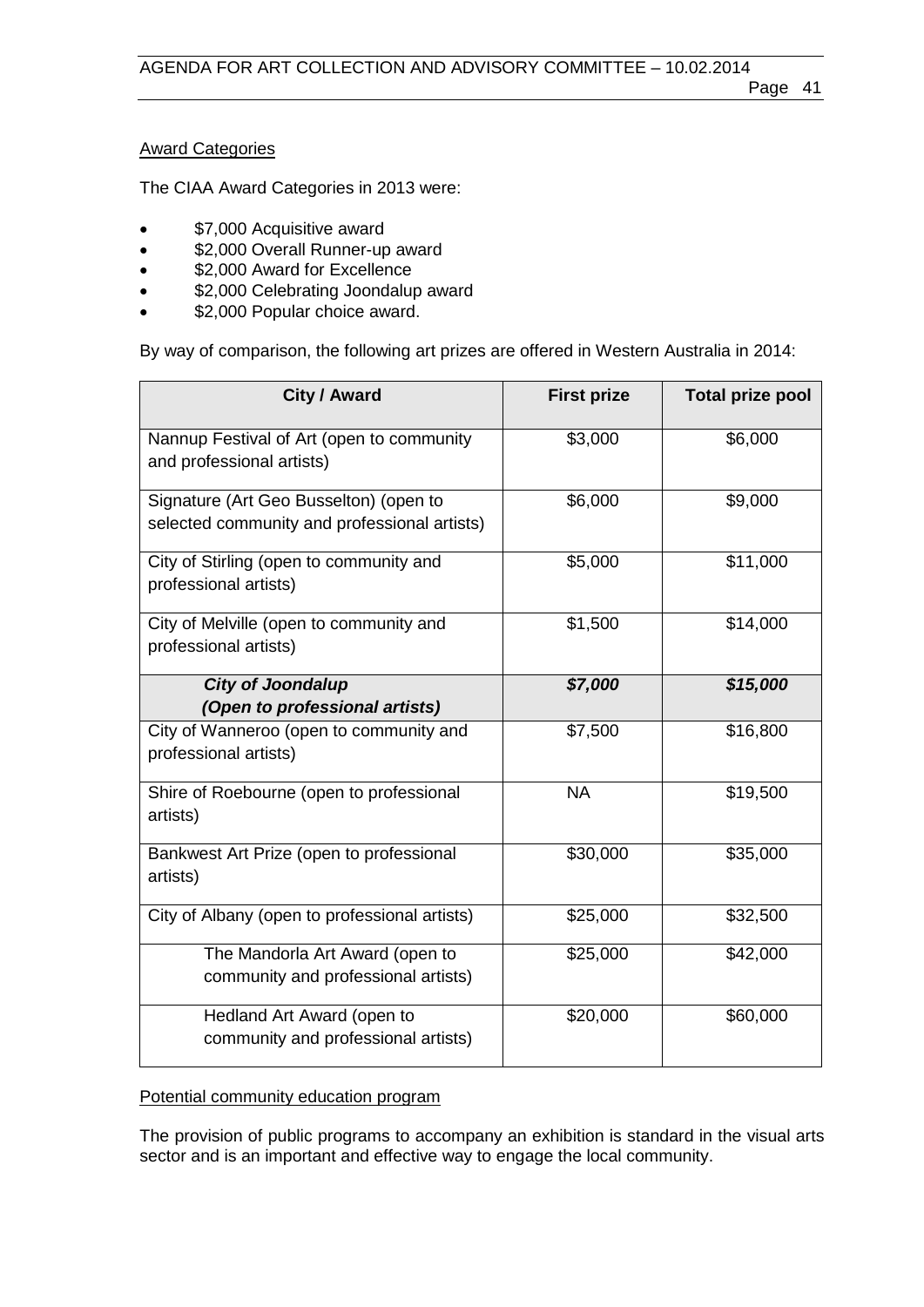The development of an annual public program of educational and outreach events would provide a framework of opportunity for the community to engage with contemporary visual art, and will assist with the promotion of the award through media opportunities, exposure to the public and increased audience numbers.

A public program run in conjunction with blend(er) Gallery would draw new audiences to the gallery and provide JCAA with access to professional artists and networking opportunities.

It is recommended that a series of artist talks led by City officers take place at the blend(er) Gallery and a weekly Curator's tour and talk takes place at the exhibition space and for special interest groups such as schools, tertiary institutions and JCAA members.

### *Event 1 – Curator's tour at Lakeside*

- two tours per week
- bookings taken in advance
- 45 minutes duration
- free of cost for the general community
- tours can be booked for special interest groups with a minimum of ten people.

The Curator will lead audience members through the exhibition, explaining how the works were selected and relate the judges' comments. Key works will be discussed and the audience will learn about the technical aspects of making the work, the meanings of the work, and the artist's intentions.

The Curator can encourage debate from the audience to engage them in a dialogue about the artist and their work and about contemporary art.

### *Event 2 - Artist Q & A at Lakeside*

- one session per week
- bookings taken in advance
- 60 minutes duration
- free event.

Three artists will attend a casual Artist Q & A session with audience members, providing comfortable atmosphere and opportunity to speak to professionals about their career and practice.

#### *Event 3 - Artist Q & A at blend(er) Gallery*

- one evening
- bookings taken in advance
- 120 minutes duration
- free event.

Three artists will be the focus of an evening at blend(er) Gallery and will be asked to provide a 20 minute talk each, supported by projections or materials. The audience will be able to ask questions and at the end of the evening can mingle with the artists providing an opportunity to speak to the artists about their career and practice.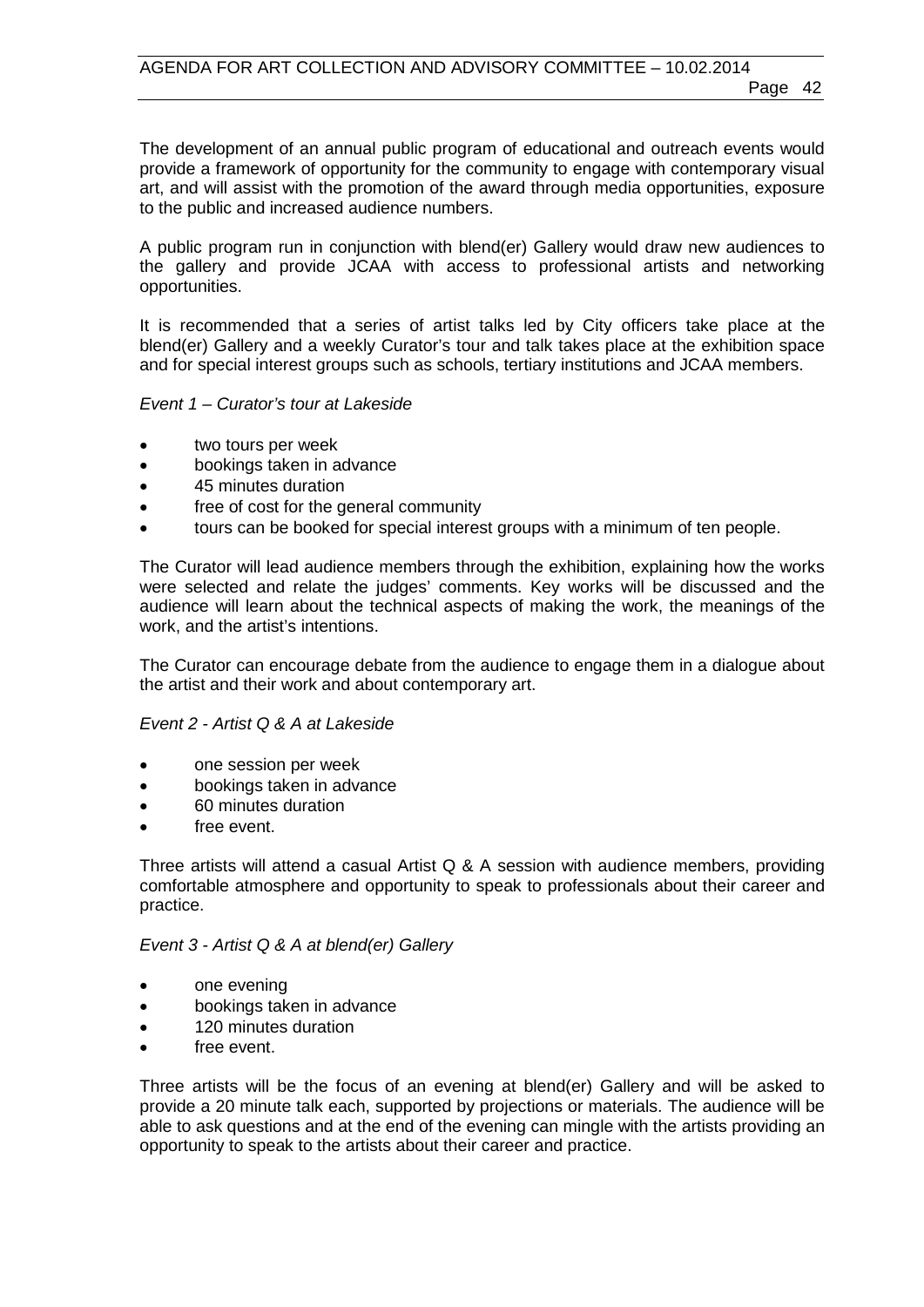*Event 4 - What is Contemporary Art?* 

- one evening
- bookings taken in advance
- 60 minutes duration
- free event.

A Curator-led discussion with three artists and three board members from the JCAA that explores the theme: 'What is Contemporary Art'. The Curator will provide examples of contemporary art through projections and the audience will be encouraged to take part in the dialogue. This event is designed to attract and involve JCAA members and stakeholders.

#### *Event 5 – Artist-led workshops at blend(er) Gallery*

- one session per week
- bookings taken in advance
- 60 minutes duration
- small cost to cover materials and to cover workshop hire fees
- refreshments provided.

Three artists (one per session) will lead workshop participants through a practical session working with the medium or materials in their area of expertise. The workshop will provide participants with practical experience and skills and the opportunity to engage with a professional artist.

#### **Legislation / Strategic Community Plan / policy implications**

| Legislation                     | Not applicable.                                    |
|---------------------------------|----------------------------------------------------|
| <b>Strategic Community Plan</b> |                                                    |
| <b>Key theme</b>                | Community Wellbeing.                               |
| <b>Objective</b>                | Cultural development.                              |
| <b>Strategic initiative</b>     | Promote local opportunities for arts development.  |
| <b>Policy</b>                   | The City's Art and Memorabilia Collections Policy. |

#### **Risk management considerations**

Not applicable.

#### **Financial/budget implications**

The total cost of the five events outlined would be \$4,540 including artist fees and incidental expenses.

#### **Regional significance**

The CIAA promotes Joondalup as a leader in supporting the arts sector both locally, statewide and nationally and benefits the cultural development and vibrancy of the City of Joondalup.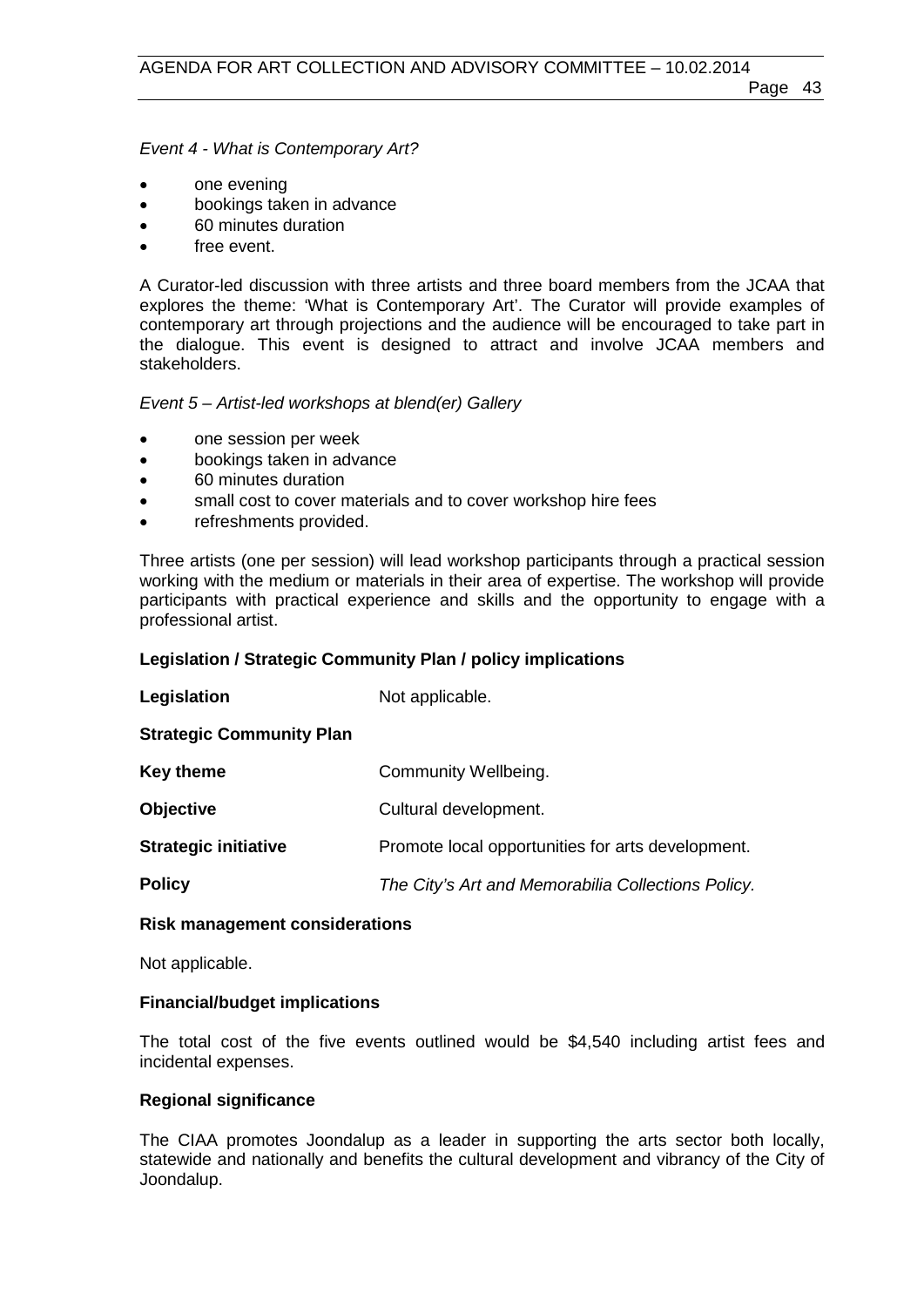## **Sustainability implications**

**Environmental** 

Not applicable.

Social

The CIAA enhances the relevance of the City's cultural position for the local community and plays an important part in shaping and developing a sense of community. It also provides a catalyst for public discussion about contemporary art that often comments on current social, economic and environmental issues.

Economic

Not applicable.

## **Consultation**

Not applicable.

## **COMMENT**

The development of an annual public program of educational and outreach events would provide a framework of opportunity for the community to engage with contemporary visual art, an area of the arts that is much misunderstood.

## **VOTING REQUIREMENTS**

Simple Majority.

## **RECOMMENDATION**

## **That Council:**

- **1 NOTES the Terms and Conditions of Entry and the Award Categories as of 2013 as shown on Attachment 1 to this Report;**
- **2 ENDORSES the concept of a community education program.**

#### *Appendix 3 refers*

*To access this attachment on electronic document, click he[re: Attach3ARTagn100214.pdf](http://www.joondalup.wa.gov.au/files/committees/ACAC/2014/Attach3ARTagn100214.pdf)*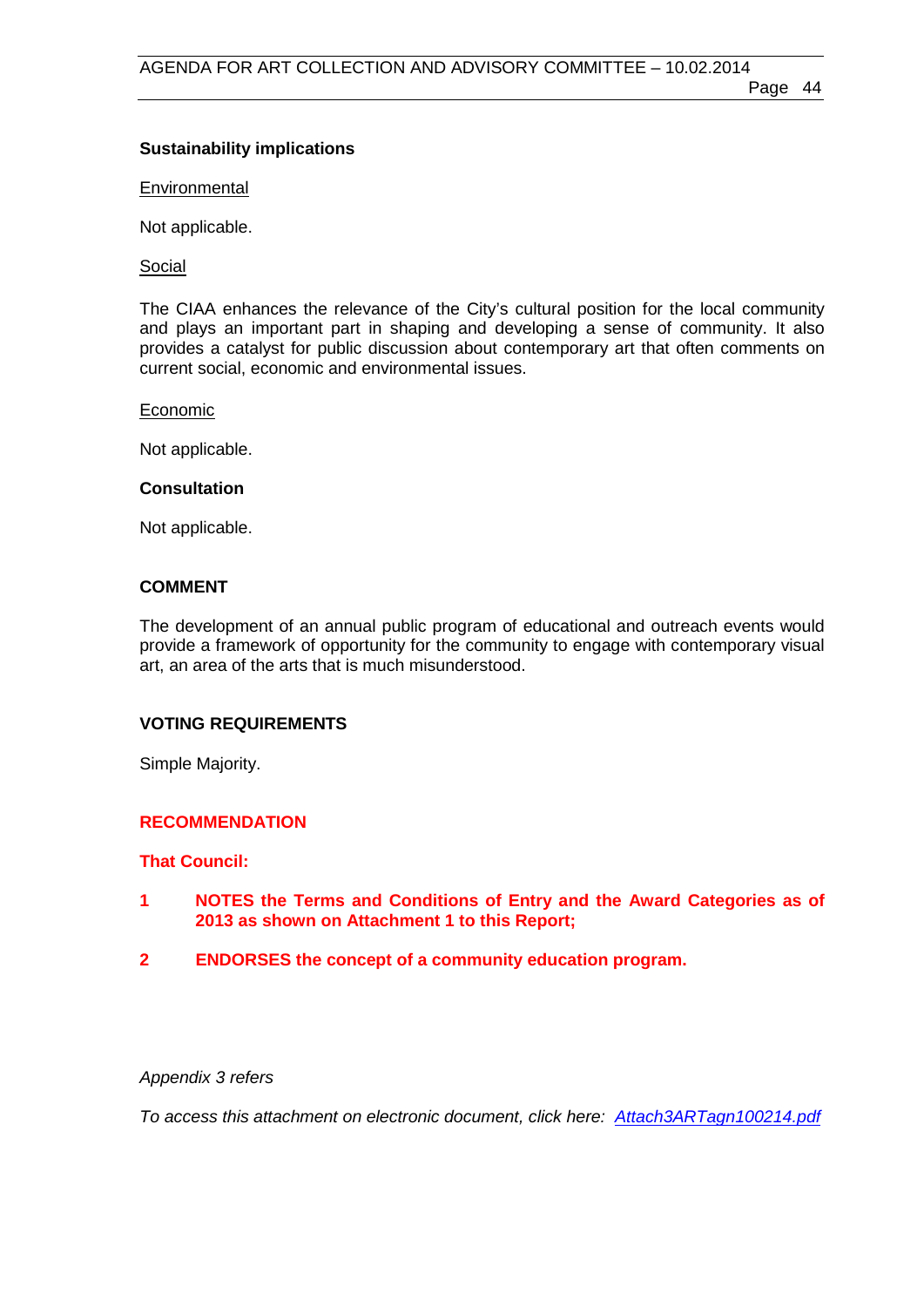## <span id="page-44-0"></span>**ITEM 6 REVIEW OF AWARD CATEGORIES FOR THE COMMUNITY ART EXHIBITION**

| <b>WARD</b>                           | All                                                                                                                                                                                              |
|---------------------------------------|--------------------------------------------------------------------------------------------------------------------------------------------------------------------------------------------------|
| <b>RESPONSIBLE</b><br><b>DIRECTOR</b> | Mr Mike Tidy<br><b>Corporate Services</b>                                                                                                                                                        |
| <b>FILE NUMBER</b>                    | 102846, 101515                                                                                                                                                                                   |
| <b>ATTACHMENT</b>                     | Nil                                                                                                                                                                                              |
| <b>AUTHORITY / DISCRETION</b>         | Executive - The substantial direction setting and<br>oversight role of Council, such as adopting plans and<br>reports, accepting tenders, directing operations, setting<br>and amending budgets. |

## **PURPOSE**

To provide Council with a review of the Community Art Exhibition (CAE) award categories for 2014.

## **EXECUTIVE SUMMARY**

The CAE is an annual non-acquisitive art award and exhibition open to City residents and members of local visual arts associations.

The 2013 award categories were:

- Most Outstanding Work (any medium) \$1,500
- Works on Paper \$1,000
- Painting \$1,000
- Sculpture / Three Dimensional \$1,000
- Textiles \$1,000
- Photomedia \$1,000
- Celebrating Joondalup Award \$500
- Student Award Jacksons Voucher \$250
- Popular Choice Award \$500
- Artist in Focus Award \$500 and a solo exhibition at blend(er) Gallery.

This report recommends retaining the 2013 CAE award categories for the CAE in 2014.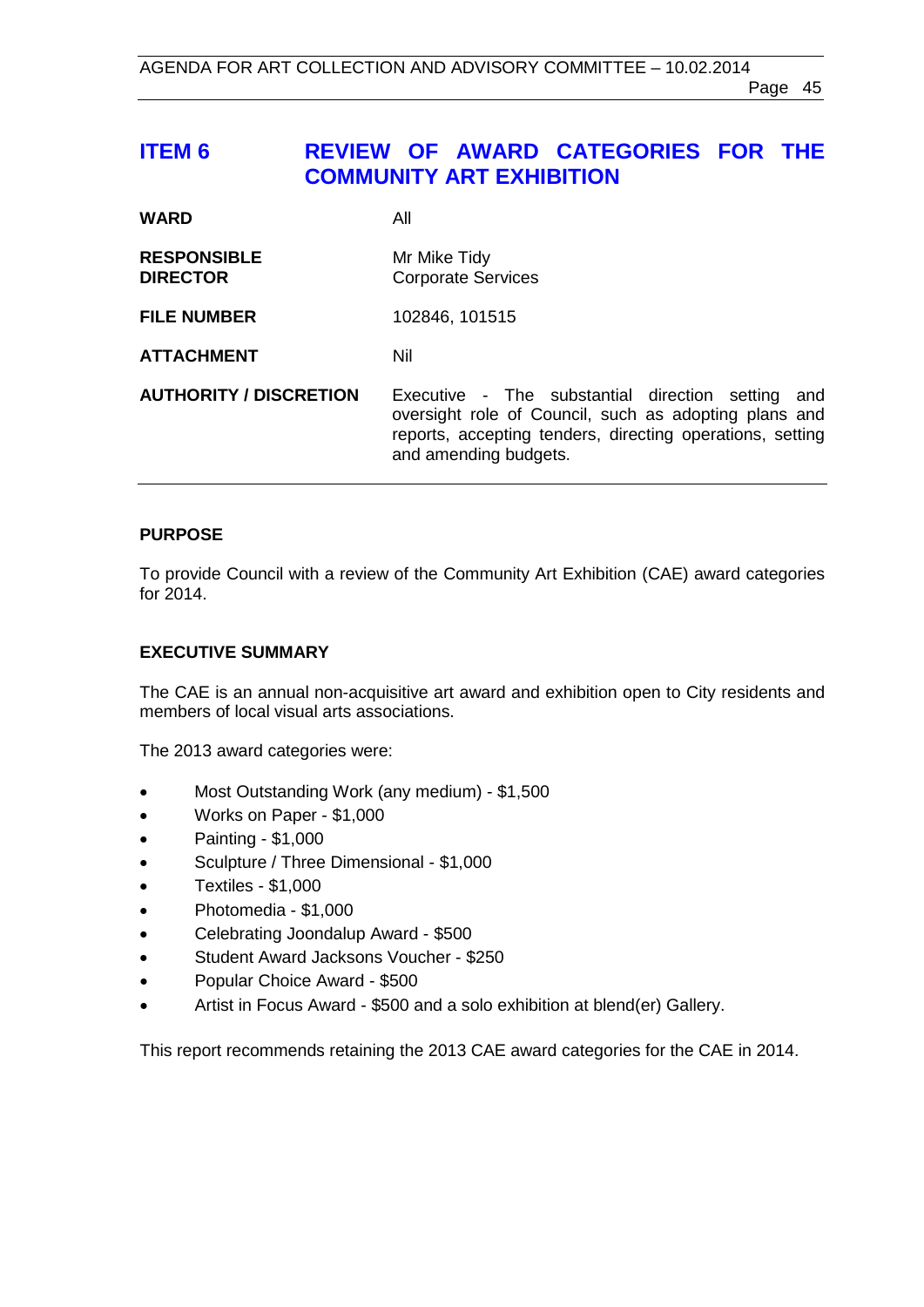### **BACKGROUND**

The CAE is an annual non-acquisitive art award and exhibition open to City residents and members of local visual arts associations that has been running for 15 years. For a small entry fee, local artists have the opportunity to gain exposure for their art practice and participate in an annual community exhibition.

The initiative has enjoyed an ongoing and strengthening partnership with Joondalup Community Art Association (JCAA) and the blend(er) Gallery in the development and delivery of the exhibition.

Partly in response to the increasing numbers of local artists wishing to exhibit, the 2013 CAE introduced size (maximum 50x50cm) and price (maximum \$1,000) restrictions.

At its meeting held on held on 20 November 2012 (CJ247-11/12 refers), Council resolved in part:

*"That Council REQUESTS:*

*3.1 review of the Community Art Exhibition Award category."*

### **DETAILS**

The Community Art Exhibition offers a variety of non-acquisitive awards each year as follows:

| <b>Award Category</b>              | <b>Prize</b>                | <b>Effective from</b> |
|------------------------------------|-----------------------------|-----------------------|
| Most Outstanding Work (any medium) | \$1,500                     | 2011                  |
| <b>Works on Paper</b>              | \$1,000                     | 2011                  |
| Painting                           | \$1,000                     | 2011                  |
| Sculpture / Three Dimensional      | \$1,000                     | 2011                  |
| <b>Textiles</b>                    | \$1,000                     | 2011                  |
| Photomedia                         | \$1,000                     | 2011                  |
| Celebrating Joondalup Award        | \$<br>500                   | 2009                  |
| <b>Student Award</b>               | \$<br>250 (Voucher)         | 2003                  |
| <b>Popular Choice Award</b>        | \$.<br>500                  | 2011                  |
| <b>Artist in Focus</b>             | \$500 and a solo exhibition | 2012                  |
|                                    | at blend(er) Gallery        |                       |
| <b>Total</b>                       | \$8,300                     |                       |

#### **Issues and options considered**

The current CAE award categories are reviewed annually by City officers to ascertain their relevance to local arts practice.

The award categories reflect standard industry and art award practice in awarding a prize for an outstanding work as well as prizes for different media. In addition the CAE offers a Celebrating Joondalup Award and an Artist in Focus Award.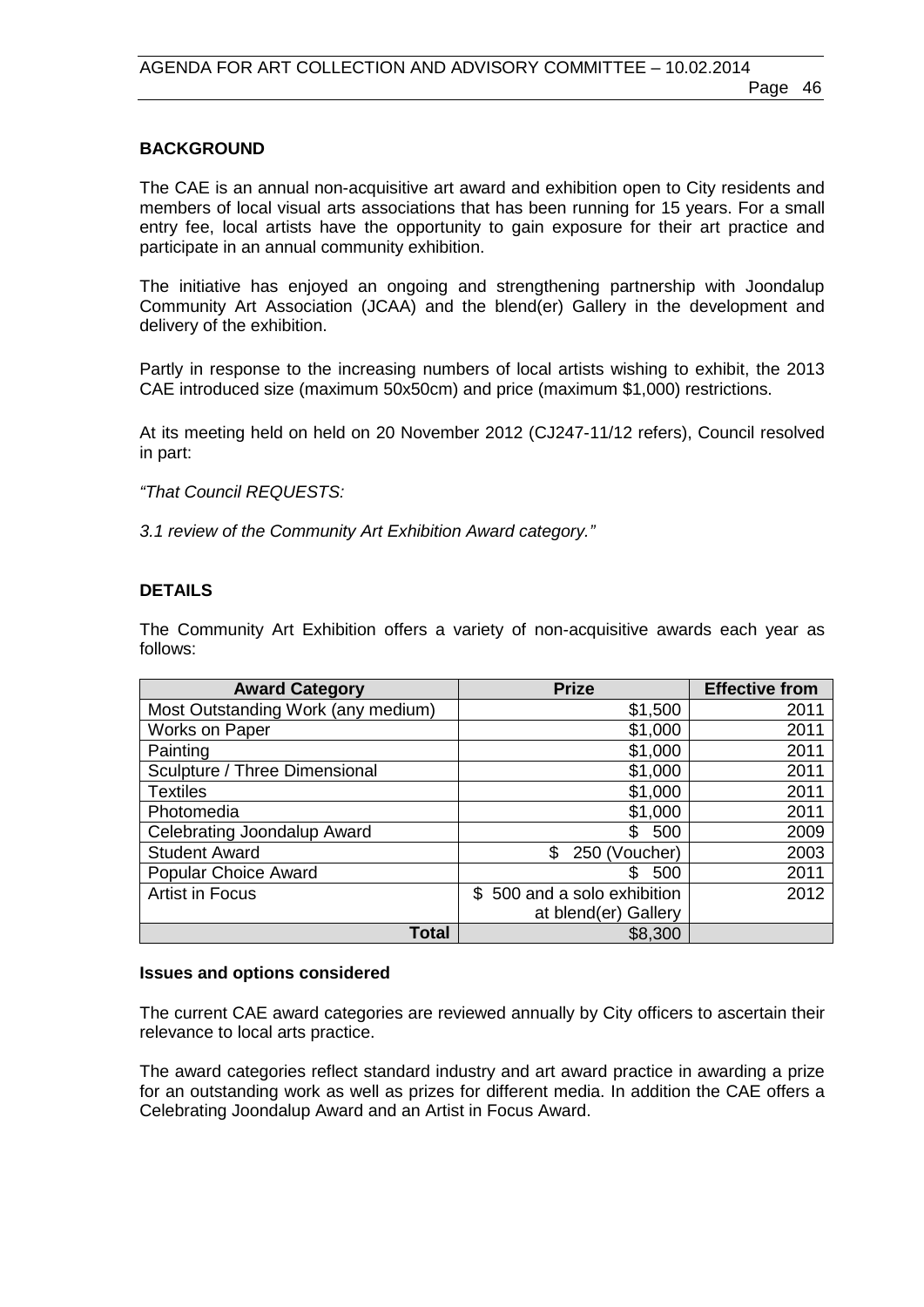The award prizes are at the lower end of total prize pools as outlined below however it must be taken into consideration that most other awards outlined are open to both community and professional artists and the prize pools reflect this.

| City / Award                                                                           | <b>First prize</b> | <b>Total prize pool</b> |
|----------------------------------------------------------------------------------------|--------------------|-------------------------|
| Nannup Festival of Art (open to community<br>and professional artists)                 | \$3,000            | \$6,000                 |
| City of Bayswater (open to community artists)                                          | \$5,000            | \$8,000                 |
| City of Joondalup (open to community<br>artists)                                       | \$1,500            | \$8,300                 |
| Signature (Art Geo Busselton) (open to<br>selected community and professional artists) | \$6,000            | \$9,000                 |
| City of Stirling (open to community and<br>professional artists)                       | \$5,000            | \$11,000                |
| City of Melville (open to community and<br>professional artists)                       | \$1,500            | \$14,000                |
| City of Wanneroo (open to community and<br>professional artists)                       | \$7,500            | \$16,800                |
| The Mandorla Art Award (open to community<br>and professional artists)                 | \$25,000           | \$42,000                |
| Hedland Art Award (open to community and<br>professional artists)                      | \$20,000           | \$60,000                |

The 2013 CAE award categories serve the needs of the exhibition, received positive feedback from artists and it is recommended that all major and category prizes remain the same in 2014.

## **Legislation / Strategic Community Plan / policy implications**

| Legislation                     | Not applicable.                                    |
|---------------------------------|----------------------------------------------------|
| <b>Strategic Community Plan</b> |                                                    |
| <b>Key theme</b>                | Community Wellbeing.                               |
| <b>Objective</b>                | Cultural development.                              |
| <b>Strategic initiative</b>     | Promote local opportunities for arts development.  |
| <b>Policy</b>                   | The City's Art and Memorabilia Collections Policy. |
|                                 |                                                    |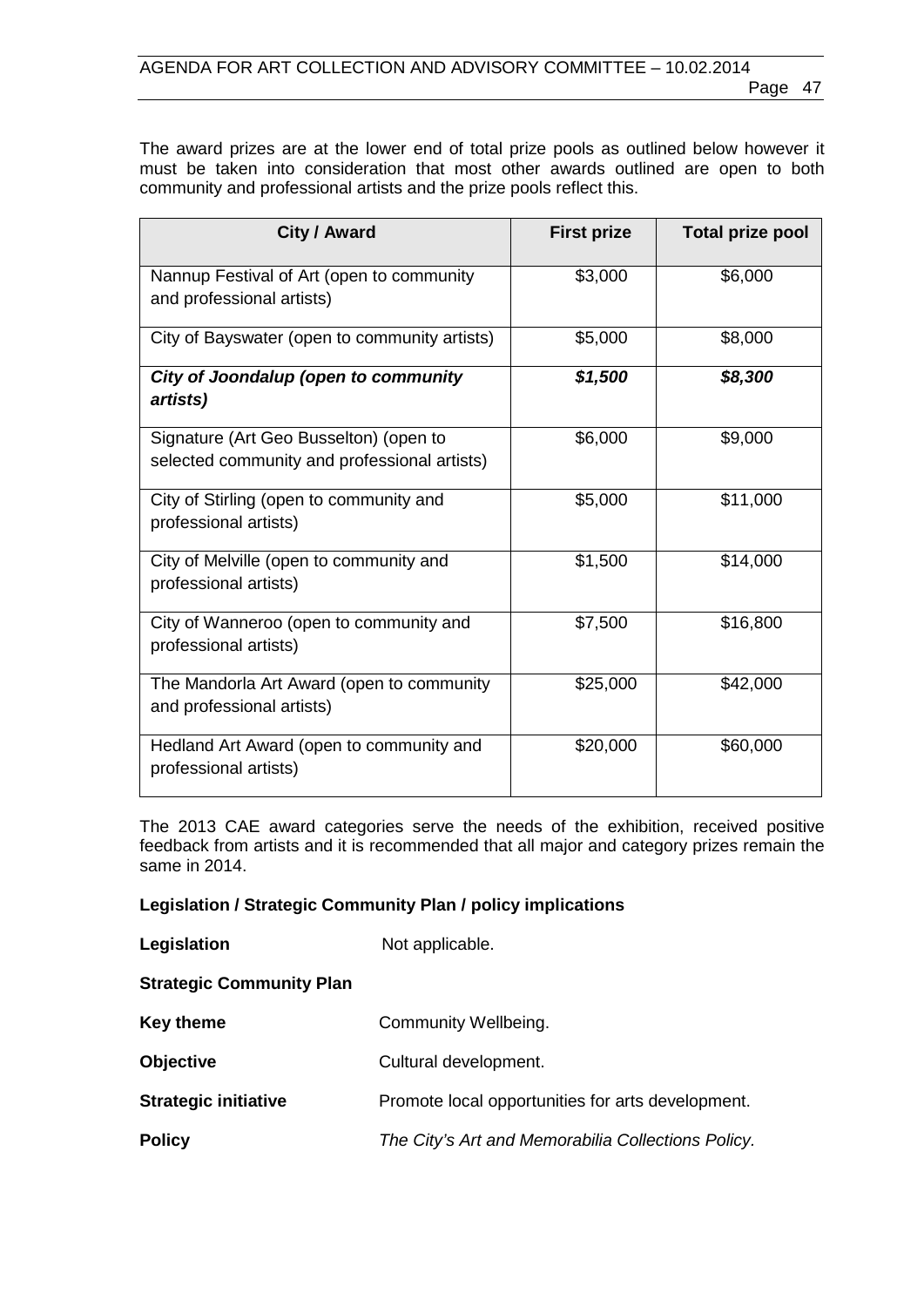## **Risk management considerations**

Not applicable.

## **Financial/budget implications**

| 1.442.A4404. Various. 4003            |  |
|---------------------------------------|--|
| Community Art Exhibition.<br>\$38,167 |  |
| \$1,936                               |  |
| Not applicable.                       |  |
| $$36,231*$                            |  |
| Not applicable.                       |  |
|                                       |  |

\*2014 event yet to be delivered.

## **Regional significance**

The CAE promotes Joondalup as a leader in supporting the local arts community and benefits the cultural development and vibrancy of the City of Joondalup.

## **Sustainability implications**

## **Environmental**

Not applicable.

## Social

The CAE enhances the relevance of the City's cultural position for the local community, supports the local arts community and plays an important part in shaping and developing a general sense of community.

## Economic

Not applicable.

## **Consultation**

Not applicable.

## **COMMENT**

The 2013 CAE Award Categories served the needs of the exhibition and it is recommended that all major and category prizes remain the same in 2014.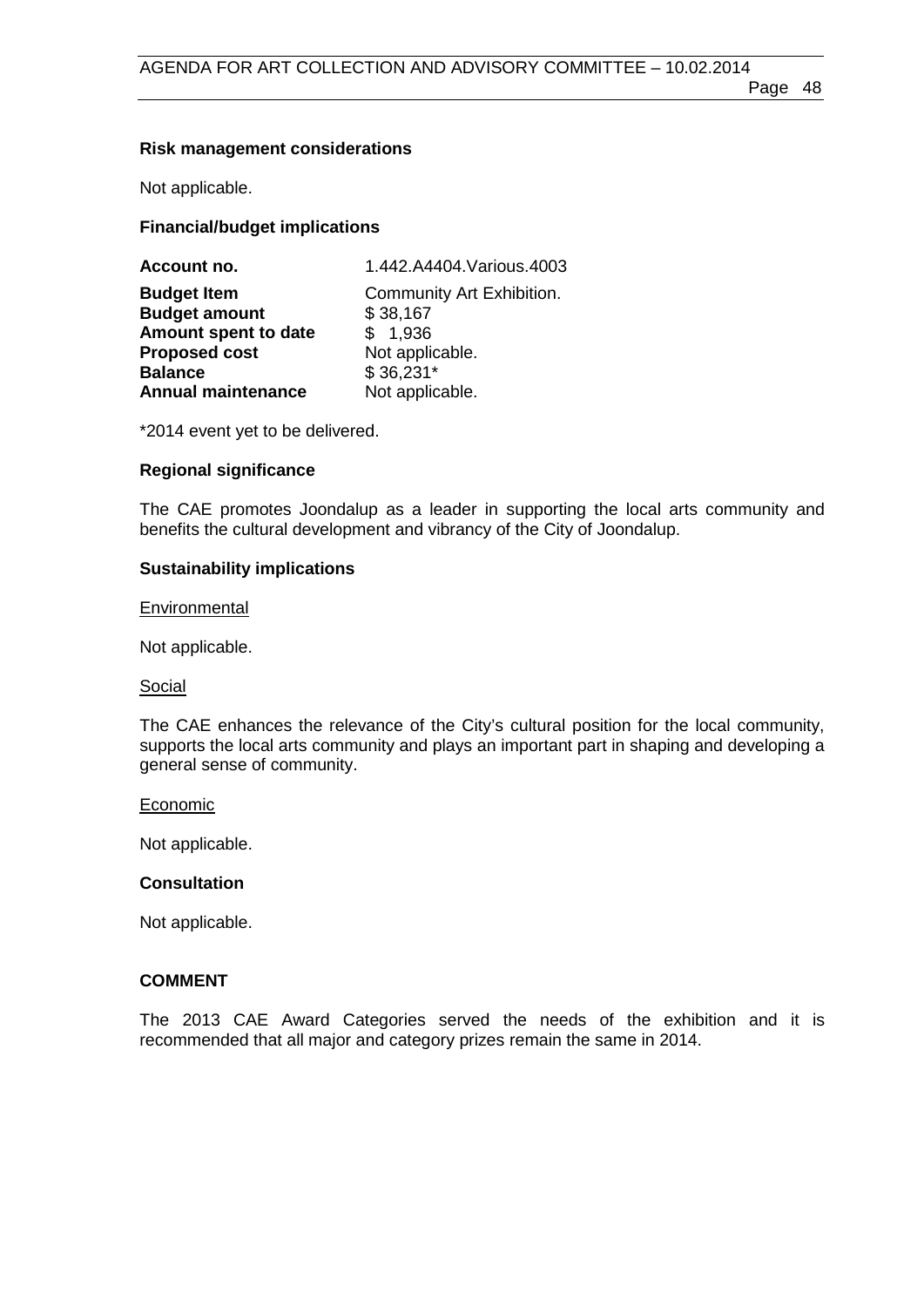## **VOTING REQUIREMENTS**

Simple Majority.

## **RECOMMENDATION**

**That Council NOTES the 2013 Award Categories for the Community Art Exhibition in 2014.**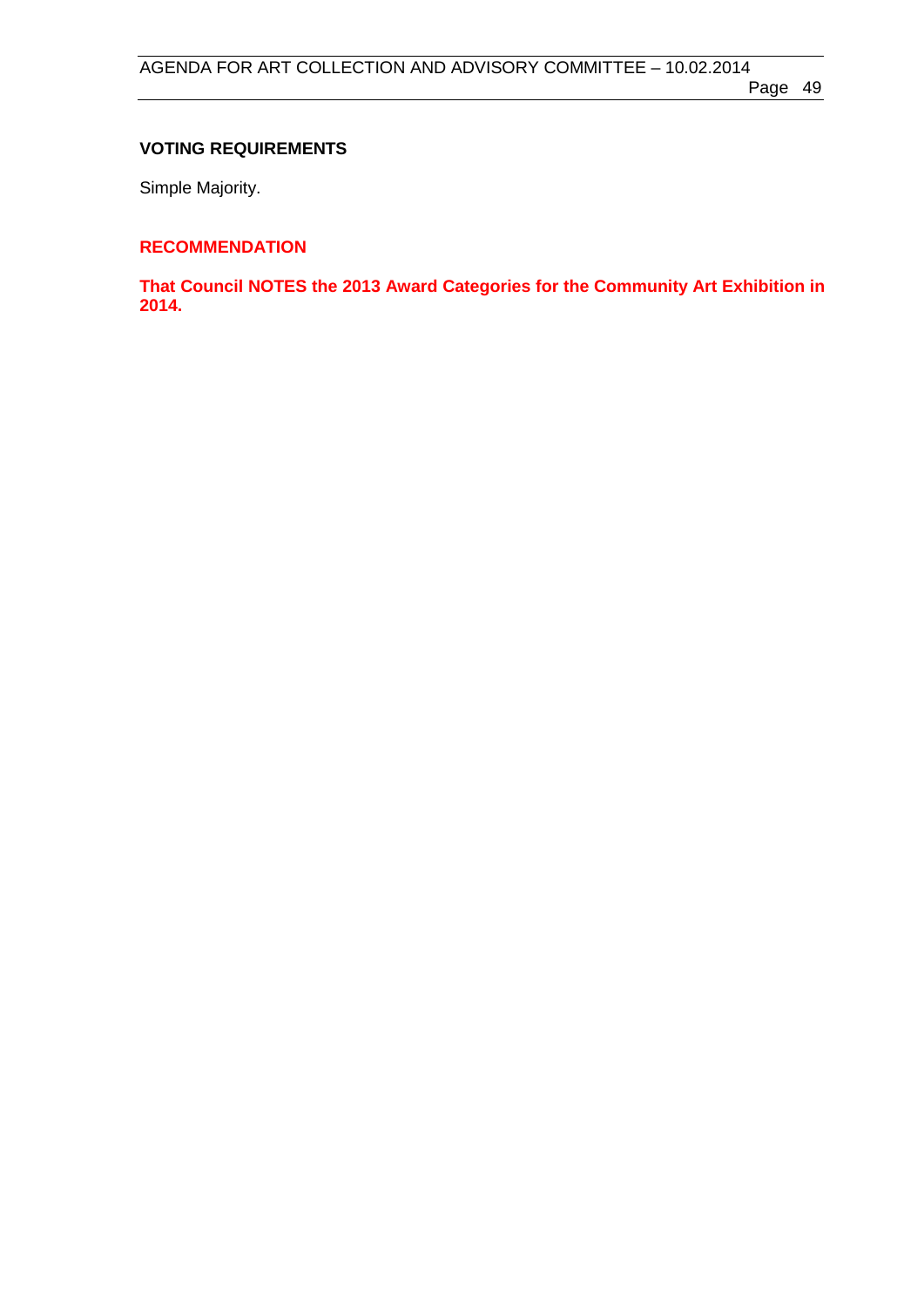# <span id="page-49-0"></span>**ITEM 7 PROPOSED VISUAL ARTS POLICY**

| <b>WARD</b>                           | All                                       |                                                                                                                                                                            |
|---------------------------------------|-------------------------------------------|----------------------------------------------------------------------------------------------------------------------------------------------------------------------------|
| <b>RESPONSIBLE</b><br><b>DIRECTOR</b> | Mr Mike Tidy<br><b>Corporate Services</b> |                                                                                                                                                                            |
| <b>FILE NUMBER</b>                    | 101291, 101515                            |                                                                                                                                                                            |
| <b>ATTACHMENTS</b>                    | Attachment 1                              | Existing City's Art and Memorabilia<br><b>Collections Policy</b>                                                                                                           |
|                                       | Attachment 2                              | Existing Art and Memorabilia<br><b>Collection Management Plan</b>                                                                                                          |
|                                       | Attachment 3                              | <b>Proposed Visual Arts Policy</b>                                                                                                                                         |
|                                       | Attachment 4                              | Revised Art Collection Management<br>Plan                                                                                                                                  |
| <b>AUTHORITY / DISCRETION</b>         | and amending budgets.                     | Executive - The substantial direction setting<br>and<br>oversight role of Council, such as adopting plans and<br>reports, accepting tenders, directing operations, setting |

## **PURPOSE**

For the Art Collection and Advisory Committee (ACAC) to consider revoking *"The City's Art and Memorabilia Collections Policy"* and to create a new *Visual Arts Policy* with the aim of:

- reflecting new directions established under the Strategic Community Plan 2012-2022 *'Joondalup 2022*'
- referencing a commissioning program for new artworks
- amending references to the current Invitation Art Award
- realigning the policy with the new standardised policy template.

## **EXECUTIVE SUMMARY**

At its meeting held on 19 April 2011 (CJ064-04/11 refers), Council resolved to establish a commissioning program for visual art that depicts iconic landmarks within the City of Joondalup. A further resolution also requested the preparation of a report for the Policy Committee to amend *The City's Art and Memorabilia Collections Policy* by incorporating a process for the new commissioning program.

The report was subsequently delayed to facilitate a more comprehensive review through the Policy Manual review process and to reflect any outcomes resulting from the adoption of the new *Strategic Community Plan 2012-2022 'Joondalup 2022'.*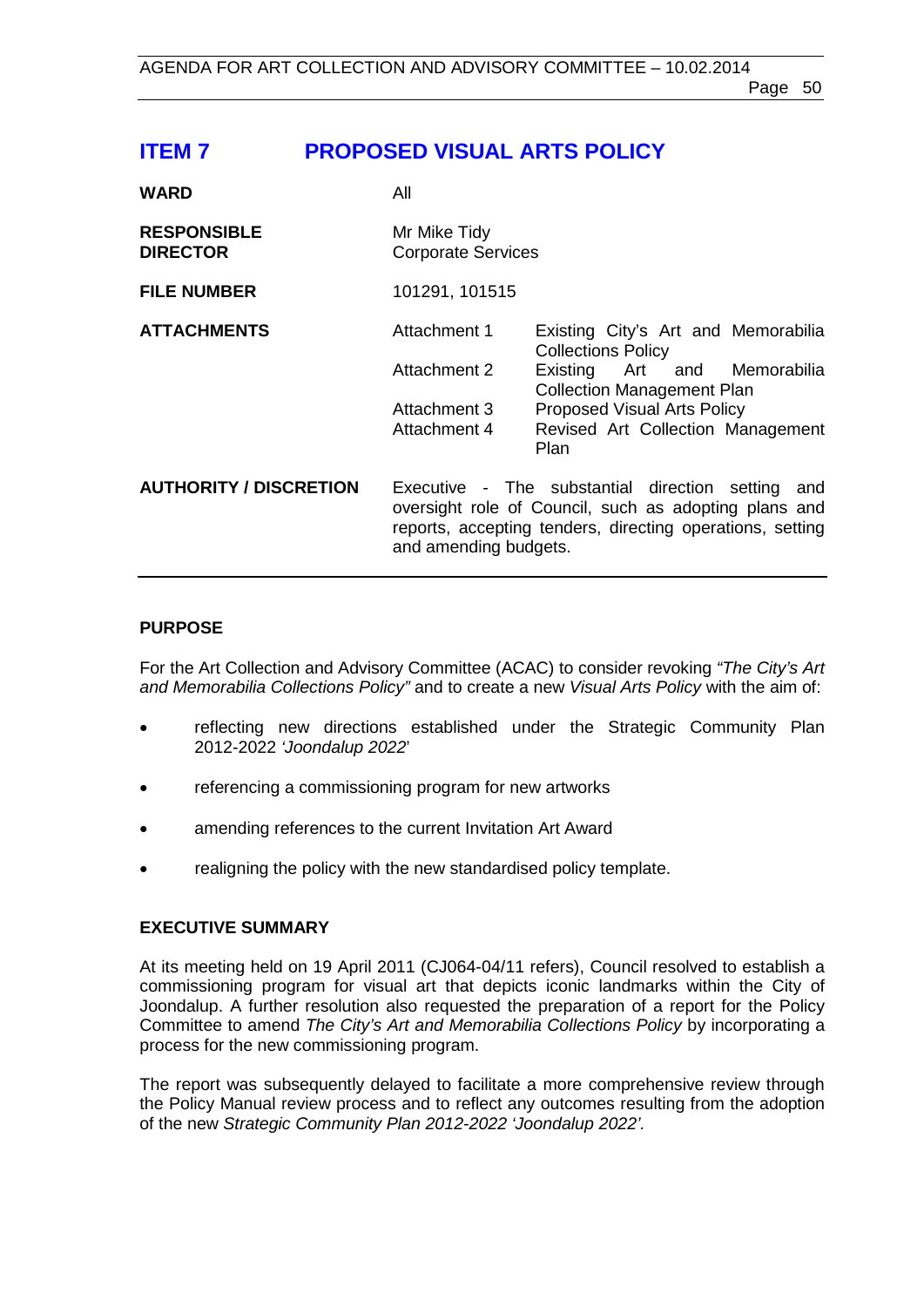As a result of the recent adoption of *Joondalup 2022* and the progress of the Policy Manual review, *The City's Art and Memorabilia Collections Policy* has since been reviewed. It is recommended that the existing policy be revoked and a new *Visual Arts Policy* created that supports the City's new strategic objectives in relation to cultural development through *Joondalup 2022*.

In addition, it is also recommended that operational components of the current policy, as well as other amendments and improvements be reflected in a new *Art Collection Management Plan* (Attachment 4 refers) that also supports a new commissioning process.

It is recommended that ACAC refers to the Policy Committee, to recommend to Council, to revoke *The City's Art and Memorabilia Collections Policy* and create a new *Visual Arts Policy* as well as noting the amendments to the existing *Art and Memorabilia Collection Management Plan* (to be renamed the *Art Collection Management Plan)* to incorporate operational processes relating to visual arts management.

### **BACKGROUND**

At its meeting held on 19 April 2011 (CJ064-04/11 refers), Council agreed to support the introduction of a new commissioning process for artwork and the allocation of \$15,000 in the annual budget for projects of this nature. Subsequent to that determination, Council requested that a further report be prepared for the Policy Committee to review *The City's Art and Memorabilia Collections Policy* and to include an agreed process for the commissioning of artworks. Given the nature of the policy it was determined that the ACAC consider the policy first before referring to the Policy Committee.

The development of this report was delayed as:

- *Joondalup 2022* was finalised and reviewed
- a complete review of the existing *Art Collection and Memorabilia Management Plan* took place
- direction was received from the City's ACAC on future direction of the visual arts program and, in particular the Community Invitation Art Award.

This sought to ensure that any policy review would align with new strategic objectives relating to visual arts and cultural development and be consistent with the Policy Manual review process that had recently commenced.

At its meeting held on 23 October 2012 (CJ210-10/12 refers), Council adopted the new *Strategic Community Plan 2012-2022 'Joondalup 2022'* and as a result, *The City's Art and Memorabilia Collections Policy* has since been reviewed. In alignment with the review of the policy, the existing *Art and Memorabilia Collection Management Plan* (detailed in Attachment 2) has also been revised to reflect changes in policy and operations.

This report presents a new *Visual Arts Policy* for consideration by the ACAC and outlines a new *Art Collection Management Plan* to complement the review and new policy.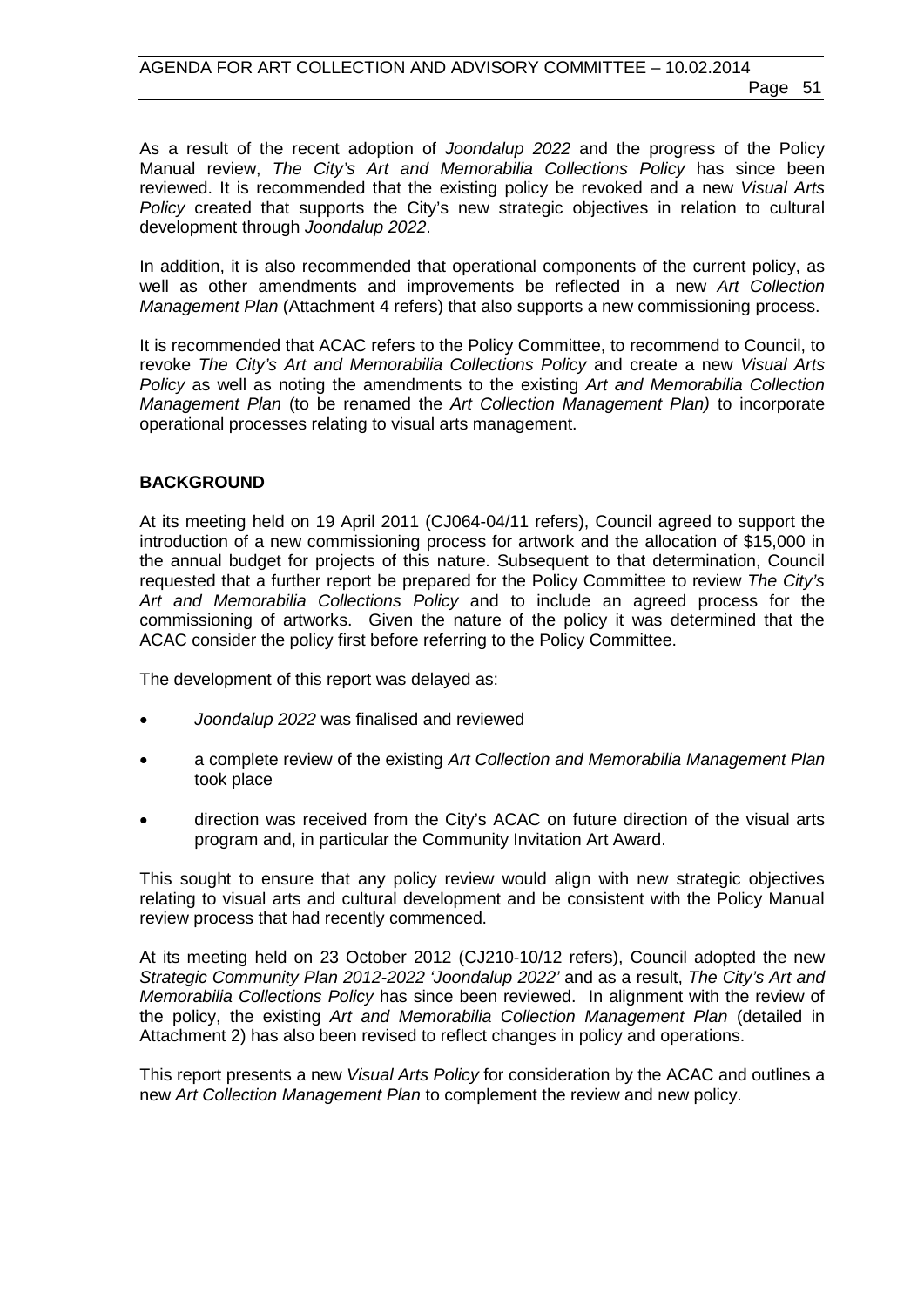### **DETAILS**

#### Policy History

The City's art collection was first established following the separation of the City of Joondalup from the former City of Wanneroo in 1998. Upon separation, the collection was divided equally by value, with the former City of Wanneroo retaining the historical works, regional landscapes and Indigenous collection, while the City of Joondalup acquired the contemporary works.

During this separation process, the City also readopted the following former City of Wanneroo policies to support the management of the new Collection, namely: *Art Collection Policy*, *Museum Collections and Operations Policy* and *Public Art Policy*  (CJ213-06/99 refers).

These policies outlined the City's commitment to:

- supporting contemporary art and artists
- the development of a high quality art collection
- the appointment of a professional art consultant to manage acquisition processes
- the effective management of the City's museum collection
- the implementation of artworks in public spaces to promote the cultural identity of the City.

As part of the Policy Manual review conducted in October 2005, the City consolidated the abovementioned policies into a single *Cultural Development Policy* (CJ206-10/05 refers). At its meeting held on 12 December 2006 (CJ238-12/06 refers), Council renamed the *Cultural Development Policy* to '*The City's Art and Memorabilia Collections Policy'* to better reflect the intent of the policy and additional amendments outlined the role of Elected Members in the acquisition process, demonstrated a preference for local content and context within the collection and removed references to contemporary works.

At its meeting held on 15 April 2008 (CJ052-04/08 refers), Council made further amendments to the policy to broaden the purchasing criteria for artworks from local content and context, to local, quality and contemporary pieces. This ensured that the investment value of the City's art collection continued to appreciate and was not limited by specific content criteria.

At its meeting held on 26 June 2012 (CJ108-06/12 refers), Council endorsed minor amendments to the policy to change the delegation of authority relating to the acquisition of artworks by the Chief Executive Officer from \$7,500 to \$15,000, with approval for the acquisition based on the advice of the City's Art Consultant.

#### Joondalup 2022

Despite the policy being subject to several formats in recent years, it is considered timely that the purpose and content of the policy is comprehensively reviewed to reflect the new strategic directions outlined in *Joondalup 2022*.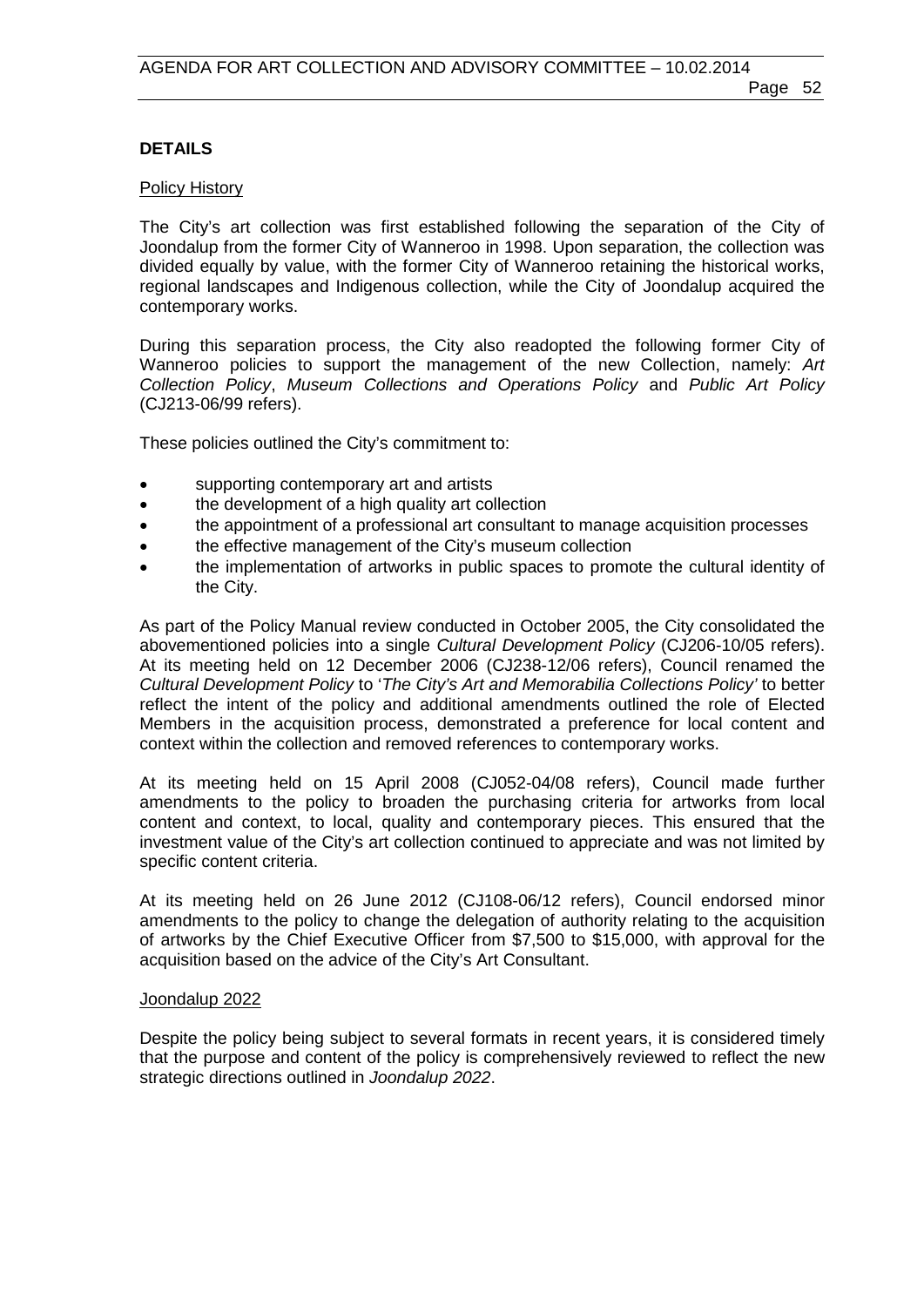New directions in the plan relating to cultural development and visual arts are as follows:

| Key Theme:                   | Community Wellbeing.                                                                                                                                                                                                                                     |  |
|------------------------------|----------------------------------------------------------------------------------------------------------------------------------------------------------------------------------------------------------------------------------------------------------|--|
| <b>Aspirational Outcome:</b> | "The City has world-class facilities and a thriving cultural<br>scene. It encourages and supports local organisations and<br>community groups. Community spirit is felt by all residents<br>and visitors, who live in safe and friendly neighbourhoods." |  |
| Objective:                   | Cultural Development - For the community to have access to<br>world-class cultural and artistic events and facilities.                                                                                                                                   |  |

Relevant Strategic Initiatives:

- *Establish a significant cultural facility with the capacity to attract world-class visual and performing arts events.*
- *Invest in publicly accessible visual art that will present a culturally-enriched environment.*
- *Promote local opportunities for arts development.*

This strategic direction focuses on two main components:

1 At the macro level:

An aspiration to reposition the City of Joondalup as a modern, urban and culturallyenriched environment that will support its recognition as a significant location within the Perth metropolitan area. At present, the City provides a diverse mix of cultural and art experiences, including a strong visual arts component. This requires the management of a high quality and highly valued art collection, two annual art exhibitions and a commissioning artwork program.

In the future, attracting large investments within the City of Joondalup will demand the establishment of complementary entertainment and cultural experiences for residents and visitors that are of a quality standard. This will be one of several major objectives of the City over the medium term.

2 At the micro level:

Encouraging and supporting opportunities for local organisations and individuals to engage in artistic and cultural events. The City currently achieves this through the provision of an extensive community events calendar and the support of local arts organisations. Recent direction from Council (CJ249-11/12 refers) enhanced these opportunities, by establishing a Community Invitation Art Award to support the aspirations of the local arts community.

From the strategic initiatives described above, most components are captured within the existing policy, excluding City investments in public art and references to the new Community Invitation Art Award.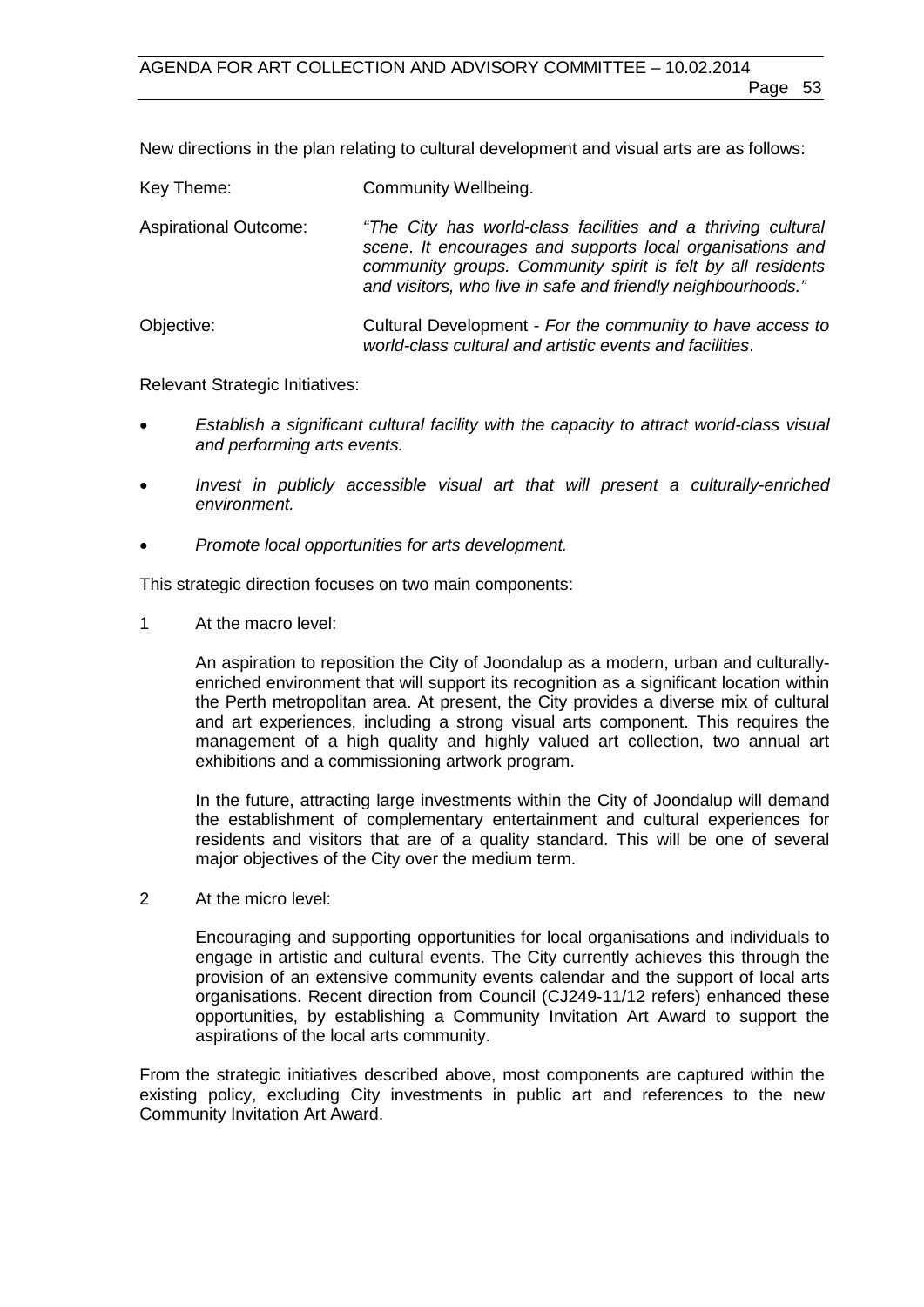## **Proposed Policy**

To reflect new strategic directions in relation to cultural development and visual art at the City, it is suggested a new *Visual Arts Policy* be created and the existing policy revoked. In the main the differences between the two are as follows:

- The policy being retitled from *The City's Art and Memorabilia Collections Policy* to the *Visual Arts Policy*, to reflect broader policy objectives rather than just the management of collections.
- Amend the objective of the policy to reflect broader outcomes relating to cultural development and arts promotion.
- Create a new policy statement that reflects the City's ambitions of leveraging quality visual arts programs to promote and enhance the cultural identity of the City.
- Transfer administrative and operational components of the existing policy into a new *Art Collection Management Plan* (provided at Attachment 4) that includes a new commissioning process (highlighted in yellow) and which generally becomes the City's management tool for visual arts programs.
- Simplify the details of the new policy to outline supported program areas and include references to a commissioning process for visual arts and a Community Invitation Art Award.
- Remove references to specific delegated acquisition approvals by the Chief Executive Officer that duplicate existing references within the Register of Delegation of Authority.
- Generally reference the role of the ACAC in the management of art acquisitions and program delivery.
- Remove references to the archive and memorabilia collection within the new policy, given its different management approach to visual arts. The current section on this subject is also not appropriate at a policy level as it does not guide the management of the collection but merely references that the City has one. It should also be noted that the City manages this collection at an operational level through an agreement with the City of Wanneroo, which is currently under review.

#### **Issues and options considered:**

The ACAC can either choose to:

- refer to the Policy Committee to recommend to Council to adopt the new *Visual Arts Policy* as outlined in Attachment 3 to this Report
- refer to the Policy Committee to recommend to the Council to adopt the new policy with further modifications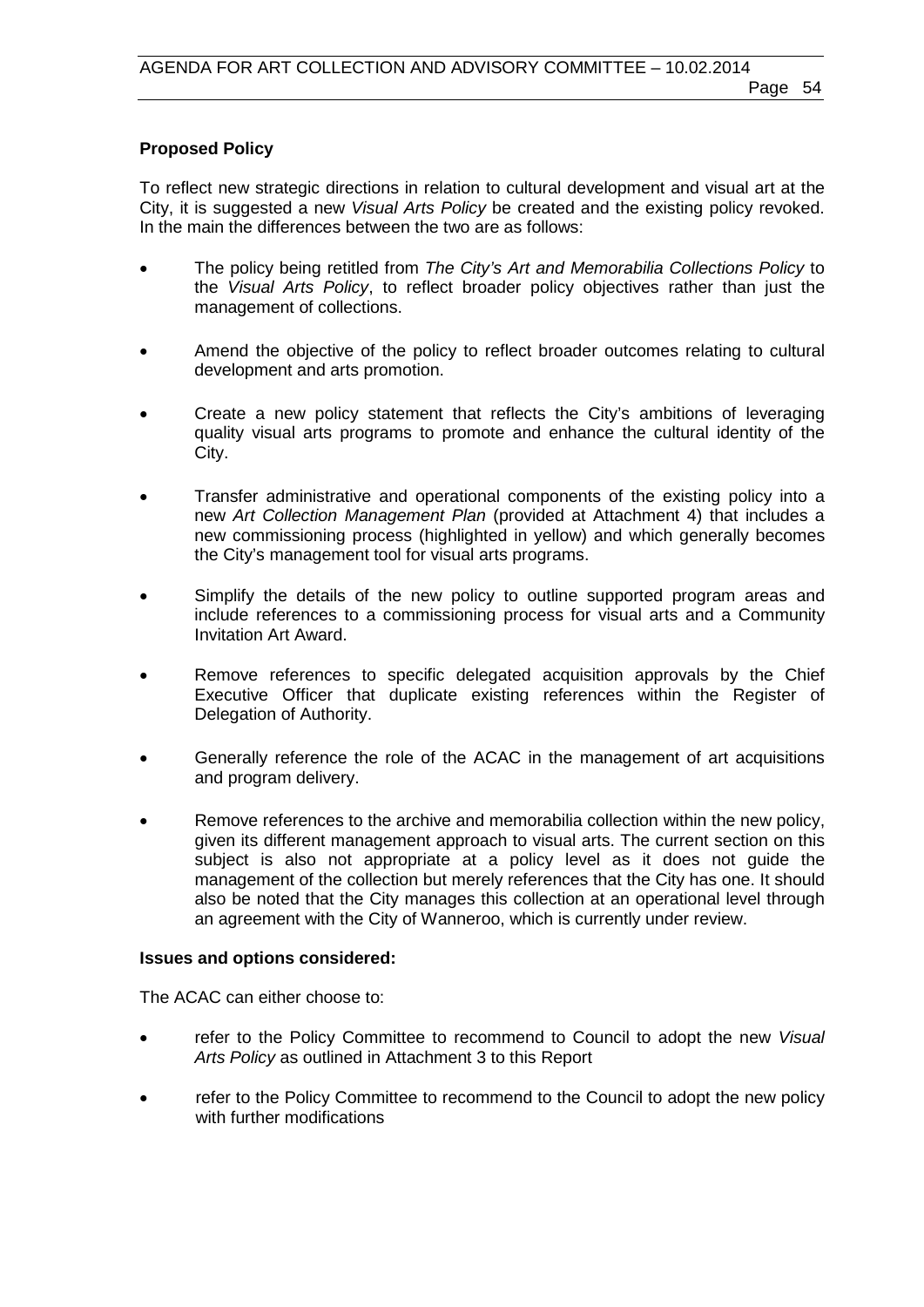or

• retain the existing policy in its current format.

Option 1 is the preferred option.

## **Legislation / Strategic Community Plan / policy implications**

**Legislation** Not applicable.

### **Strategic Community Plan**

**Key Theme Community Wellbeing.** 

**Objective** Cultural development.

**Strategic Initiative**

- Establish a significant cultural facility with the capacity to attract world-class visual and performing arts events.
- Invest in publicly accessible visual art that will present a culturally-enriched environment.
- Promote local opportunities for arts development.

### **Policy**

This report presents the outcomes of a review of *The City's Art and Memorabilia Collections Policy*.

#### **Risk Management considerations**

In order to remain transparent and to facilitate appropriate decision-making processes, it is imperative that policies reflect the current positions of Council and work practices at the City. If not effectively maintained, there are risks associated with potentially misleading the community through publicly available, unreviewed policies.

#### **Financial / Budget Implications**

There are no identified financial or budget implications in revoking *The City's Art and Memorabilia Collections Policy* and creating a new *Visual Arts Policy.*

## **Regional Significance**

The new *Visual Arts Policy* attempts to drive cultural development within the City that will be of regional significance.

## **Sustainability implications**

The promotion and establishment of visual art within the community contributes to the social wellbeing of residents and visitors through opportunities for cultural experiences. It also provides regional attractions that support economic development activities within the City.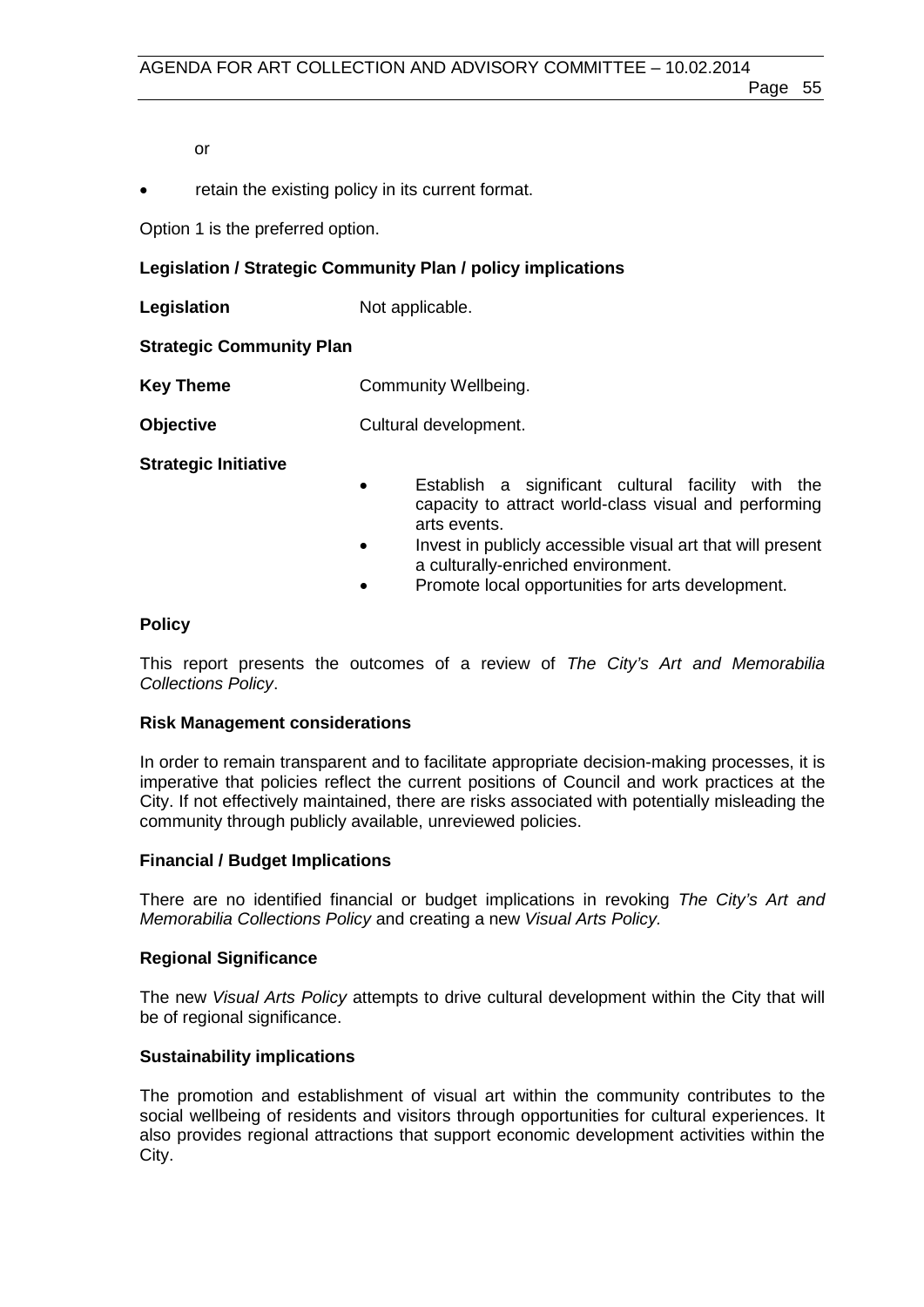## **Consultation**

Not applicable.

## **COMMENT**

For the City to effectively achieve its cultural and economic development ambitions, it is important that its policies and planning documents are aligned and promote a consistent vision to the community.

The proposed *Visual Arts Policy* is referred to the ACAC, given its oversight of visual art acquisitions and reference to the committee within the revised policy.

Elevating the City's commitment to visual arts and cultural development is a major objective over the medium term, which aims to improve the attractiveness, liveability and investment within the City of Joondalup.

Using a policy mechanism to promote the City's support for visual arts is an essential action following the adopted plan *'Joondalup 2022*'.

## **VOTING REQUIREMENTS**

Simple Majority.

## **RECOMMENDATION**

**That Art Collection and Advisory Committee:**

- **1 SUPPORTS revoking** *The City's Art and Memorabilia Collection Policy* **as detailed in Attachment 1 to this Report;**
- **2 SUPPORTS creating a new** *Visual Arts Policy* **as detailed in Attachment 3 to this Report;**
- **3 REFERS the policy matters detailed in Parts 1 and 2 above to the Policy Committee for its consideration;**
- **4 NOTES the City's new** *Art Collection Management Plan***, as outlined in Attachment 4 to this Report, which incorporates operational matters pertaining to the management of visual arts programs.**

## *Appendix 4 refers*

*To access this attachment on electronic document, click her[e: Attach4ARTagn100214.pdf](http://www.joondalup.wa.gov.au/files/committees/ACAC/2014/Attach4ARTagn100214.pdf)*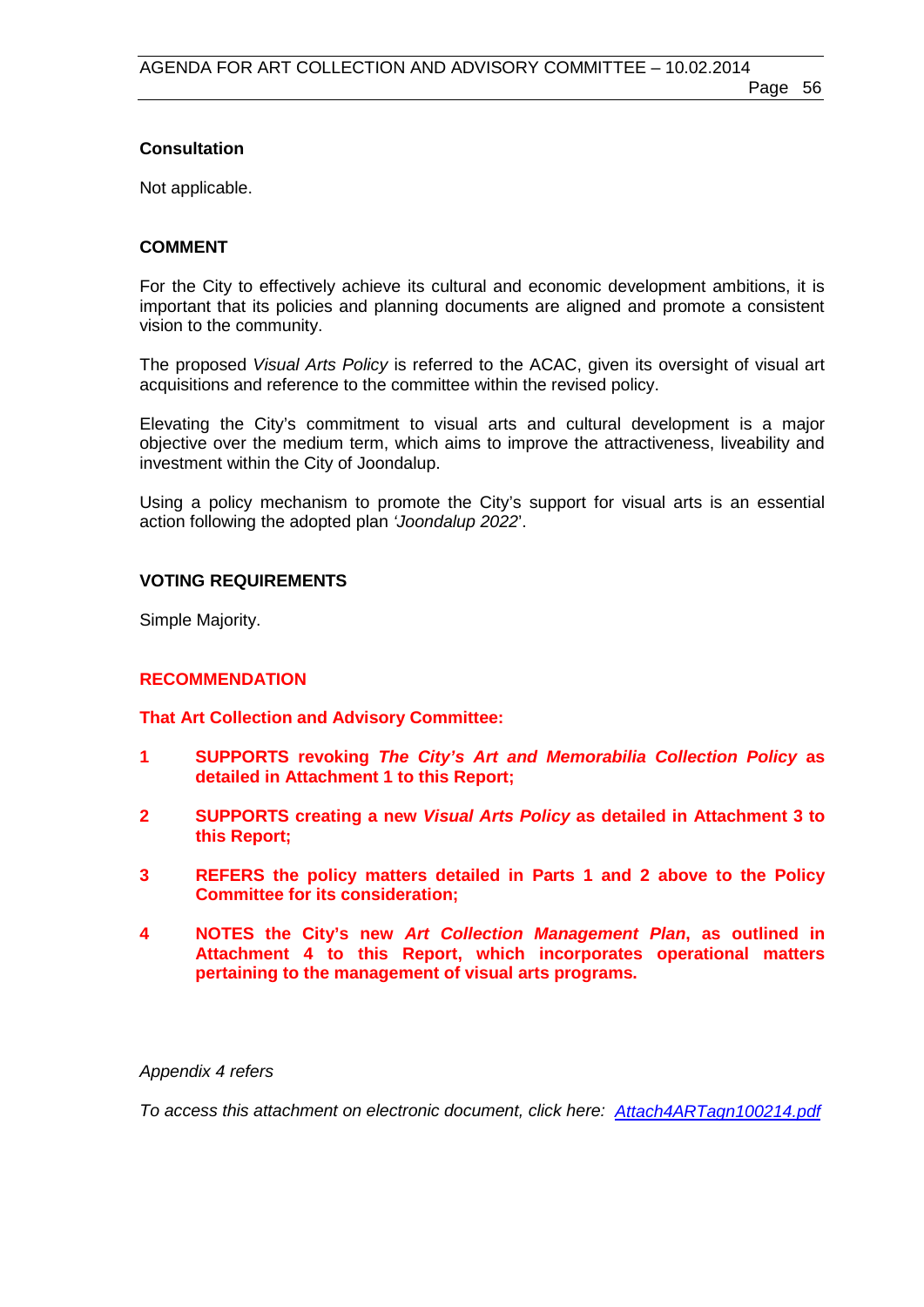## <span id="page-56-0"></span>**ITEM 8 ADOPTION OF MEETING DATES 2014 - ART COLLECTION AND ADVISORY COMMITTEE**

| <b>WARD</b>                           | All                                                                                                                                                                                                 |
|---------------------------------------|-----------------------------------------------------------------------------------------------------------------------------------------------------------------------------------------------------|
| <b>RESPONSIBLE</b><br><b>DIRECTOR</b> | Mr Jamie Parry<br>Governance and Strategy                                                                                                                                                           |
| <b>FILE NUMBER</b>                    | 35613                                                                                                                                                                                               |
| <b>ATTACHMENTS</b>                    | Nil                                                                                                                                                                                                 |
| <b>AUTHORITY / DISCRETION</b>         | Executive - The substantial direction setting<br>and<br>oversight role of Council, such as adopting plans and<br>reports, accepting tenders, directing operations, setting<br>and amending budgets. |

## **PURPOSE**

For the Art Collection and Advisory Committee to endorse the proposed schedule of committee meeting dates for 2014.

### **EXECUTIVE SUMMARY**

In order to assist with forward planning for all Elected Members, management and staff, a schedule of meeting dates has been prepared for the Art Collection and Advisory Committee, ensuring synergy between meeting dates and the flow of information and decision-making.

*It is therefore recommended that the Art Collection and Advisory Committee ADOPTS the meeting dates and times for the Art Collection and Advisory Committee of the City of Joondalup to be held at the Joondalup Civic Centre, Boas Avenue, Joondalup as follows:*

| Art Collection and Advisory Committee meetings |  |
|------------------------------------------------|--|
| Conference Room 1                              |  |
| 7.00pm on Thursday 12 June 2014                |  |
| 7.00pm on Thursday 23 October 2014             |  |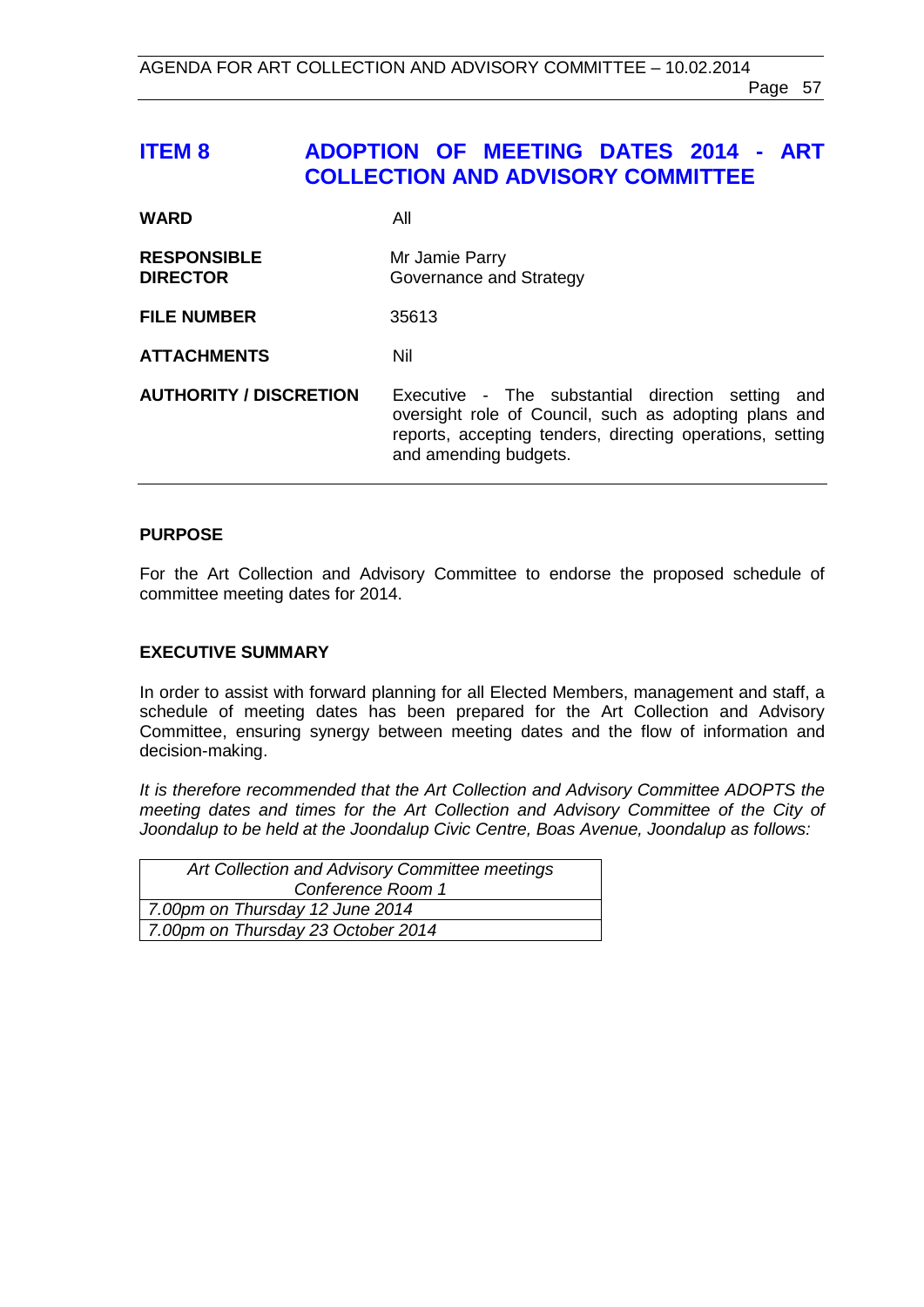## **BACKGROUND**

The Art Collection and Advisory Committee was established to:

- (i) approve art acquisitions within the available adopted budget funds
- (ii) develop and maintain a visual art collection of significance and repute that reflects the cultural aspirations of the City of Joondalup and its expressed goals and policies
- (iii) build an art collection of appreciating financial value, which constitutes a sound investment for the City
- (iv) collect works of visual art of demonstrable excellence by artists of significance, consistent with the perceived developments in West Australian contemporary art
- (v) collect and commission selectively works of art which enhance the existing Collection and which foster an understanding, enjoyment and appreciation of the visual arts among the broader community and members of the general public
- (vi) review the criteria established to determine the award winners
- (vii) perform an oversight role in relation to the strategic direction of the City's Community Art Exhibition and Invitational Art Award.

The committee also has delegated authority to approve acquisitions for artworks within the available adopted budget funds. This delegation of authority is to be exercised in accordance with *The City's Art and Memorabilia Collections Policy*.

At its meeting held on 19 November 2013 (CJ208-11/13 refers) Council adopted the meeting dates for its Strategy and Briefing sessions, and ordinary Council meetings.

The schedule of Council meeting dates was based on the format used for the last five years; a monthly meeting format with Strategy Sessions held on the first Tuesday of each month; Briefing Sessions held on the second Tuesday and Council meetings on the third Tuesday.

This enables committee meetings to be scheduled on the Monday, Wednesday or Thursday of weeks one, two and three so as to minimise potential conflicts with other Council activities and provide a 'meeting-free' week in the fourth week of each month.

## **DETAILS**

The meeting dates proposed align with the key art award events for the 2014 calendar year, enabling the committee to assess art entries and consider professional advice prior to making a decision on award.

The proposed starting time of 7.00pm enables committee members to undertake their usual tour of the relevant exhibition and then subsequently meet at Conference Room 1 to commence the formal committee meeting.

#### **Issues and options considered**

The Art Collection and Advisory Committee can either:

- adopt the meeting dates as proposed in this report or
- amend the meeting dates.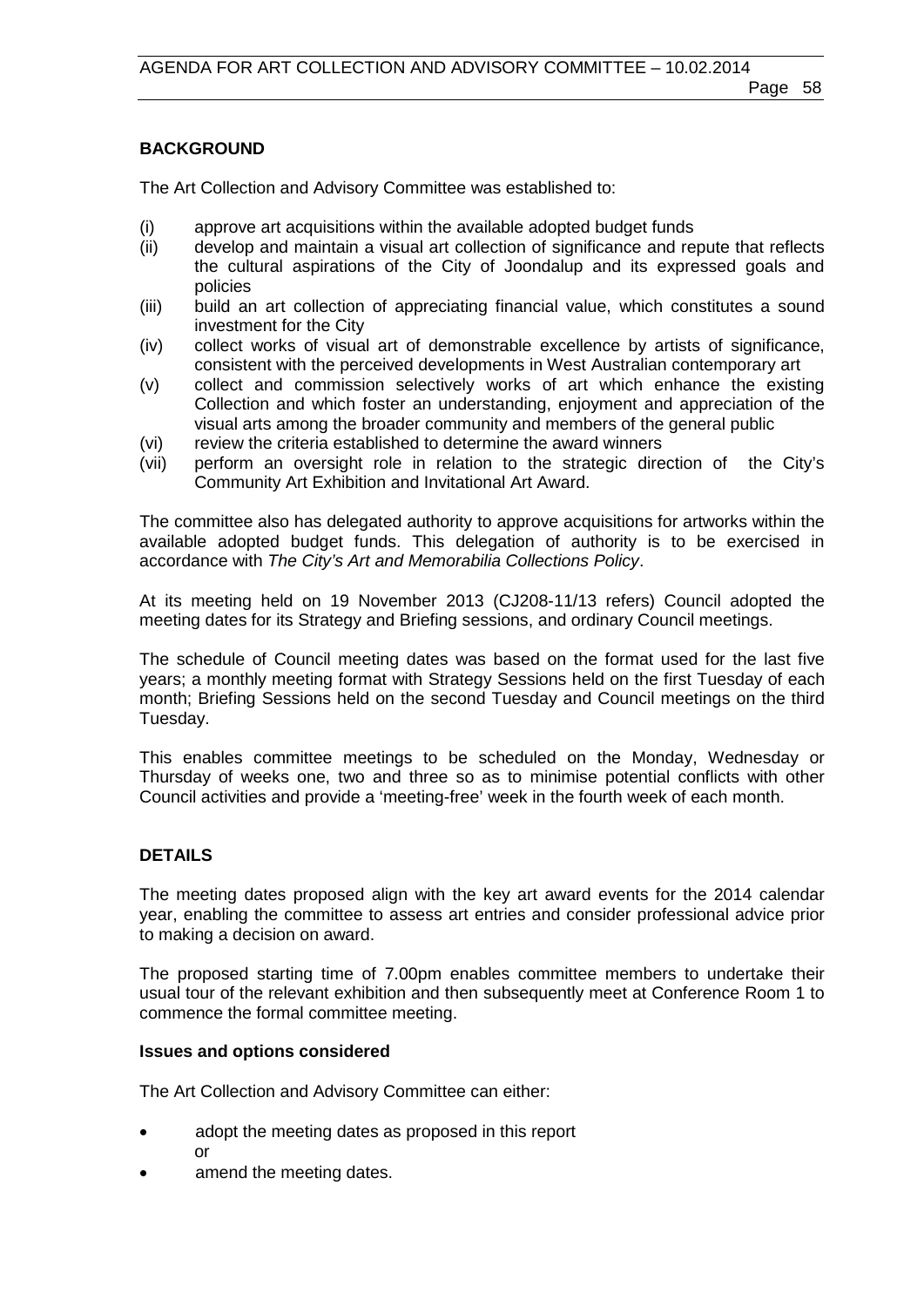## **Legislation / Strategic Community Plan / policy implications**

| Legislation                     | Local Government Act 1995.<br>Local Government (Administration) Regulations 1996.<br>Meeting Procedures Local Law 2013. |  |
|---------------------------------|-------------------------------------------------------------------------------------------------------------------------|--|
| <b>Strategic Community Plan</b> |                                                                                                                         |  |
| Key theme                       | Community Wellbeing.                                                                                                    |  |
| <b>Objective</b>                | Cultural development.                                                                                                   |  |
| <b>Strategic initiative</b>     | Not applicable.                                                                                                         |  |
| <b>Policy</b>                   | The City's Art and Memorabilia Collections Policy.                                                                      |  |

## **Risk management considerations**

Should forward planning of committee meetings not be identified, then there is a risk for meetings to be held on an ad-hoc basis; lacking coordination with other key meetings and corporate planning processes.

## **Financial/budget implications**

Not applicable.

## **Regional significance**

Not applicable.

## **Sustainability implications**

Not applicable.

## **Consultation**

Not applicable.

## **COMMENT**

The dates proposed are intended to provide Council, committee members and staff with an indicative meeting timeline for the Art Collection and Advisory Committee. Additional meetings may be called on an as-required basis during the year.

## **VOTING REQUIREMENTS**

Simple Majority.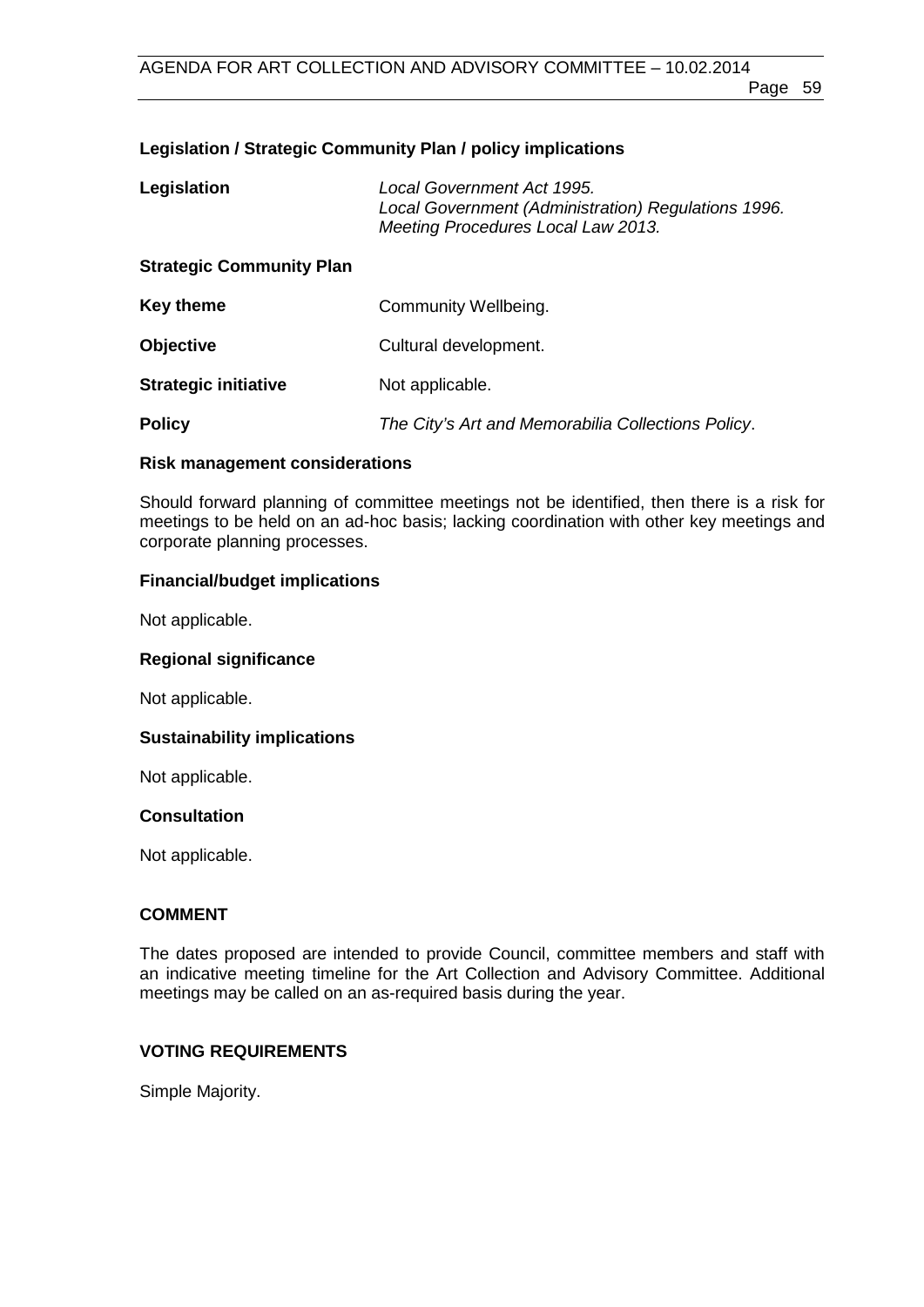### **RECOMMENDATION**

**That the Art Collection and Advisory Committee ADOPTS the meeting dates and times for the Art Collection and Advisory Committee of the City of Joondalup to be held at the Joondalup Civic Centre, Boas Avenue, Joondalup as follows:**

| <b>Art Collection and Advisory Committee meetings</b> |  |  |
|-------------------------------------------------------|--|--|
| <b>Conference Room 1</b>                              |  |  |
| 7.00pm on Thursday 12 June 2014                       |  |  |
| 7.00pm on Thursday 23 October 2014                    |  |  |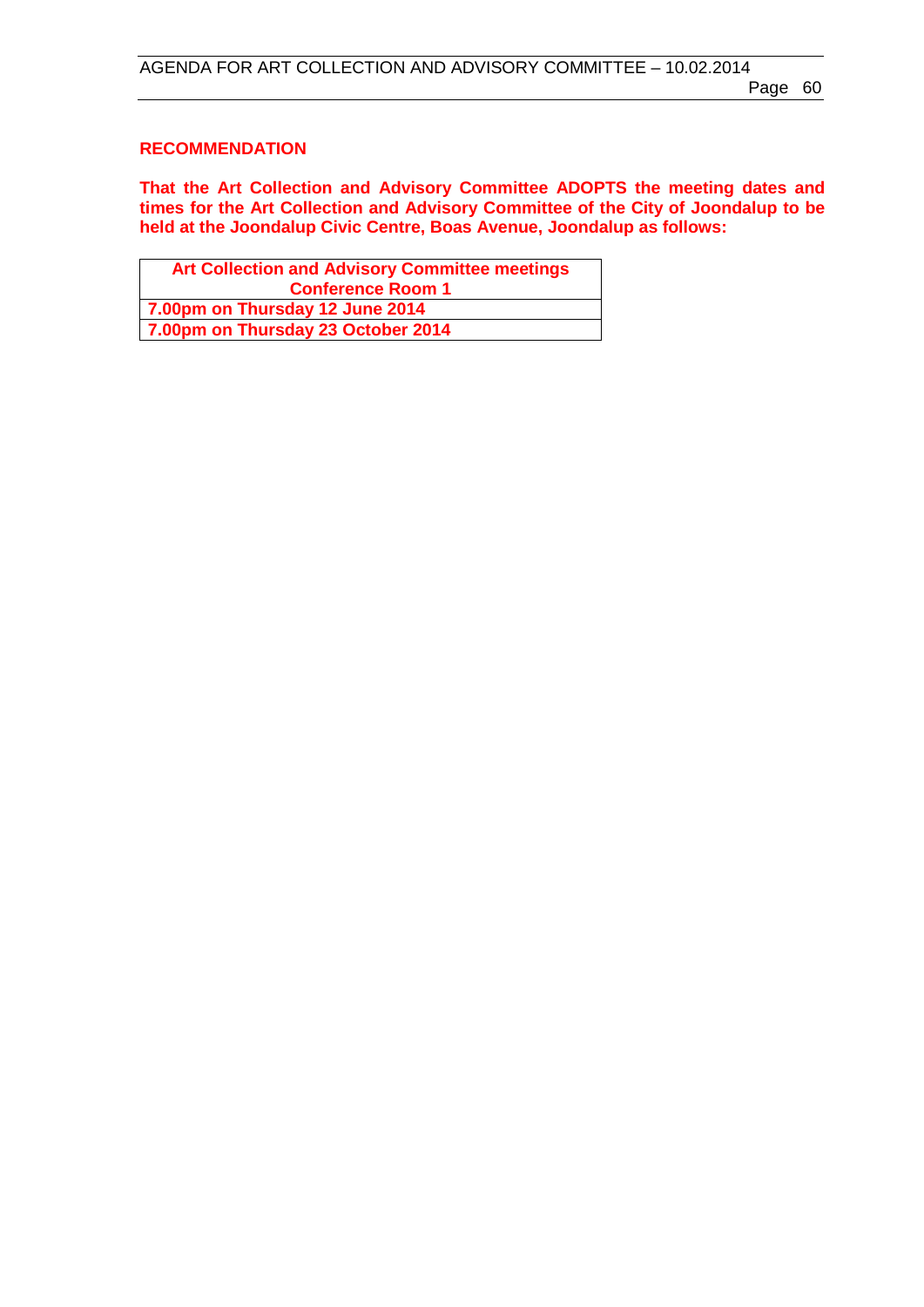<span id="page-60-0"></span>**URGENT BUSINESS**

<span id="page-60-1"></span>**MOTIONS OF WHICH PREVIOUS NOTICE HAS BEEN GIVEN**

<span id="page-60-2"></span>**REQUESTS FOR REPORTS FOR FUTURE CONSIDERATION**

<span id="page-60-3"></span>**CLOSURE**